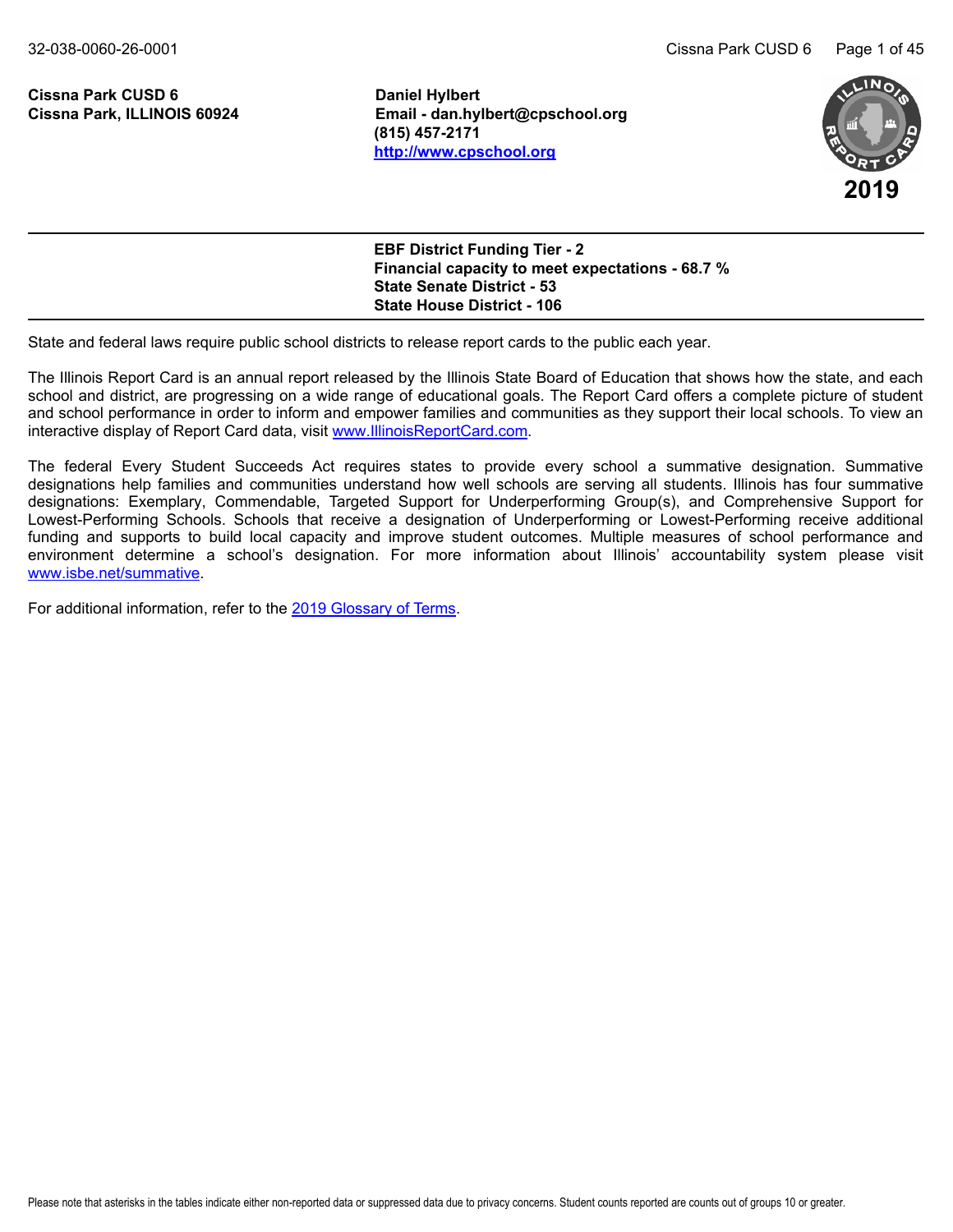## **STUDENTS**

|                 | <b>STUDENT ENROLLMENT</b> |         |              |                 |         |                           |                   |                |                              |         |               |                 |
|-----------------|---------------------------|---------|--------------|-----------------|---------|---------------------------|-------------------|----------------|------------------------------|---------|---------------|-----------------|
|                 |                           |         |              |                 |         | <b>Native</b><br>Hawaiian | /Pacific American | Two or<br>More | <b>Children</b><br>with      | English | Low           |                 |
|                 | All                       | White   | <b>Black</b> | <b>Hispanic</b> | Asian   | <b>Islander</b>           | Indian            | Races          | <b>Disabilities Learners</b> |         | <b>Income</b> | <b>Homeless</b> |
| <b>District</b> | 278                       | 261     | 4            | 13              | $\star$ | $\star$                   | $\star$           | $\star$        | 45                           | $\star$ | 64            | $\star$         |
|                 |                           | 93.9%   | 1.4%         | 4.7%            |         |                           |                   | *              | 16.2%                        | $\star$ | 23.0%         | $\star$         |
| <b>State</b>    | 1,984,519                 | 944,451 | 331,838      | 523,306         | 102,113 | 2,061                     | 5,067             | 75,683         | 364,698                      | 241,093 | 968,570       | 39,579          |
|                 |                           | 47.6%   | 16.7%        | 26.4%           | 5.1%    | 0.1%                      | 0.3%              | 3.8%           | 18.4%                        | 12.1%   | 48.8%         | 2.0%            |

**Student Enrollment** is based on Serving School.

**Children with Disabilities** are those students eligible to receive special education services through an IEP or support through a 504 plan. **English Learners** are students eligible for transitional bilingual programs. **Low Income** are students who receive or live in households that receive SNAP or TANF; are classified as homeless, migrant, runaway, Head Start, or foster children; or live in a household where the household income meets the USDA income guidelines to receive free or reduced-price meals.

**Homeless** students are those who do not have permanent and adequate homes.

|          | <b>CHRONIC ABSENTEEISM RATE</b> |        |              |                 |         |                                       |          |                |                         |                         |                 |               |
|----------|---------------------------------|--------|--------------|-----------------|---------|---------------------------------------|----------|----------------|-------------------------|-------------------------|-----------------|---------------|
|          |                                 |        |              |                 |         | <b>Native</b><br>Hawaiian<br>/Pacific | American | Two or<br>More | <b>Children</b><br>with | <b>Students</b><br>with | English         | Low           |
|          | All                             | White  | <b>Black</b> | <b>Hispanic</b> | Asian   | <b>Islander</b>                       | Indian   | <b>Races</b>   | <b>Disabilities</b>     | <b>IEPs</b>             | <b>Learners</b> | <b>Income</b> |
| District | $1.6\%$                         | $.7\%$ |              | $0.0\%$         | $\star$ | $\star$                               | $\star$  | $\star$        | $0.0\%$                 | 0.0%                    |                 | 7.2%          |
| State    | 17.5%                           | 12.8%  | 30.9%        | 19.5%           | 8.7%    | 17.6%                                 | 23.6%    | 19.7%          | 25.4%                   | 26.3%                   | 17.2%           | 25.4%         |

|                 | <b>STUDENT MOBILITY RATE</b> |        |        |       |              |                 |         |                           |                   |                |                         |                         |          |               |
|-----------------|------------------------------|--------|--------|-------|--------------|-----------------|---------|---------------------------|-------------------|----------------|-------------------------|-------------------------|----------|---------------|
|                 |                              |        |        |       |              |                 |         | <b>Native</b><br>Hawaiian | /Pacific American | Two or<br>More | <b>Children</b><br>with | <b>Students</b><br>with | English  | Low           |
|                 | All                          | Male   | Female | White | <b>Black</b> | <b>Hispanic</b> | Asian   | Islander                  | Indian            | Races          | <b>Disabilities</b>     | <b>IEPs</b>             | Learners | <b>Income</b> |
| <b>District</b> | 2.0%                         | 2.3%   | $.6\%$ | 2.1%  |              | $0.0\%$         |         |                           |                   |                | $0.0\%$                 | $0.0\%$                 |          | 5.1%          |
| State           | 7.1%                         | $.5\%$ | 6.7%   | 4.7%  | 14.0%        | 6.7%            | $6.6\%$ | 8.8%                      | 10.3%             | 8.3%           | 8.7%                    | 9.6%                    | 8.4%     | $9.7\%$       |

**Students with IEPs** are those eligible to receive special education services.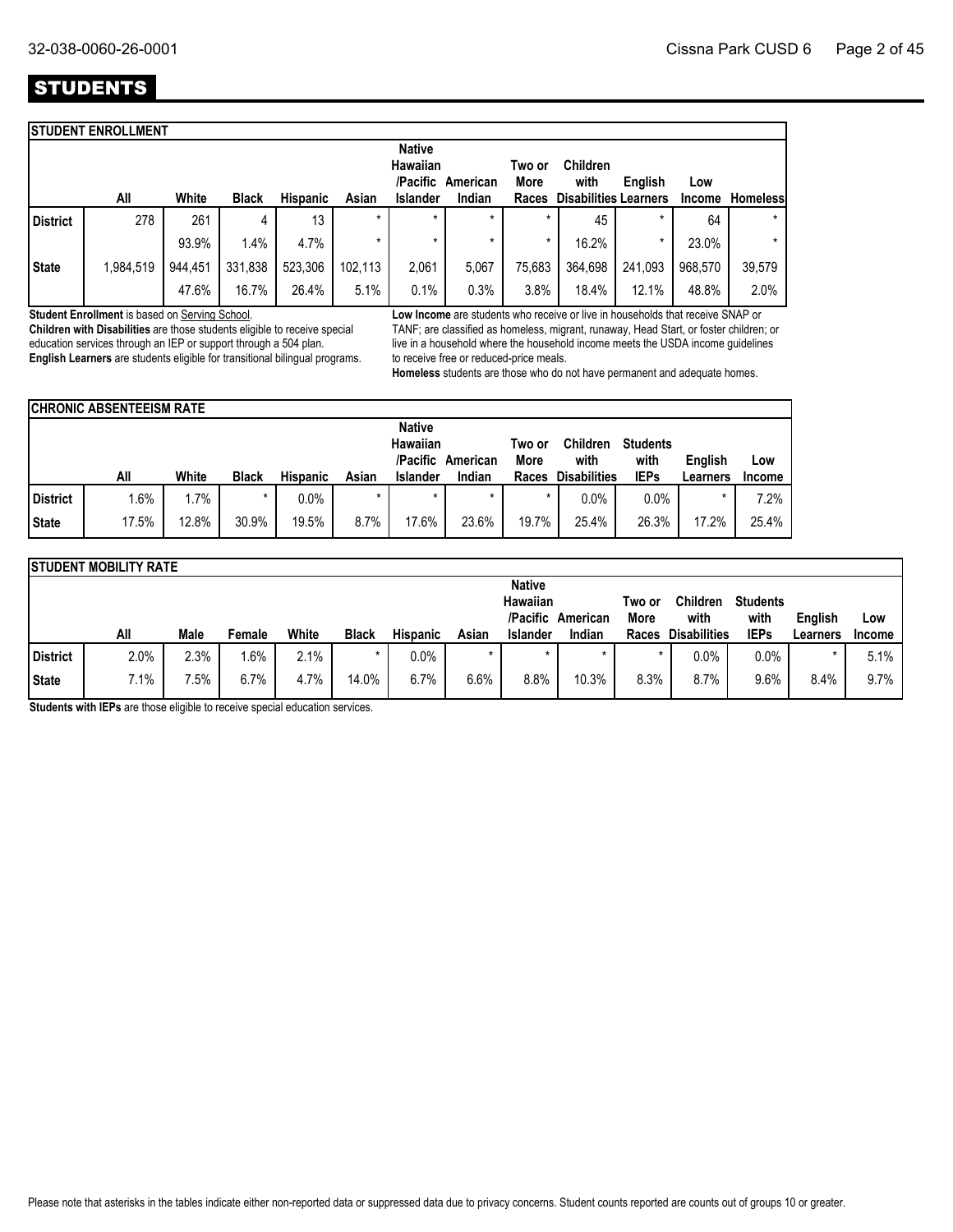## INSTRUCTIONAL SETTING

|                 | I TOTAL SCHOOL DAYS<br><b>Number of Days</b> |              | % of 8TH GRADERS<br><b>PASSING ALGEBRA I</b> |
|-----------------|----------------------------------------------|--------------|----------------------------------------------|
| <b>District</b> | 175                                          | District     | $10.0\%$                                     |
| <b>State</b>    | 175                                          | <b>State</b> | 30.6%                                        |

|                 | <b>STUDENT-TO-STAFF RATIOS</b>  |                                |                                            |                         |                                           | <b>HEALTH</b> |     |
|-----------------|---------------------------------|--------------------------------|--------------------------------------------|-------------------------|-------------------------------------------|---------------|-----|
|                 | Pupil-<br>Teacher<br>Elementary | Pupil-<br>Teacher<br>Secondary | Pupil-<br><b>Certified</b><br><b>Staff</b> | Pupil-<br>Administrator | AND<br><b>WELLNESS</b><br>(days per week) |               |     |
| <b>District</b> | 16.2                            | 9.1                            | 9.9                                        | 111.2                   | <b>District</b>                           |               | 4.9 |
| <b>State</b>    | 18.4                            | 19.0                           | 10.4                                       | 172.5                   | <b>State</b>                              |               | 3.7 |

| <b>AVERAGE CLASS SIZE</b> (as of the first school day in May) |      |      |      |      |      |      |      |      |      |          |         |
|---------------------------------------------------------------|------|------|------|------|------|------|------|------|------|----------|---------|
| Grades                                                        |      |      |      |      |      |      |      |      |      | $9 - 12$ | Overall |
| l District                                                    | 24.0 | 22.0 | 20.5 | 22.8 | 18.0 | 26.8 | 15.8 | 15.5 | 17.0 | 10.9     | 15.0    |
| <b>State</b>                                                  | 21.5 | 21.3 | 21.6 | 22.0 | 22.4 | 23.0 | 23.2 | 22.8 | 22.6 | 21.7     | 21.9    |

| TIME DEVOTED TO TEACHING CORE SUBJECTS (Minutes Per Day)                                      |     |    |    |    |    |    |     |    |    |    |    |    |
|-----------------------------------------------------------------------------------------------|-----|----|----|----|----|----|-----|----|----|----|----|----|
| <b>Mathematics</b><br><b>Social Science</b><br><b>Science</b><br><b>English/Language Arts</b> |     |    |    |    |    |    |     |    |    |    |    |    |
| <b>Grades</b>                                                                                 |     |    |    |    |    |    |     |    |    |    |    |    |
| <b>District</b>                                                                               | 100 | 43 | 43 | 50 | 43 | 43 | 100 | 86 | 86 | 20 | 43 | 43 |
| <b>State</b>                                                                                  | 90  | 48 | 46 | 30 | 48 | 46 | 150 | 96 | 92 | 30 | 48 | 46 |

|                 | <b>TEACHER INFORMATION</b> (Full-Time Equivalents) |       |        |       |              |                 |       |                                       |          |                |                |
|-----------------|----------------------------------------------------|-------|--------|-------|--------------|-----------------|-------|---------------------------------------|----------|----------------|----------------|
|                 | Total                                              |       |        |       |              |                 |       | <b>Native</b><br>Hawaiian<br>/Pacific | American | Two or<br>More |                |
|                 | <b>Number</b>                                      | Male  | Female | White | <b>Black</b> | <b>Hispanic</b> | Asian | <b>Islander</b>                       | Indian   | Races          | <b>Unknown</b> |
| <b>District</b> | 26                                                 | 24.0% | 76.0%  | 96.0% | $\star$      |                 |       |                                       | *        | 4.0%           | $\star$        |
| <b>State</b>    | 130.754                                            | 23.2% | 76.8%  | 82.6% | 5.9%         | 6.7%            | .6%   | 0.1%                                  | 0.2%     | 0.8%           | 2.2%           |

|                 | <b>TEACHER INFORMATION (Experience)</b> |                                                     |                                                                          |                                                    |                                            |                                                                    |
|-----------------|-----------------------------------------|-----------------------------------------------------|--------------------------------------------------------------------------|----------------------------------------------------|--------------------------------------------|--------------------------------------------------------------------|
|                 |                                         | Average<br>Teaching<br><b>Experience</b><br>(Years) | $%$ of<br><b>Teachers</b><br>with<br><b>Bachelor's</b><br><b>Degrees</b> | $%$ of<br>Teachers<br>with<br>Masters's<br>& Above | $%$ of<br><b>Novice</b><br><b>Teachers</b> | $%$ of<br>Teachers With<br>Short-Term or<br>Provisional<br>License |
| <b>District</b> | <b>All Schools</b>                      | 10.2                                                | 70.0%                                                                    | 30.0%                                              | $\star$                                    | $\star$                                                            |
|                 | <b>High Poverty Schools</b>             | $\star$                                             | $\star$                                                                  | $\star$                                            | $\star$                                    | $\star$                                                            |
|                 | <b>Low Poverty Schools</b>              | 6.9                                                 | 38.0%                                                                    | 18.5%                                              | 4.0%                                       | 2.0%                                                               |
| <b>State</b>    | <b>All Schools</b>                      | 13.2                                                | 38.9%                                                                    | 60.6%                                              | $\star$                                    | $\star$                                                            |
|                 | <b>High Poverty Schools</b>             | 2.7                                                 | 9.1%                                                                     | 12.9%                                              | 2.0%                                       | 0.3%                                                               |
|                 | <b>Low Poverty Schools</b>              | 4.4                                                 | 10.1%                                                                    | 21.1%                                              | 1.2%                                       | 0.1%                                                               |

|                 | <b>ITEACHER RETENTION RATE</b> |                 | <b>ITEACHER ATTENDANCE RATE</b> | <b>IPRINCIPAL TURNOVER (Count)</b><br><b>ITEACHER EVALUATION RATE</b> |        |                 |     |
|-----------------|--------------------------------|-----------------|---------------------------------|-----------------------------------------------------------------------|--------|-----------------|-----|
| <b>District</b> | 80.4%                          | <b>District</b> | 90.0%                           | <b>District</b>                                                       | 100.0% | <b>District</b> |     |
| State           | 85.7%                          | <b>State</b>    | 73.5%                           | <b>State</b>                                                          | 97.2%  | <b>State</b>    | 2.0 |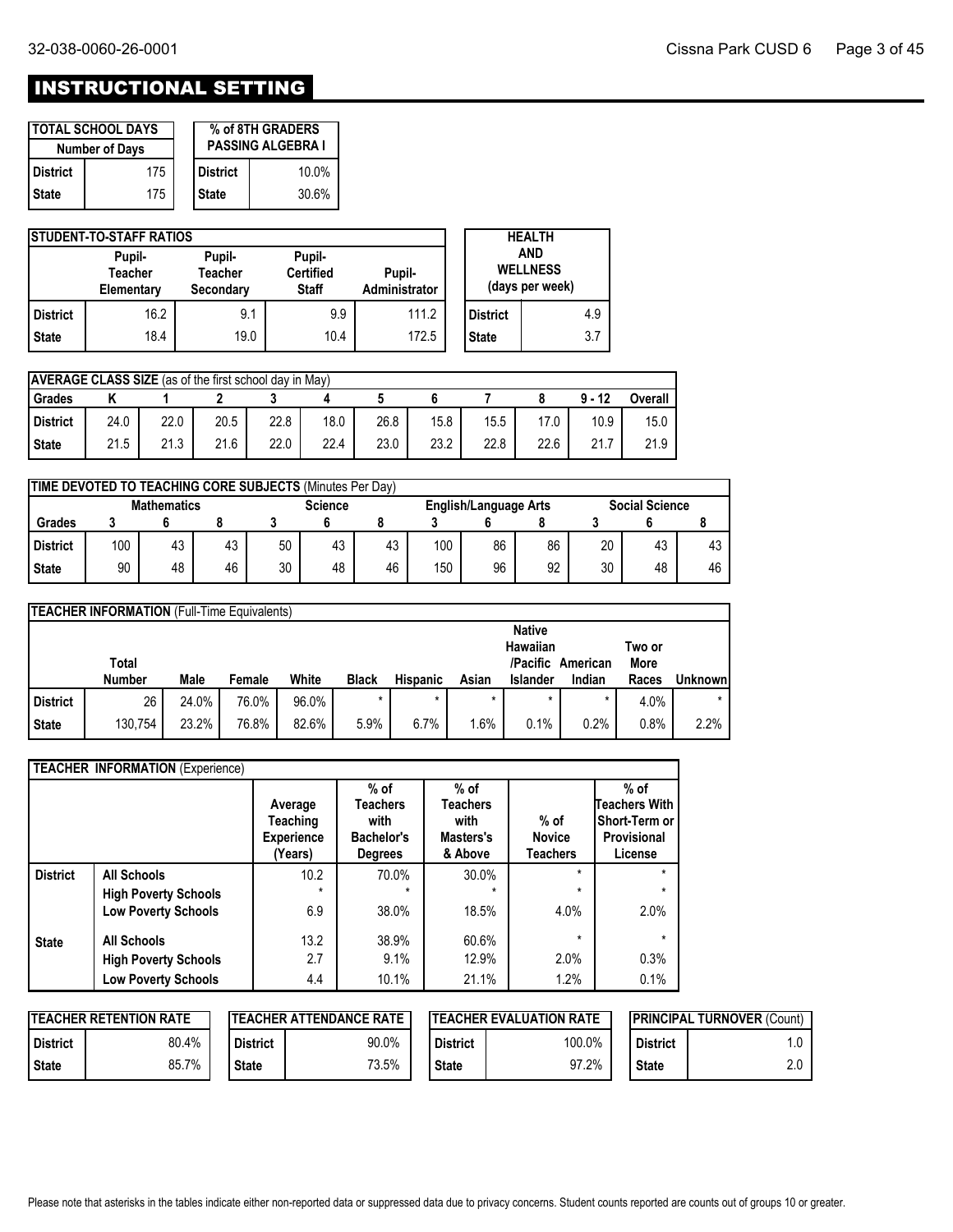## SCHOOL DISTRICT FINANCES

#### **AVERAGE TEACHER/ADMINISTRATOR SALARIES**





| <b>REVENUE BY SOURCE 2017-18</b> |                 |            |         | <b>EXPENDITURE BY FUND 2017-18</b>  |                 |            |         |  |
|----------------------------------|-----------------|------------|---------|-------------------------------------|-----------------|------------|---------|--|
|                                  | <b>District</b> | District % | State % |                                     | <b>District</b> | District % | State % |  |
| Local Property Taxes             | \$1,849,623     | 56.3%      | 60.6%   | <b>Education</b>                    | \$2,376,931     | 81.0%      | 70.5%   |  |
|                                  |                 |            |         | <b>Operations &amp; Maintenance</b> | \$241,149       | 8.2%       | 7.1%    |  |
| <b>Other Local Funding</b>       | \$363.847       | 11.1%      | 5.4%    | Transportation                      | \$131,563       | 4.5%       | 3.9%    |  |
|                                  |                 |            |         | Debt Service                        | \$0             | 0.0%       | 9.8%    |  |
| <b>Evidence-Based Funding</b>    | \$739,169       | 22.5%      | 20.9%   | <b>Tort</b>                         | \$48,334        | 1.6%       | 1.2%    |  |
|                                  |                 |            |         | Municipal Retirement/               |                 |            |         |  |
| <b>Other State Funding</b>       | \$184,119       | 5.6%       | $6.0\%$ | <b>Social Security</b>              | \$72,666        | 2.5%       | 2.0%    |  |
|                                  |                 |            |         | <b>Fire Prevention &amp; Safety</b> | \$63,079        | 2.2%       | 0.5%    |  |
| <b>Federal Funding</b>           | \$148,086       | 4.5%       | 7.1%    | <b>Capital Projects</b>             | \$0             | $0.0\%$    | 4.9%    |  |
| <b>I TOTAL</b>                   | \$3,284,844     |            |         | <b>TOTAL</b>                        | \$2,933,722     |            |         |  |

#### **OTHER FINANCIAL INDICATORS**

|          | 2016 Equalized<br><b>Assessed Valuation</b><br>per Pupil | 2016 Total School<br>Tax Rate<br>per \$100 | 2017-18 Instructional<br><b>Expenditure</b><br>per Pupil | 2017-18 Operating<br><b>Expenditure</b><br>per Pupil |
|----------|----------------------------------------------------------|--------------------------------------------|----------------------------------------------------------|------------------------------------------------------|
| District | \$127.975                                                | 5.25                                       | \$5,161                                                  | \$9,582                                              |
| State    | $***$                                                    | $***$                                      | \$8,172                                                  | \$13,764                                             |

\*\* Due to the way Illinois school districts are configured, state averages for equalized assessed valuation per pupil and total school tax rate per \$100 are not provided.

**Equalized assessed valuation** includes all computed property values upon which a district's local tax rate is calculated.

**Total school tax rate** is a district's total tax rate as it appears on local property tax bills.

**Instructional expenditure per pupil** includes the direct costs of teaching pupils or the interaction between teachers and pupils.

**Operating expenditure per pupil** includes the gross operating cost of a school district excluding summer school, adult education, bond principal retired, and capital expenditures.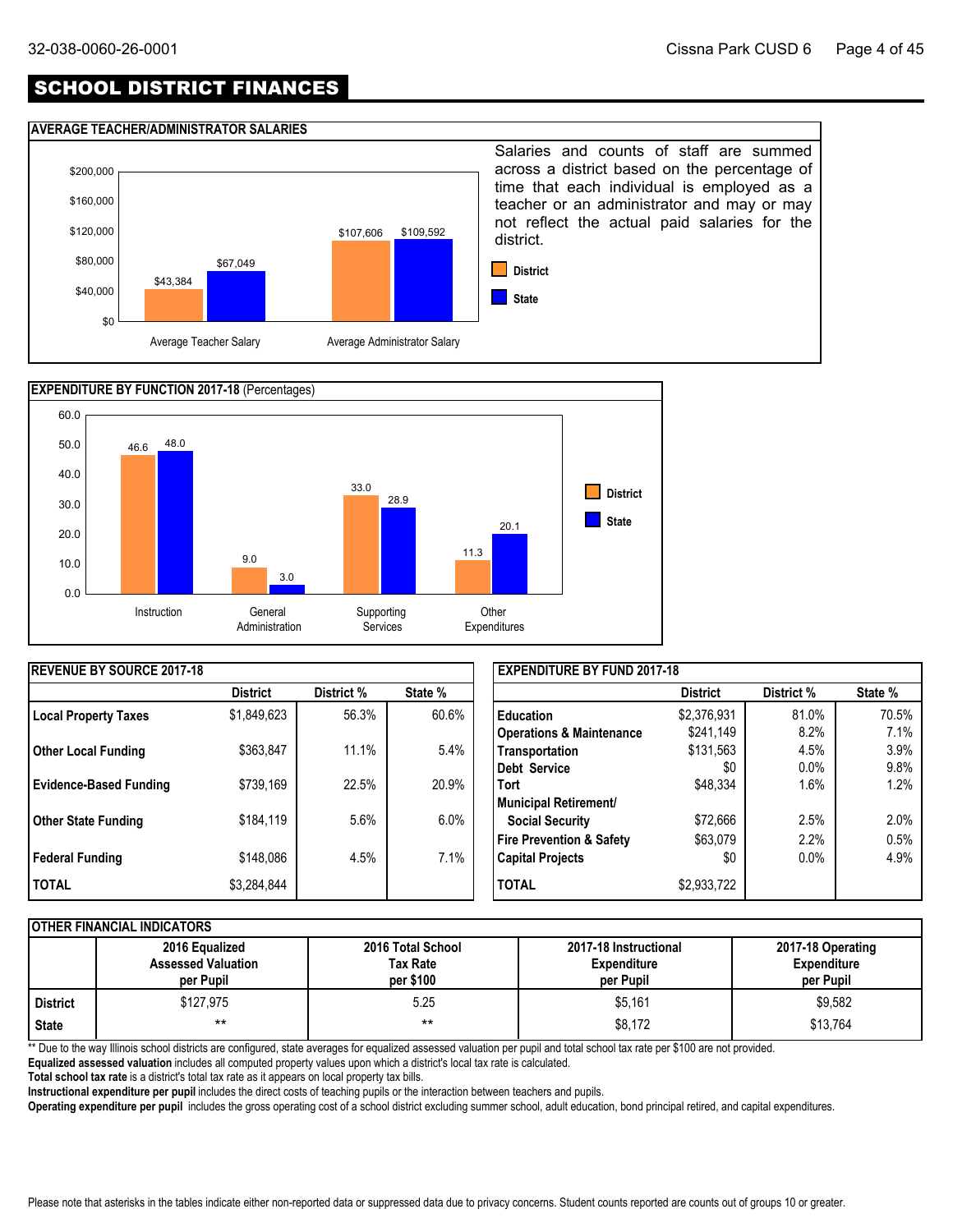## SCHOOL-LEVEL FINANCES

The Every Student Succeeds Act requires LEAs to report school-level expenditure data, beginning with school year 2018-19. LEAs are required to report actual personnel and non-personnel expenditures of both site-specific and district-centralized expenditures. These data are self-reported and may differ from Annual Financial Report data. For more information, visit [www.isbe.net/site-based](https://www.isbe.net/site-based).

For Site-Based Expenditure Reporting, enrollment numbers display the average of the enrolled student count on October 1 and March 1 of the reporting year, including all children aged 3 through 21 in grades prekindergarten through 12 served by the LEA or placed in another educational institution by the LEA. Note that students attending only part of each day are counted as proportional students in the count, which may lead to decimal places in the enrollment number.

|                                         |                   |       | <b>Site-Level Per-Pupil</b><br><b>Expenditures</b> |          |     | <b>Expenditures</b>                 |       |       | District Centralized Per-Pupil   Total Per-Pupil Expenditures |          |                   |                                     |
|-----------------------------------------|-------------------|-------|----------------------------------------------------|----------|-----|-------------------------------------|-------|-------|---------------------------------------------------------------|----------|-------------------|-------------------------------------|
| <b>District Sites</b>                   | <b>Enrollment</b> |       | Federal State/Local Subtotal                       |          |     | <b>Federal State/Local Subtotal</b> |       |       | Federal State/Local Subtotal                                  |          | <b>Exclusions</b> | <b>Total</b><br><b>Expenditures</b> |
| Cissna Park<br><b>Elementary School</b> | 134.50            | \$465 | \$7,525                                            | \$7.989  | \$0 | \$702                               | \$702 | \$465 | \$8,227                                                       | \$8,691  |                   |                                     |
| Cissna Park Jr High<br>School           | 62.00             | \$28  | \$8,115                                            | \$8.144  | \$0 | \$762                               | \$762 | \$28  | \$8,877                                                       | \$8,905  |                   |                                     |
| Cissna Park Sr High<br>School           | 77.08             | \$31  | \$12.462                                           | \$12.493 | \$0 | \$826                               | \$826 | \$31  | \$13.288                                                      | \$13,319 |                   |                                     |
| <b>District</b>                         | 273.58            | \$244 | \$9.050                                            | \$9,293  | \$0 | \$751                               | \$751 | \$244 | \$9,800                                                       | \$10,044 | \$540.229         | \$3,287,967                         |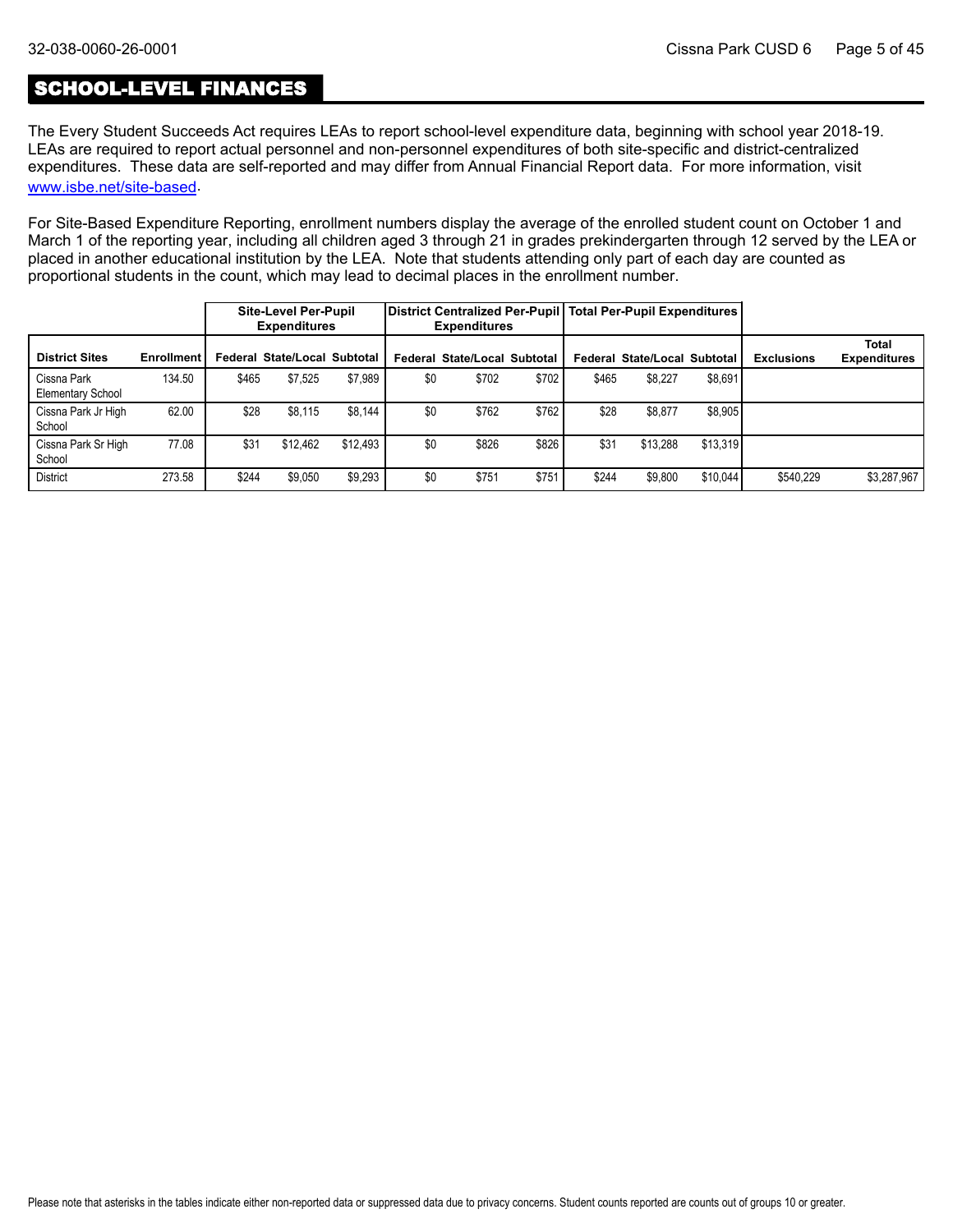## ACADEMIC PERFORMANCE - ASSESSMENTS

The federal Every Student Succeeds Act (ESSA) requires states to assess their learning standards for English language arts (ELA), mathematics, and science. Each state may also have a general assessment for the majority of its students, and an alternate assessment for the one percent of students with the most significant cognitive disabilities. ESSA also requires that English Learners be assessed in four domains (reading, writing, speaking and listening) each year until they reach proficiency. Results are presented both by subject (all tests combined) and then by individual test.

|              | <b>ELA PARTICIPATION - ALL TESTS (Demographics)</b> |         |         |         |              |                 |        |                 |          |         |                     |                 |          |               |
|--------------|-----------------------------------------------------|---------|---------|---------|--------------|-----------------|--------|-----------------|----------|---------|---------------------|-----------------|----------|---------------|
|              |                                                     |         |         |         |              |                 |        | <b>Native</b>   |          |         |                     |                 |          |               |
|              |                                                     |         |         |         |              |                 |        | <b>Hawaiian</b> |          | Two or  | <b>Children</b>     | <b>Students</b> |          |               |
|              |                                                     |         |         |         |              |                 |        | /Pacific        | American | More    | with                | with            | English  | Low           |
|              | All                                                 | Male    | Female  | White   | <b>Black</b> | <b>Hispanic</b> | Asian  | <b>Islander</b> | Indian   | Races   | <b>Disabilities</b> | <b>IEPs</b>     | Learners | <b>Income</b> |
| District     | 150                                                 | 77      | 73      | 143     |              |                 |        |                 |          |         | 29                  | 28              |          | 28            |
|              | 100.0%                                              | 100.0%  | 100.0%  | 100.0%  |              |                 |        |                 |          | $\star$ | 100.0%              | 100.0%          |          | 100.0%        |
| <b>State</b> | 1,010,618                                           | 516,708 | 493,910 | 478,905 | 168,549      | 271,587         | 51.523 | 1,052           | 2,507    | 36,495  | 182,538             | 150,559         | 116,294  | 508,337       |
|              | 98.5%                                               | 98.5%   | 98.6%   | 98.7%   | 97.6%        | 98.7%           | 99.2%  | 98.0%           | 97.9%    | 98.3%   | 97.1%               | 97.0%           | 99.0%    | 98.5%         |

|              | <b>MATH PARTICIPATION - ALL TESTS (Demographics)</b> |         |                 |         |              |          |        |                 |          |        |                     |                 |                 |                 |
|--------------|------------------------------------------------------|---------|-----------------|---------|--------------|----------|--------|-----------------|----------|--------|---------------------|-----------------|-----------------|-----------------|
|              |                                                      |         |                 |         |              |          |        | <b>Native</b>   |          |        |                     |                 |                 |                 |
|              |                                                      |         |                 |         |              |          |        | <b>Hawaiian</b> |          | Two or | <b>Children</b>     | <b>Students</b> |                 |                 |
|              |                                                      |         |                 |         |              |          |        | /Pacific        | American | More   | with                | with            | English         | Low             |
|              | All                                                  | Male    | Female          | White   | <b>Black</b> | Hispanic | Asian  | <b>Islander</b> | Indian   | Races  | <b>Disabilities</b> | <b>IEPs</b>     | <b>Learners</b> | <b>Income</b>   |
| l District   | 150                                                  | 77      | 73 <sub>1</sub> | 143     |              |          |        |                 |          |        | 29                  | 28              |                 | 28 <sub>1</sub> |
|              | 100.0%                                               | 100.0%  | 100.0%          | 100.0%  |              |          |        |                 |          |        | 100.0%              | 100.0%          |                 | 100.0%          |
| <b>State</b> | 1,008,807                                            | 515,735 | 493,072         | 478,184 | 168,075      | 271.084  | 51.471 | 1,049           | 2.507    | 36,437 | 181,886             | 150,031         | 116,086         | 507,352         |
|              | 98.4%                                                | 98.3%   | 98.5%           | 98.7%   | 97.4%        | 98.5%    | 99.2%  | 97.9%           | 97.9%    | 98.2%  | 96.8%               | 96.7%           | 98.8%           | 98.3%           |
|              |                                                      |         |                 |         |              |          |        |                 |          |        |                     |                 |                 |                 |

|              | <b>SCIENCE PARTICIPATION - ALL TESTS (Demographics)</b> |         |                 |         |              |                 |        |                 |          |        |                     |                 |          |               |
|--------------|---------------------------------------------------------|---------|-----------------|---------|--------------|-----------------|--------|-----------------|----------|--------|---------------------|-----------------|----------|---------------|
|              |                                                         |         |                 |         |              |                 |        | <b>Native</b>   |          |        |                     |                 |          |               |
|              |                                                         |         |                 |         |              |                 |        | <b>Hawaiian</b> |          | Two or | <b>Children</b>     | <b>Students</b> |          |               |
|              |                                                         |         |                 |         |              |                 |        | /Pacific        | American | More   | with                | with            | English  | Low           |
|              | All                                                     | Male    | Female          | White   | <b>Black</b> | <b>Hispanic</b> | Asian  | <b>Islander</b> | Indian   | Races  | <b>Disabilities</b> | <b>IEPs</b>     | Learners | <b>Income</b> |
| District     | 66                                                      | 36      | 30 <sub>1</sub> | 60      |              | ÷               |        | ÷               |          |        | $\star$             |                 | $\star$  | 18            |
|              | 100.0%                                                  | 100.0%  | 100.0%          | 100.0%  |              |                 |        |                 |          |        |                     |                 | *        | 100.0%        |
| <b>State</b> | 430,766                                                 | 219,803 | 210,963         | 205,348 | 68.167       | 117.463         | 22.314 | 453             | 1,133    | 15,888 | 74.904              | 60,163          | 40,285   | 208,470       |
|              | 96.1%                                                   | 95.9%   | 96.4%           | 97.1%   | 93.1%        | 96.2%           | 97.2%  | 95.2%           | 95.5%    | 95.9%  | 93.6%               | 93.0%           | 96.1%    | 95.2%         |
|              |                                                         |         |                 |         |              |                 |        |                 |          |        |                     |                 |          |               |

#### **NUMBER AND PERCENTAGE OF ENGLISH LEARNERS EXEMPTED FROM ASSESSMENT**

No English Learners are exempted from assessment, including those who are newly arrived in the U.S. Previously, states could exempt newly arrived English Learners from ELA testing only. Under ESSA, states have flexibility in how they test and use scores from newly arrived English Learners. Per the approved Illinois ESSA State Plan, "Illinois will assess newly arrived ELs, enrolled in their first year in U.S. schools, in grades 3-12 in academic content areas: English language arts, mathematics, and science. Data from the first-year assessments will not be included in accountability determinations, but serve solely for baseline purposes."

|                 | <b>IAR ELA PARTICIPATION (Demographics)</b> |             |         |         |              |                 |        |                 |          |        |                     |                 |          |               |
|-----------------|---------------------------------------------|-------------|---------|---------|--------------|-----------------|--------|-----------------|----------|--------|---------------------|-----------------|----------|---------------|
|                 |                                             |             |         |         |              |                 |        | <b>Native</b>   |          |        |                     |                 |          |               |
|                 |                                             |             |         |         |              |                 |        | <b>Hawaiian</b> |          | Two or | <b>Children</b>     | <b>Students</b> |          |               |
|                 |                                             |             |         |         |              |                 |        | /Pacific        | American | More   | with                | with            | English  | Low           |
|                 | All                                         | <b>Male</b> | Female  | White   | <b>Black</b> | <b>Hispanic</b> | Asian  | <b>Islander</b> | Indian   | Races  | <b>Disabilities</b> | <b>IEPs</b>     | Learners | <b>Income</b> |
| <b>District</b> | 129                                         | 62          | 67      | 123     |              | $\star$         |        |                 | $\star$  |        | 25                  | 24              |          | 22            |
|                 | 100.0%                                      | 100.0%      | 100.0%  | 100.0%  |              |                 |        |                 | $\star$  |        | 100.0%              | 100.0%          |          | 100.0%        |
| State           | 858,263                                     | 438,255     | 420,008 | 403,342 | 143,785      | 232,553         | 43.766 | 888             | 2.117    | 31.812 | 148,984             | 122,671         | 106,434  | 441,034       |
|                 | 98.8%                                       | 98.8%       | 98.8%   | 98.9%   | 98.5%        | 99.0%           | 99.3%  | 98.2%           | 98.6%    | 98.5%  | 97.8%               | 98.0%           | 99.3%    | 99.0%         |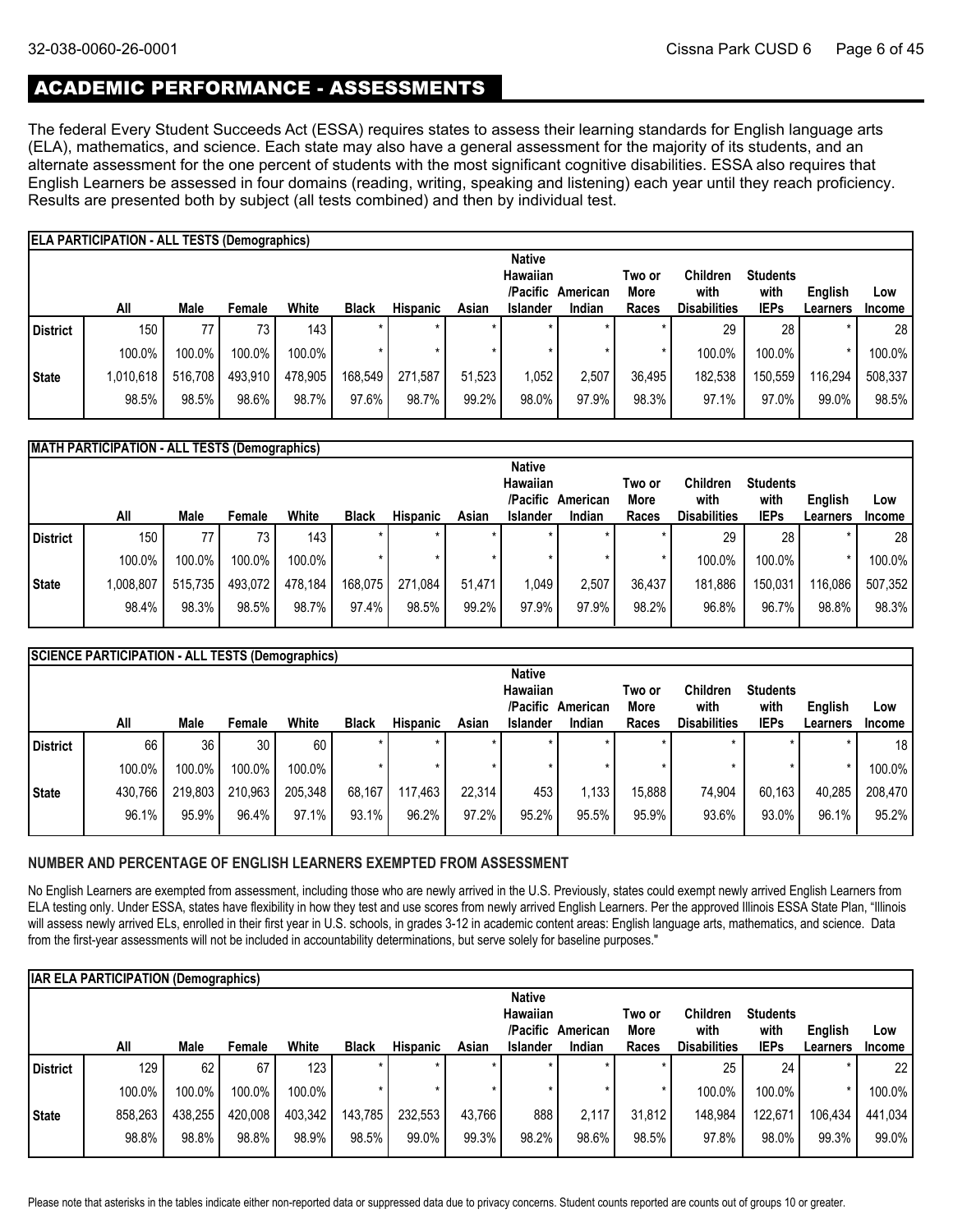## **IAR MATH PARTICIPATION (Demographics)**

|          |         |         |         |         |              |                 |        | <b>Native</b>   |          |        |                     |                 |                 |                 |
|----------|---------|---------|---------|---------|--------------|-----------------|--------|-----------------|----------|--------|---------------------|-----------------|-----------------|-----------------|
|          |         |         |         |         |              |                 |        | Hawaiian        |          | Two or | <b>Children</b>     | <b>Students</b> |                 |                 |
|          |         |         |         |         |              |                 |        | /Pacific        | American | More   | with                | with            | English         | Low             |
|          | All     | Male    | Female  | White   | <b>Black</b> | <b>Hispanic</b> | Asian  | <b>Islander</b> | Indian   | Races  | <b>Disabilities</b> | <b>IEPs</b>     | <b>Learners</b> | Income          |
| District | 129     | 62      | 67      | 123     |              | $\star$         |        |                 |          |        | 25                  | 24              |                 | 22 <sub>1</sub> |
|          | 100.0%  | 100.0%  | 100.0%  | 100.0%  |              |                 |        |                 |          |        | 100.0%              | 100.0%          |                 | 100.0%          |
| State    | 856,463 | 437,288 | 419,175 | 402,630 | 143,311      | 232,053         | 43,715 | 885             | 2,117    | 31,752 | 148,343             | 122,154         | 106,229         | 440,054         |
|          | 98.7%   | 98.7%   | 98.7%   | 98.8%   | 98.2%        | 98.8%           | 99.3%  | 98.1%           | 98.6%    | 98.4%  | 97.5%               | 97.6%           | 99.2%           | 98.8%           |

## **SAT ELA PARTICIPATION (Demographics)**

|                 |         |                 |         |                 |              |                 |       | <b>Native</b>    |          |        |                     |                 |          |               |
|-----------------|---------|-----------------|---------|-----------------|--------------|-----------------|-------|------------------|----------|--------|---------------------|-----------------|----------|---------------|
|                 |         |                 |         |                 |              |                 |       | Hawaiian         |          | Two or | Children            | <b>Students</b> |          |               |
|                 |         |                 |         |                 |              |                 |       | /Pacific         | American | More   | with                | with            | English  | Low           |
|                 | All     | Male            | Female  | White           | <b>Black</b> | <b>Hispanic</b> | Asian | <b>Islander</b>  | Indian   | Races  | <b>Disabilities</b> | <b>IEPs</b>     | Learners | <b>Income</b> |
| <b>District</b> | 19      | 14 <sup>1</sup> | $\star$ | 18 <sub>1</sub> |              |                 |       | $\star$          |          |        | $\star$             |                 |          | $\star$       |
|                 | 100.0%  | 100.0%          |         | 100.0%          |              |                 |       |                  |          |        |                     |                 |          |               |
| <b>State</b>    | 141,124 | 71,035          | 70,089  | 70,819          | 22.225       | 36,048          | 7,212 | 153 <sub>1</sub> | 362      | 4,305  | 22,372              | 16,706          | 7,285    | 60,546        |
|                 | 97.4%   | 97.0%           | 97.9%   | 98.7%           | 93.9%        | 96.9%           | 99.1% | 96.8%            | 94.8%    | 97.4%  | 95.7%               | 94.9%           | 95.6%    | 95.9%         |
|                 |         |                 |         |                 |              |                 |       |                  |          |        |                     |                 |          |               |

|              | SAT MATH PARTICIPATION (Demographics) |        |        |        |              |                 |         |                             |                    |               |                             |                     |                            |                      |
|--------------|---------------------------------------|--------|--------|--------|--------------|-----------------|---------|-----------------------------|--------------------|---------------|-----------------------------|---------------------|----------------------------|----------------------|
|              |                                       |        |        |        |              |                 |         | <b>Native</b>               |                    |               |                             |                     |                            |                      |
|              |                                       |        |        |        |              |                 |         | Hawaiian                    |                    | Two or        | Children                    | <b>Students</b>     |                            |                      |
|              | All                                   | Male   | Female | White  | <b>Black</b> | <b>Hispanic</b> | Asian   | /Pacific<br><b>Islander</b> | American<br>Indian | More<br>Races | with<br><b>Disabilities</b> | with<br><b>IEPs</b> | English<br><b>Learners</b> | Low<br><b>Income</b> |
| l District   | 19                                    | 14     |        | 18     |              |                 | $\star$ |                             |                    |               |                             |                     |                            | $\star$              |
|              | 100.0%                                | 100.0% |        | 100.0% |              |                 |         |                             |                    |               |                             |                     | $\star$                    |                      |
| <b>State</b> | 141,124                               | 71,035 | 70,089 | 70,819 | 22,225       | 36,048          | 7,212   | 153 <sub>1</sub>            | 362                | 4,305         | 22,372                      | 16,706              | 7,285                      | 60,546               |
|              | 97.4%                                 | 97.0%  | 97.9%  | 98.7%  | 93.9%        | 96.9%           | 99.1%   | 96.8%                       | 94.8%              | 97.4%         | 95.7%                       | 94.9%               | 95.6%                      | 95.9%                |
|              |                                       |        |        |        |              |                 |         |                             |                    |               |                             |                     |                            |                      |

|          | DLM-AA ELA PARTICIPATION (Demographics) |         |        |       |              |                 |         |                 |          |        |                     |                 |          |               |
|----------|-----------------------------------------|---------|--------|-------|--------------|-----------------|---------|-----------------|----------|--------|---------------------|-----------------|----------|---------------|
|          |                                         |         |        |       |              |                 |         | <b>Native</b>   |          |        |                     |                 |          |               |
|          |                                         |         |        |       |              |                 |         | Hawaiian        |          | Two or | Children            | <b>Students</b> |          |               |
|          |                                         |         |        |       |              |                 |         | /Pacific        | American | More   | with                | with            | English  | Low           |
|          | All                                     | Male    | Female | White | <b>Black</b> | <b>Hispanic</b> | Asian   | <b>Islander</b> | Indian   | Races  | <b>Disabilities</b> | <b>IEPs</b>     | Learners | <b>Income</b> |
| District | $\star$                                 |         |        |       |              | $\star$         | $\star$ |                 |          |        |                     |                 |          |               |
|          |                                         | $\star$ |        |       |              | $\star$         | $\star$ |                 |          |        |                     |                 |          |               |
| State    | 11,237                                  | 7,420   | 3,817  | 4.745 | 2,544        | 2,986           | 545     | 11 L            | 28       | 378    | 11,188              | 11,188          | 2,575    | 6,762         |
|          | 90.4%                                   | 90.2%   | 90.6%  | 90.6% | 86.8%        | 92.8%           | 92.1%   | 91.7%           | 84.8%    | 92.4%  | 90.6%               | 90.6%           | 95.3%    | 89.8%         |

|          | DLM-AA MATH PARTICIPATION (Demographics) |       |        |          |              |                 |       |                      |          |                |                         |                         |          |               |
|----------|------------------------------------------|-------|--------|----------|--------------|-----------------|-------|----------------------|----------|----------------|-------------------------|-------------------------|----------|---------------|
|          |                                          |       |        |          |              |                 |       | <b>Native</b>        |          |                |                         |                         |          |               |
|          |                                          |       |        |          |              |                 |       | Hawaiian<br>/Pacific | American | Two or<br>More | <b>Children</b><br>with | <b>Students</b><br>with | English  | Low           |
|          | All                                      | Male  | Female | White    | <b>Black</b> | <b>Hispanic</b> | Asian | <b>Islander</b>      | Indian   | Races          | <b>Disabilities</b>     | <b>IEPs</b>             | Learners | <b>Income</b> |
| District | $\star$                                  | *     |        | $\star$  | $\star$      | $\star$         |       |                      |          |                |                         | $\star$                 |          | $\star$       |
|          | $\star$                                  |       |        |          |              | $\star$         |       |                      |          |                |                         | $^\star$                |          | $\star$       |
| State    | 11,225                                   | 7,414 | 3,811  | 4,736    | 2,543        | 2,983           | 544   | 11                   | 28       | 380            | 11,176                  | 11,176                  | 2,572    | 6,756         |
|          | 90.3%                                    | 90.2% | 90.5%  | $90.4\%$ | 86.8%        | 92.7%           | 91.9% | 91.7%                | 84.8%    | 92.9%          | 90.5%                   | 90.5%                   | 95.2%    | 89.7%         |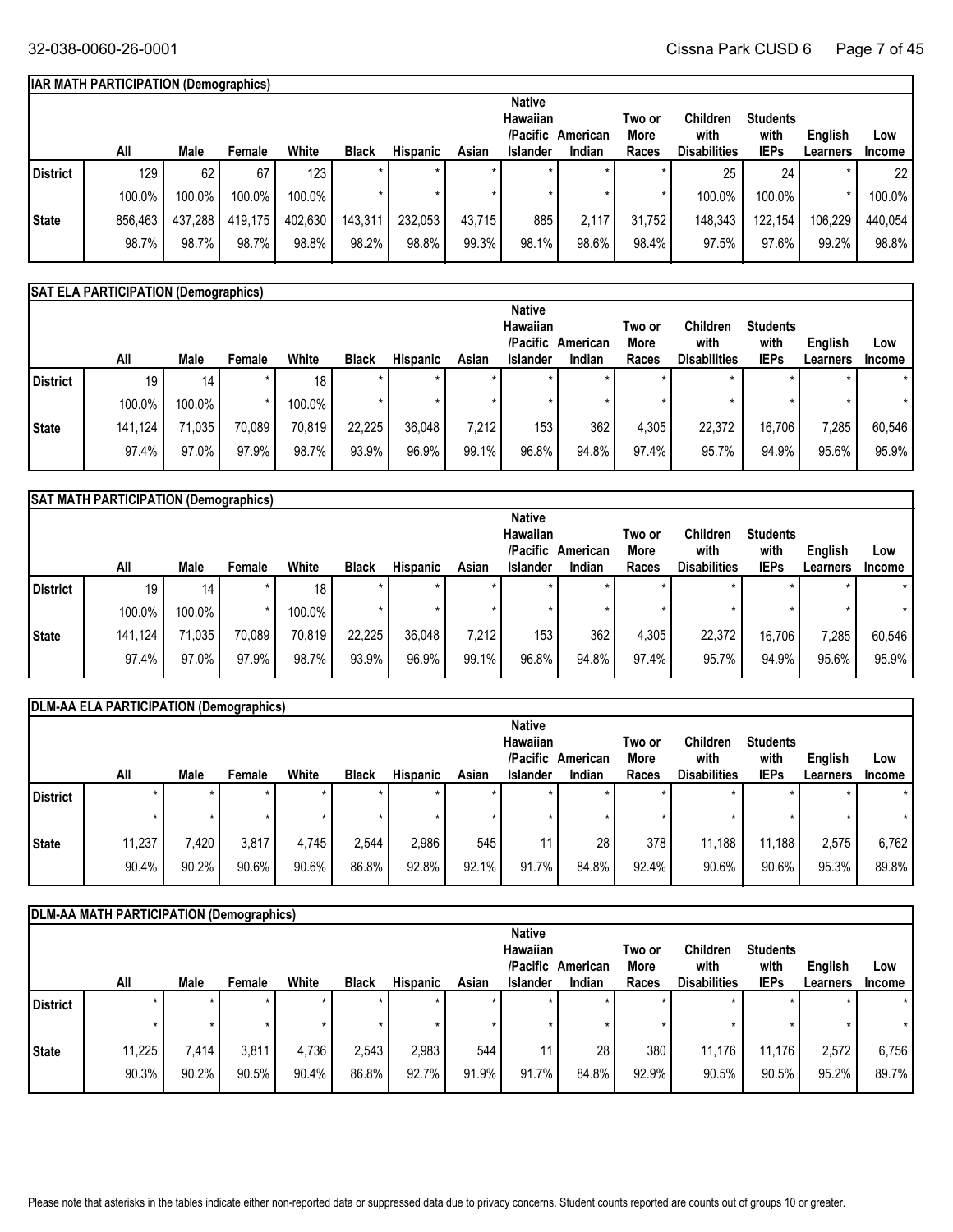## **DLM-AA SCIENCE PARTICIPATION (Demographics)**

|                 |         |             |         |         |              |                 |       | <b>Native</b>   |          |        |                     |                 |          |               |
|-----------------|---------|-------------|---------|---------|--------------|-----------------|-------|-----------------|----------|--------|---------------------|-----------------|----------|---------------|
|                 |         |             |         |         |              |                 |       | Hawaiian        |          | Two or | Children            | <b>Students</b> |          |               |
|                 |         |             |         |         |              |                 |       | /Pacific        | American | More   | with                | with            | English  | Low           |
|                 | All     | <b>Male</b> | Female  | White   | <b>Black</b> | <b>Hispanic</b> | Asian | <b>Islander</b> | Indian   | Races  | <b>Disabilities</b> | <b>IEPs</b>     | Learners | <b>Income</b> |
| <b>District</b> | $\star$ | ÷           | $\star$ | $\star$ |              |                 |       |                 | $\star$  |        |                     | $\star$         |          | $\star$       |
|                 |         |             |         |         |              |                 |       |                 |          |        |                     | $\star$         |          |               |
| <b>State</b>    | 4,731   | 3,136       | .595    | 2,031   | 1,114        | 1,210           | 218   |                 | 12       | 145    | 4,715               | 4,715           | 971      | 2,763         |
|                 | 90.2%   | 90.1%       | 90.3%   | 89.1%   | 88.9%        | 93.2%           | 91.2% | 50.0%           | 100.0%   | 88.4%  | 90.3%               | 90.3%           | 93.8%    | 89.7%         |

|            | <b>ISA PARTICIPATION (Demographics)</b> |         |         |         |              |                 |        |                 |          |        |                     |                 |          |                 |
|------------|-----------------------------------------|---------|---------|---------|--------------|-----------------|--------|-----------------|----------|--------|---------------------|-----------------|----------|-----------------|
|            |                                         |         |         |         |              |                 |        | <b>Native</b>   |          |        |                     |                 |          |                 |
|            |                                         |         |         |         |              |                 |        | Hawaiian        |          | Two or | <b>Children</b>     | <b>Students</b> |          |                 |
|            |                                         |         |         |         |              |                 |        | /Pacific        | American | More   | with                | with            | English  | Low             |
|            | All                                     | Male    | Female  | White   | <b>Black</b> | <b>Hispanic</b> | Asian  | <b>Islander</b> | Indian   | Races  | <b>Disabilities</b> | <b>IEPs</b>     | Learners | <b>Income</b>   |
| l District | 66                                      | 36      | 30      | 60      |              | $\star$         |        |                 | $\star$  |        |                     | $\star$         |          | 18 <sub>1</sub> |
|            | 100.0%                                  | 100.0%  | 100.0%  | 100.0%  |              |                 |        |                 |          |        |                     | $\star$         |          | 100.0%          |
| State      | 426,055                                 | 216,678 | 209,377 | 203,326 | 67,060       | 116,257         | 22,096 | 452             | 1,121    | 15.743 | 70,208              | 55.467          | 39,317   | 205,716         |
|            | 96.2%                                   | 96.0%   | 96.4%   | 97.2%   | 93.2%        | 96.2%           | 97.3%  | 95.4%           | 95.5%    | 95.9%  | 93.7%               | $93.1\%$        | 96.1%    | 95.2%           |

|            | <b>ELA PROFICIENCY - ALL TESTS (Demographics)</b> |         |         |         |              |                 |         |                   |         |         |
|------------|---------------------------------------------------|---------|---------|---------|--------------|-----------------|---------|-------------------|---------|---------|
|            |                                                   |         |         |         |              |                 |         | <b>Native</b>     |         |         |
|            |                                                   |         |         |         |              |                 |         | Hawaiian          |         | Two or  |
|            | All                                               |         |         |         |              |                 |         | /Pacific American |         | More    |
|            | <b>Students</b>                                   | Male    | Female  | White   | <b>Black</b> | <b>Hispanic</b> | Asian   | <b>Islander</b>   | Indian  | Races   |
| l District | 76                                                | 30      | 46      | 75      | $\star$      | $\star$         | $\star$ | $\star$           | $\star$ | $\star$ |
|            | 50.7%                                             | 39.0%   | 63.0%   | 52.4%   | $\star$      | $\star$         | *       | $\star$           | $\star$ | $\star$ |
| State      | 377,587                                           | 163,770 | 213.817 | 228.572 | 29.904       | 69.545          | 33.646  | 482               | 765     | 14,673  |
|            | 37.4%                                             | 31.7%   | 43.3%   | 47.7%   | 17.7%        | 25.6%           | 65.3%   | 45.8%             | 30.5%   | 40.2%   |

|                 | <b>ELA PROFICIENCY - ALL TESTS (Demographics Continued)</b><br><b>Children</b><br>with<br><b>Disabilities</b> | <b>Students</b><br>with<br><b>IEPs</b> | English<br>Learners | Low<br><b>Income</b> | <b>Homeless Migrant</b> |      | Youth<br>In<br>Care | Military |
|-----------------|---------------------------------------------------------------------------------------------------------------|----------------------------------------|---------------------|----------------------|-------------------------|------|---------------------|----------|
| <b>District</b> | 3                                                                                                             | 3                                      | $\star$             |                      | $\star$                 | *    | $\star$             | $\star$  |
|                 | 10.3%                                                                                                         | 10.7%                                  | $\star$             | 25.0%                | $\star$                 | *    | $\star$             | $\star$  |
| <b>State</b>    | 26,497                                                                                                        | 13,800                                 | 11,554              | 114,925              | 2,872                   | 12   | 681                 | 2,664    |
|                 | 14.5%                                                                                                         | 9.2%                                   | 9.9%                | 22.6%                | 13.9%                   | 7.2% | 14.2%               | 38.3%    |
|                 |                                                                                                               |                                        |                     |                      |                         |      |                     |          |

|                 | <b>MATH PROFICIENCY - ALL TESTS (Demographics)</b> |         |         |         |              |                 |         |                           |                   |                       |
|-----------------|----------------------------------------------------|---------|---------|---------|--------------|-----------------|---------|---------------------------|-------------------|-----------------------|
|                 | All                                                |         |         |         |              |                 |         | <b>Native</b><br>Hawaiian | /Pacific American | Two or<br><b>More</b> |
|                 | <b>Students</b>                                    | Male    | Female  | White   | <b>Black</b> | <b>Hispanic</b> | Asian   | <b>Islander</b>           | Indian            | Races                 |
| <b>District</b> | 62                                                 | 33      | 29      | 60      | $\star$      | $\star$         | *       | $\star$                   | $\star$           | $\star$               |
|                 | 41.3%                                              | 42.9%   | 39.7%   | 42.0%   | $\star$      | $\star$         | $\star$ | $\star$                   | $\star$           | $\star$               |
| <b>State</b>    | 322,318                                            | 165,971 | 156.347 | 199.403 | 19,780       | 55.245          | 34,584  | 427                       | 622               | 12,257                |
|                 | 32.0%                                              | 32.2%   | 31.7%   | 41.7%   | 11.8%        | 20.4%           | 67.2%   | 40.7%                     | 24.8%             | 33.6%                 |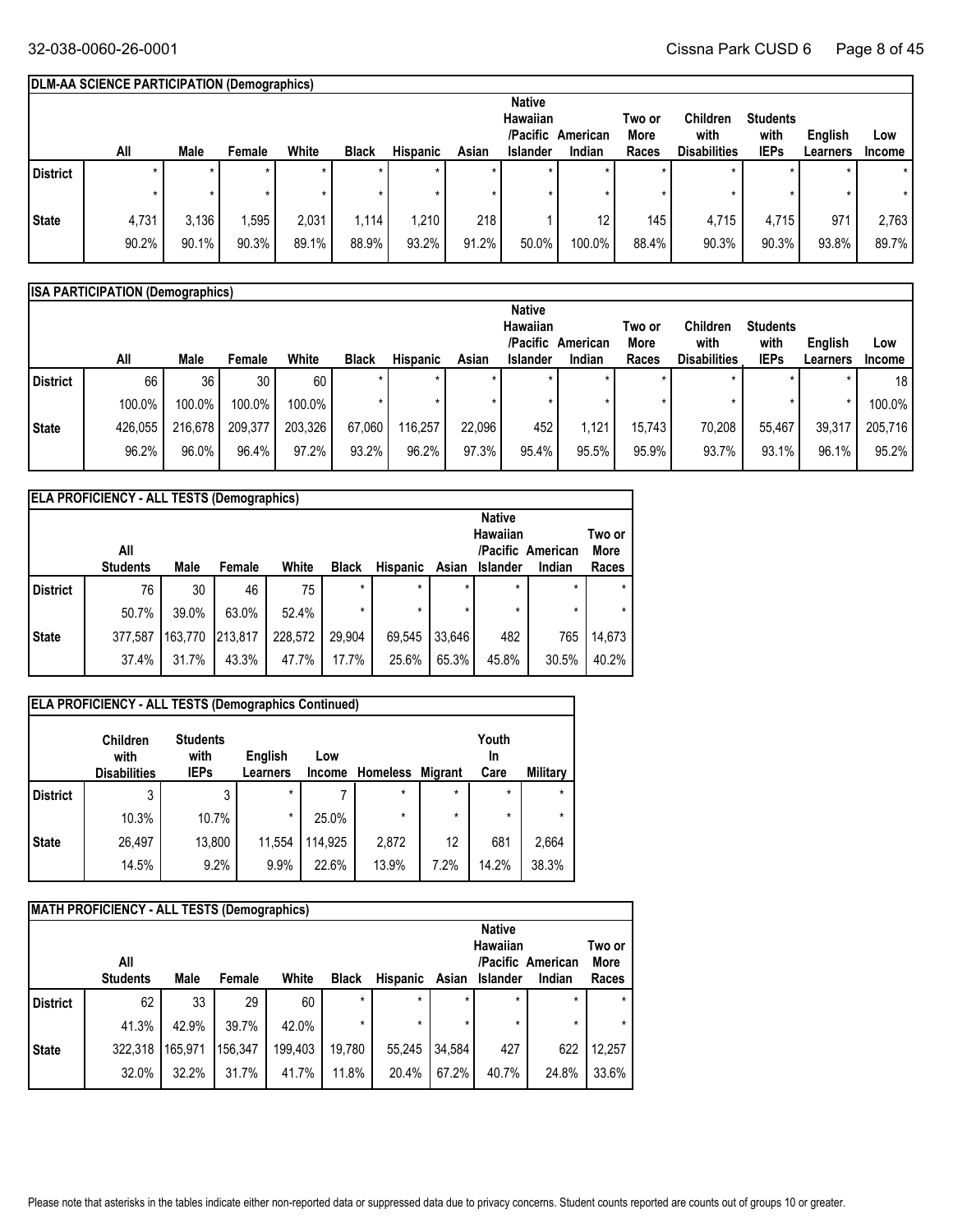|                 | <b>MATH PROFICIENCY - ALL TESTS (Demographics Continued)</b> |                                        |                            |                      |                 |                |                     |                 |
|-----------------|--------------------------------------------------------------|----------------------------------------|----------------------------|----------------------|-----------------|----------------|---------------------|-----------------|
|                 | <b>Children</b><br>with<br><b>Disabilities</b>               | <b>Students</b><br>with<br><b>IEPs</b> | English<br><b>Learners</b> | Low<br><b>Income</b> | <b>Homeless</b> | <b>Migrant</b> | Youth<br>In<br>Care | <b>Military</b> |
| <b>District</b> | 2                                                            | 2                                      | $\star$                    | 3                    | $\star$         | $\star$        | $\star$             | $\star$         |
|                 | 6.9%                                                         | 7.1%                                   | $\star$                    | 10.7%                | $\star$         | $\star$        | $\star$             | $\star$         |
| <b>State</b>    | 24,013                                                       | 12,743                                 | 12,865                     | 87.526               | 1,890           | 10             | 484                 | 2,220           |
|                 | 13.2%                                                        | 8.5%                                   | 11.1%                      | 17.3%                | 9.2%            | 6.1%           | 10.2%               | 32.0%           |

|                 | <b>SCIENCE PROFICIENCY - ALL TESTS (Demographics)</b> |         |         |         |              |          |         |                           |                   |             |
|-----------------|-------------------------------------------------------|---------|---------|---------|--------------|----------|---------|---------------------------|-------------------|-------------|
|                 |                                                       |         |         |         |              |          |         | <b>Native</b><br>Hawaiian |                   | Two or      |
|                 | All                                                   |         |         |         |              |          |         |                           | /Pacific American | <b>More</b> |
|                 | <b>Students</b>                                       | Male    | Female  | White   | <b>Black</b> | Hispanic | Asian   | <b>Islander</b>           | Indian            | Races       |
| <b>District</b> | 28                                                    | 10      | 18      | 26      | $\star$      | $\star$  | $\star$ | $\star$                   | $\star$           |             |
|                 | 42.4%                                                 | 27.8%   | 60.0%   | 43.3%   | $\star$      | $\star$  | $\star$ | $\star$                   | $\star$           |             |
| <b>State</b>    | 208.012                                               | 105.491 | 102.521 | 124,967 | 15,687       | 42.175   | 16.053  | 252                       | 466               | 8.412       |
|                 | 48.3%                                                 | 48.0%   | 48.6%   | 60.9%   | 22.5%        | 35.9%    | 71.9%   | 55.6%                     | 41.1%             | 52.9%       |

|                 | <b>SCIENCE PROFICIENCY - ALL TESTS (Demographics Continued)</b> |                                        |                            |               |                 |                |                     |          |
|-----------------|-----------------------------------------------------------------|----------------------------------------|----------------------------|---------------|-----------------|----------------|---------------------|----------|
|                 | <b>Children</b><br>with<br><b>Disabilities</b>                  | <b>Students</b><br>with<br><b>IEPs</b> | English<br><b>Learners</b> | Low<br>Income | <b>Homeless</b> | <b>Migrant</b> | Youth<br>In<br>Care | Military |
| <b>District</b> | $\star$                                                         | $\star$                                | $\star$                    | 2             | $\star$         | $\star$        | $\star$             | $\star$  |
|                 | $\star$                                                         | $\star$                                | $\star$                    | 11.1%         | $\star$         | $\star$        | $\star$             | $\star$  |
| <b>State</b>    | 18,427                                                          | 10,359                                 | 6.219                      | 68,664        | 1,792           | 10             | 419                 | 1,364    |
|                 | 24.2%                                                           | 16.8%                                  | 15.4%                      | 32.9%         | 21.8%           | 14.5%          | 22.2%               | 50.2%    |

|                 | <b>IEL PROFICIENCY ON ACCESS</b> |         |                                            |         |         |             |             |  |  |  |  |  |  |
|-----------------|----------------------------------|---------|--------------------------------------------|---------|---------|-------------|-------------|--|--|--|--|--|--|
|                 |                                  |         |                                            |         |         |             | %           |  |  |  |  |  |  |
|                 |                                  |         |                                            |         |         | Long        | Long        |  |  |  |  |  |  |
|                 | #                                |         | %                                          |         | %       | <b>Term</b> | <b>Term</b> |  |  |  |  |  |  |
|                 | <b>ELS</b>                       | Tested  | <b>Participation Proficient Proficient</b> |         |         | EL          | EL          |  |  |  |  |  |  |
| <b>District</b> | $\star$                          | $\star$ | $\star$                                    | $\star$ | $\star$ | $\star$     | $\star$     |  |  |  |  |  |  |
| <b>State</b>    | 216,769                          | 213,935 | 98.7%                                      | 18.468  | 8.6%    | 28.216      | 13.0%       |  |  |  |  |  |  |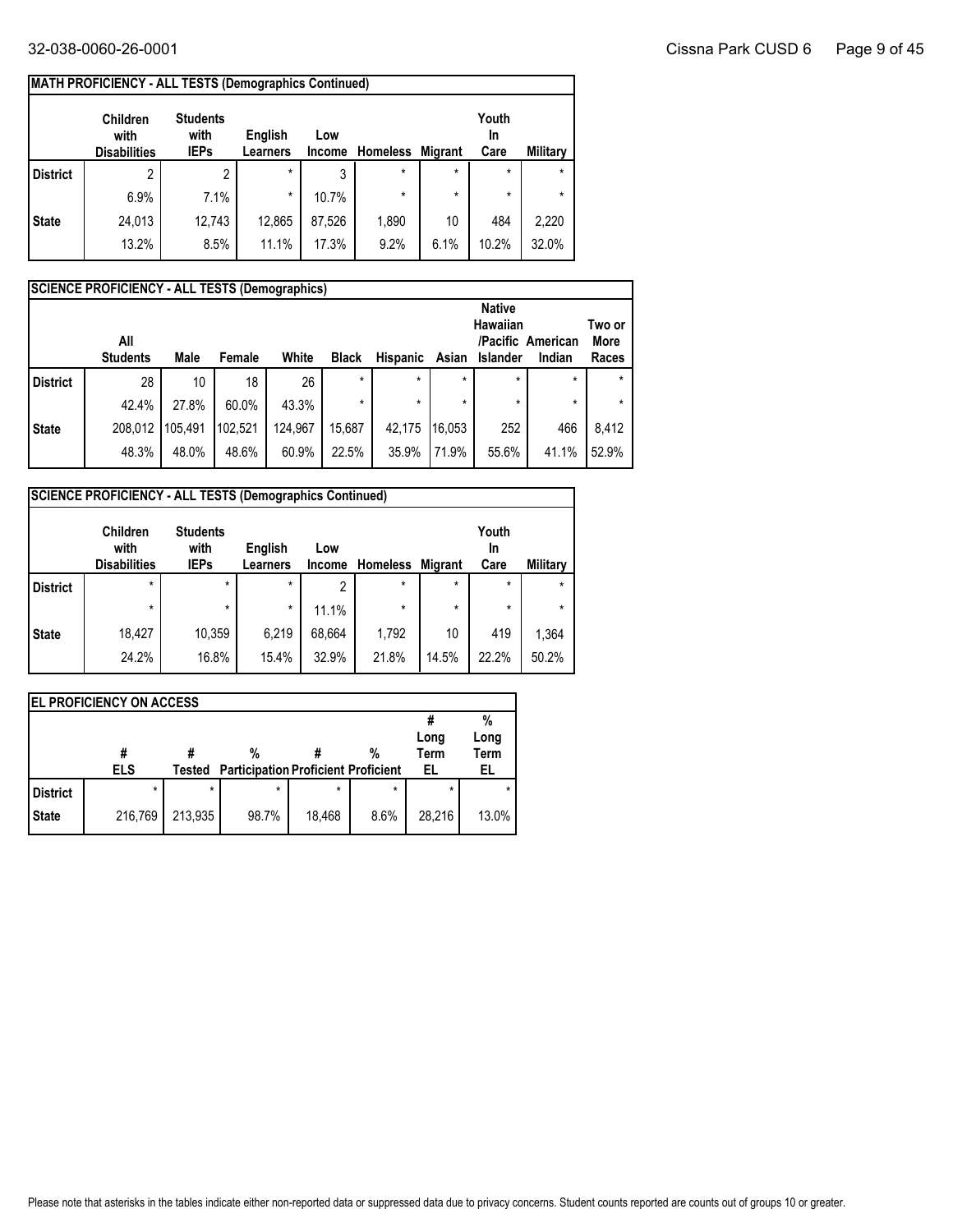#### **Illinois Assessment of Readiness (IAR)**

Each Performance Level is a broad, categorical level defined by a student's overall scale score and used to report overall student performance by describing how well students met the expectations for their grade level/course. Each Performance Level is defined by a range of overall scale scores for the assessment. There are five Performance Levels for IAR assessments:

- Level 1: Did not yet meet expectations
- Level 2: Partially met expectations
- Level 3: Approached expectations
- Level 4: Met expectations
- Level 5: Exceeded expectations

Students performing at levels 4 and 5 met or exceeded expectations, have demonstrated readiness for the next grade level/course and, ultimately, are on track for college and careers. Performance Level Descriptors (PLDs) describe the knowledge, skills, and practices that students should know and be able to demonstrate at each Performance Level in each content area (ELA and mathematics) and at each grade level/course.

#### **Grade 3 - All**

|                                 |               |               | cГ             |                |                 | <b>Mathematics</b> |               |                                         |                |               |
|---------------------------------|---------------|---------------|----------------|----------------|-----------------|--------------------|---------------|-----------------------------------------|----------------|---------------|
| Levels                          |               |               |                |                |                 |                    |               |                                         |                |               |
| <b>District</b><br><b>State</b> | 4.3%<br>22.5% | 8.7%<br>18.5% | 30.4%<br>22.7% | 56.5%<br>32.8% | $0.0\%$<br>3.6% | 0.0%<br>14.5%      | 0.0%<br>20.2% | .7%<br>$\mathbf{A}$<br>4 I . I<br>24.7% | 60.9%<br>33.0% | 17.4%<br>7.6% |

#### **Grade 3 - Gender**

|        |                 |         |       | ELA   |       |      | <b>Mathematics</b> |         |       |       |       |
|--------|-----------------|---------|-------|-------|-------|------|--------------------|---------|-------|-------|-------|
|        | ∟evels          |         |       |       |       |      |                    |         |       |       |       |
| Male   | <b>District</b> | $0.0\%$ | 8.3%  | 50.0% | 41.7% | 0.0% | $0.0\%$            | $0.0\%$ | 25.0% | 66.7% | 8.3%  |
|        | <b>State</b>    | 25.4%   | 19.5% | 22.8% | 29.8% | 2.6% | 15.3%              | 19.2%   | 24.1% | 33.2% | 8.1%  |
| Female | <b>District</b> | 9.1%    | 9.1%  | 9.1%  | 72.7% | 0.0% | 0.0%               | $0.0\%$ | 18.2% | 54.5% | 27.3% |
|        | <b>State</b>    | 19.5%   | 17.4% | 22.6% | 35.9% | 4.6% | 13.8%              | 21.2%   | 25.3% | 32.8% | 7.0%  |

#### **Grade 3 - Racial/Ethnic Background**

|                          |                                |         |         | ELA     |         |         |         |         | <b>Mathematics</b> |         |       |
|--------------------------|--------------------------------|---------|---------|---------|---------|---------|---------|---------|--------------------|---------|-------|
|                          | Levels                         |         | 2       | 3       | 4       | 5       |         | 2       | 3                  | 4       | 5     |
| White                    | <b>District</b>                | 4.5%    | 4.5%    | 31.8%   | 59.1%   | 0.0%    | 0.0%    | 0.0%    | 22.7%              | 59.1%   | 18.2% |
|                          | <b>State</b>                   | 13.8%   | 16.9%   | 25.2%   | 39.9%   | 4.2%    | 8.4%    | 15.2%   | 25.1%              | 41.4%   | 10.0% |
| <b>Black</b>             | <b>District</b>                | $\star$ | $\star$ | $\star$ | $\star$ | $\star$ | $\star$ | $\star$ | $\star$            | $\star$ |       |
|                          | <b>State</b>                   | 37.0%   | 21.3%   | 19.5%   | 20.6%   | 1.6%    | 28.7%   | 28.3%   | 23.6%              | 17.6%   | 1.8%  |
| <b>Hispanic</b>          | <b>District</b>                | $\star$ | $\star$ | $\star$ | $\star$ | $\star$ | $\star$ | $\star$ | $\star$            | $\star$ |       |
|                          | <b>State</b>                   | 31.4%   | 21.1%   | 20.9%   | 24.3%   | 2.2%    | 18.3%   | 26.2%   | 26.9%              | 25.4%   | 3.2%  |
| Asian                    | <b>District</b>                | $\star$ | $\star$ | $\star$ | ÷       | ۰       | ۰       | ÷       | ÷                  | ۰       |       |
|                          | <b>State</b>                   | 9.0%    | 10.6%   | 19.3%   | 50.8%   | 10.3%   | 3.7%    | 8.2%    | 14.9%              | 47.4%   | 25.8% |
|                          | <b>Native Hawaiian/Pacific</b> |         |         |         |         |         |         |         |                    |         |       |
| Islander                 |                                |         |         |         |         |         |         |         |                    |         |       |
|                          | <b>District</b>                | $\star$ | $\star$ | $\star$ | $\star$ | $\star$ | $\star$ | $\star$ | $\star$            | $\star$ |       |
|                          | <b>State</b>                   | 18.7%   | 16.5%   | 18.7%   | 41.7%   | 4.3%    | 12.9%   | 17.3%   | 23.0%              | 36.0%   | 10.8% |
| American Indian          |                                |         |         |         |         |         |         |         |                    |         |       |
|                          | <b>District</b>                | $\star$ | $\star$ | $\star$ | $\star$ | $\star$ | $\star$ | $\star$ | $\star$            | $\star$ |       |
|                          | <b>State</b>                   | 26.9%   | 21.0%   | 18.2%   | 31.8%   | 2.1%    | 19.9%   | 24.1%   | 25.5%              | 23.4%   | 7.0%  |
| <b>Two or More Races</b> |                                |         |         |         |         |         |         |         |                    |         |       |
|                          | <b>District</b>                | $\star$ | $\star$ | $\star$ | $\star$ | $\star$ | $\star$ | $\star$ | ÷                  | ÷       |       |
|                          | <b>State</b>                   | 21.1%   | 17.1%   | 23.3%   | 33.8%   | 4.7%    | 14.7%   | 19.2%   | 24.1%              | 32.9%   | 9.0%  |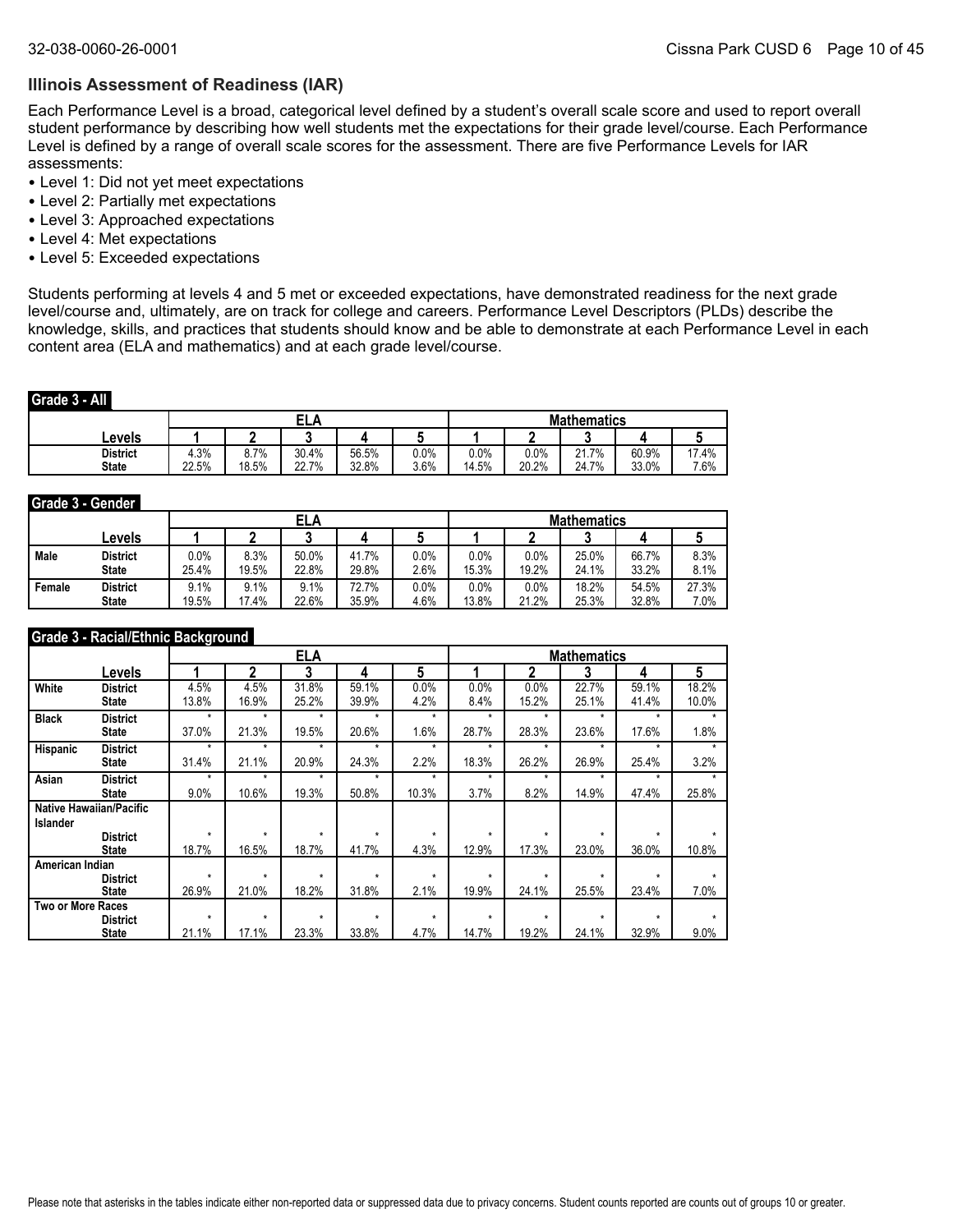## **Grade 4 - All**

|                 |         |             | EL,   |       |        | <b>Mathematics</b> |       |       |       |      |
|-----------------|---------|-------------|-------|-------|--------|--------------------|-------|-------|-------|------|
| Levels          |         |             |       |       |        |                    |       |       |       |      |
| <b>District</b> | $0.0\%$ | 1.1%<br>4 A | 27.8% | 55.6% | 5.6%   | 1.1%<br>44         | 16.7% | 27.8% | 44.4% | 0.0% |
| <b>State</b>    | 7.3%    | 19.9%       | 26.0% | 29.3% | $.4\%$ | 16.7%              | 21.2% | 28.7% | 30.5% | 3.0% |

#### **Grade 4 - Gender**

|        |                 |         |       | ELA   |       |      | <b>Mathematics</b> |       |       |       |      |
|--------|-----------------|---------|-------|-------|-------|------|--------------------|-------|-------|-------|------|
|        | Levels          |         |       |       |       |      |                    |       |       |       |      |
| Male   | <b>District</b> |         |       |       |       |      |                    |       |       |       |      |
|        | <b>State</b>    | 20.3%   | 21.3% | 25.7% | 27.2% | 5.5% | 17.2%              | 20.4% | 27.8% | 31.2% | 3.4% |
| Female | <b>District</b> | $0.0\%$ | 9.1%  | 36.4% | 45.5% | 9.1% | 18.2%              | 18.2% | 36.4% | 27.3% | 0.0% |
|        | <b>State</b>    | 14.2%   | 18.5% | 26.3% | 31.5% | 9.4% | 16.1%              | 22.0% | 29.5% | 29.7% | 2.7% |

## **Grade 4 - Racial/Ethnic Background**

|                          |                                |         |         | <b>ELA</b> |         |         |         |         | <b>Mathematics</b> |         |       |
|--------------------------|--------------------------------|---------|---------|------------|---------|---------|---------|---------|--------------------|---------|-------|
|                          | Levels                         |         | 2       | 3          | 4       | 5       |         | 2       | 3                  | 4       | 5     |
| White                    | <b>District</b>                | 0.0%    | 5.9%    | 29.4%      | 58.8%   | 5.9%    | 5.9%    | 17.6%   | 29.4%              | 47.1%   | 0.0%  |
|                          | State                          | 9.9%    | 15.5%   | 26.8%      | 37.4%   | 10.4%   | 9.1%    | 16.5%   | 30.5%              | 40.0%   | 3.9%  |
| <b>Black</b>             | <b>District</b>                | $\star$ | $\star$ | $\star$    | $\star$ | $\star$ | ÷       | ۰       | ۰                  | ÷       |       |
|                          | State                          | 31.0%   | 27.7%   | 24.2%      | 15.3%   | 1.9%    | 33.8%   | 28.8%   | 24.1%              | 12.9%   | 0.5%  |
| <b>Hispanic</b>          | <b>District</b>                | $\star$ | $\star$ | $\star$    | $\star$ | $\star$ | $\star$ | $\star$ | $\star$            | $\star$ |       |
|                          | State                          | 23.9%   | 24.9%   | 27.0%      | 21.3%   | 2.8%    | 21.4%   | 27.2%   | 30.2%              | 20.4%   | 0.8%  |
| Asian                    | <b>District</b>                | $\star$ | $\star$ | $\star$    | $\star$ | *       | $\star$ | $\star$ | $\star$            | ÷       |       |
|                          | State                          | 6.4%    | 9.1%    | 20.7%      | 42.3%   | 21.5%   | 3.7%    | 8.0%    | 20.3%              | 53.7%   | 14.2% |
|                          | <b>Native Hawaiian/Pacific</b> |         |         |            |         |         |         |         |                    |         |       |
| <b>Islander</b>          |                                |         |         |            |         |         |         |         |                    |         |       |
|                          | <b>District</b>                | $\star$ | $\star$ | $\star$    | $\star$ | ÷       | ۰       | $\star$ | $\star$            | $\star$ |       |
|                          | State                          | 11.6%   | 17.0%   | 25.2%      | 38.8%   | 7.5%    | 8.2%    | 19.7%   | 29.3%              | 38.1%   | 4.8%  |
| American Indian          |                                |         |         |            |         |         |         |         |                    |         |       |
|                          | <b>District</b>                | $\star$ | $\star$ | $\star$    | $\star$ | $\star$ | $\star$ | $\star$ | $\star$            | $\star$ |       |
|                          | State                          | 19.5%   | 24.0%   | 27.2%      | 25.1%   | 4.2%    | 20.7%   | 23.4%   | 27.8%              | 25.7%   | 2.4%  |
| <b>Two or More Races</b> |                                |         |         |            |         |         |         |         |                    |         |       |
|                          | <b>District</b>                | $\star$ | $\star$ | $\star$    | $\star$ | *       | $\star$ | $\star$ | $\star$            | $\star$ |       |
|                          | <b>State</b>                   | 15.4%   | 18.8%   | 25.0%      | 31.1%   | 9.6%    | 16.7%   | 21.1%   | 27.2%              | 31.0%   | 4.2%  |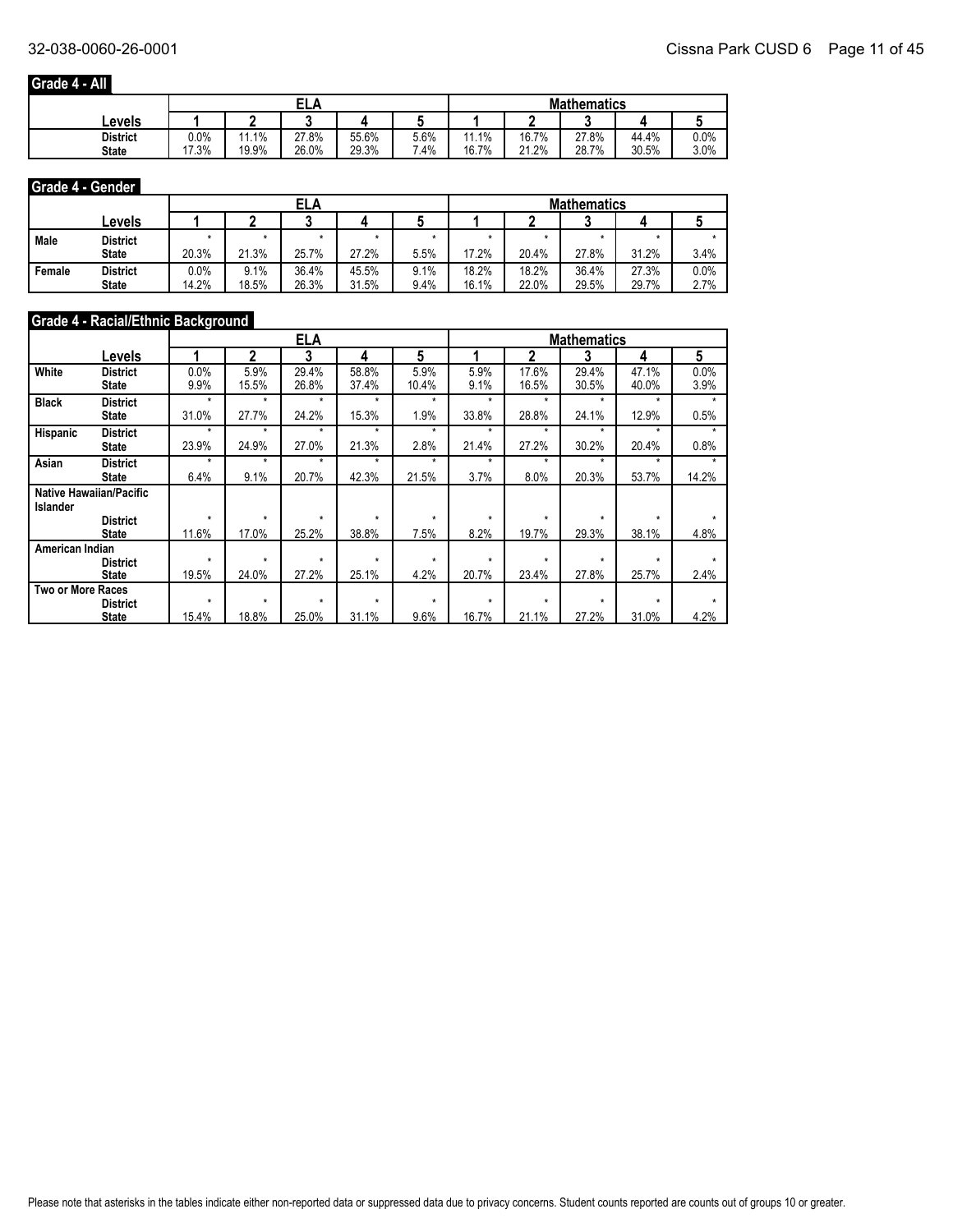## **Grade 5 - All**

|                 |           |             | EL,   |       |           | <b>Mathematics</b> |       |       |       |      |  |
|-----------------|-----------|-------------|-------|-------|-----------|--------------------|-------|-------|-------|------|--|
| Levels          |           |             |       |       |           |                    |       |       |       |      |  |
| <b>District</b> | 7%<br>J.I | 1.1%<br>4 A | 48.1% | 33.3% | 7%<br>J.I | $0.0\%$            | 22.2% | 25.9% | 44.4% | 7.4% |  |
| <b>State</b>    | 13.5%     | 21.4%       | 27.3% | 34.4% | 3.5%      | 13.5%              | 29.9% | 26.8% | 24.9% | 4.9% |  |

#### **Grade 5 - Gender**

|        |                 |         |        | ELA   |       |         | <b>Mathematics</b> |       |       |       |      |
|--------|-----------------|---------|--------|-------|-------|---------|--------------------|-------|-------|-------|------|
|        | Levels          |         |        |       |       |         |                    |       |       |       |      |
| Male   | District        | $.7\%$  | $.7\%$ | 53.8% | 23.1% | $.7\%$  | 0.0%               | 38.5% | 15.4% | 38.5% | 7.7% |
|        | <b>State</b>    | 16.2%   | 23.6%  | 28.1% | 30.0% | 2.2%    | 15.0%              | 29.5% | 25.1% | 25.0% | 5.4% |
| Female | <b>District</b> | $0.0\%$ | 14.3%  | 42.9% | 42.9% | $0.0\%$ | 0.0%               | 7.1%  | 35.7% | 50.0% | '.1% |
|        | <b>State</b>    | 10.6%   | 19.2%  | 26.5% | 38.9% | 4.8%    | 12.0%              | 30.3% | 28.5% | 24.8% | 4.4% |

## **Grade 5 - Racial/Ethnic Background**

|                   |                                |         |         | ELA     |         |         |         |         | <b>Mathematics</b> |         |       |
|-------------------|--------------------------------|---------|---------|---------|---------|---------|---------|---------|--------------------|---------|-------|
|                   | Levels                         |         | 2       | 3       | 4       | 5       |         | 2       | 3                  | 4       | 5     |
| White             | <b>District</b>                | 0.0%    | 12.0%   | 48.0%   | 36.0%   | 4.0%    | 0.0%    | 20.0%   | 24.0%              | 48.0%   | 8.0%  |
|                   | State                          | 7.4%    | 16.0%   | 28.1%   | 43.8%   | 4.7%    | 8.1%    | 23.5%   | 29.0%              | 33.2%   | 6.3%  |
| <b>Black</b>      | <b>District</b>                | $\star$ | $\star$ | $\star$ | $\star$ | $\star$ | ÷       | $\star$ | ۰                  | ÷       | ۰     |
|                   | State                          | 25.0%   | 31.4%   | 25.8%   | 17.1%   | 0.7%    | 26.7%   | 41.9%   | 21.3%              | 9.4%    | 0.7%  |
| Hispanic          | <b>District</b>                | $\star$ | $\star$ | $\star$ | ÷       | ÷       | ÷       | ۰       | ÷                  | ÷       |       |
|                   | State                          | 18.7%   | 26.9%   | 28.5%   | 24.8%   | 1.2%    | 16.8%   | 36.8%   | 28.0%              | 16.9%   | 1.5%  |
| Asian             | <b>District</b>                | $\star$ | $\star$ | $\star$ | $\star$ | ÷       | ÷       | ۰       | ۰                  | ÷       |       |
|                   | State                          | 4.6%    | 8.8%    | 18.9%   | 55.2%   | 12.5%   | 3.1%    | 10.8%   | 19.4%              | 43.9%   | 22.8% |
|                   | <b>Native Hawaiian/Pacific</b> |         |         |         |         |         |         |         |                    |         |       |
| <b>Islander</b>   |                                |         |         |         |         |         |         |         |                    |         |       |
|                   | <b>District</b>                | $\star$ | $\star$ | $\star$ | $\star$ | $\star$ | $\star$ | $\star$ | $\star$            | $\star$ |       |
|                   | <b>State</b>                   | 8.7%    | 20.8%   | 25.5%   | 40.9%   | 4.0%    | 10.7%   | 29.5%   | 24.8%              | 25.5%   | 9.4%  |
| American Indian   |                                |         |         |         |         |         |         |         |                    |         |       |
|                   | <b>District</b>                | $\star$ | $\star$ | $\star$ | $\star$ | $\star$ | $\star$ | $\star$ | $\star$            | $\star$ |       |
|                   | <b>State</b>                   | 13.9%   | 26.3%   | 30.1%   | 27.4%   | 2.2%    | 15.3%   | 35.5%   | 27.4%              | 19.6%   | 2.2%  |
| Two or More Races |                                | $\star$ | $\star$ | $\star$ | $\star$ | $\star$ | $\star$ | $\star$ | $\star$            | $\star$ |       |
|                   | <b>District</b>                |         |         |         |         |         |         |         |                    |         |       |
|                   | <b>State</b>                   | 11.0%   | 20.1%   | 27.3%   | 36.7%   | 4.9%    | 12.6%   | 30.2%   | 25.4%              | 25.4%   | 6.5%  |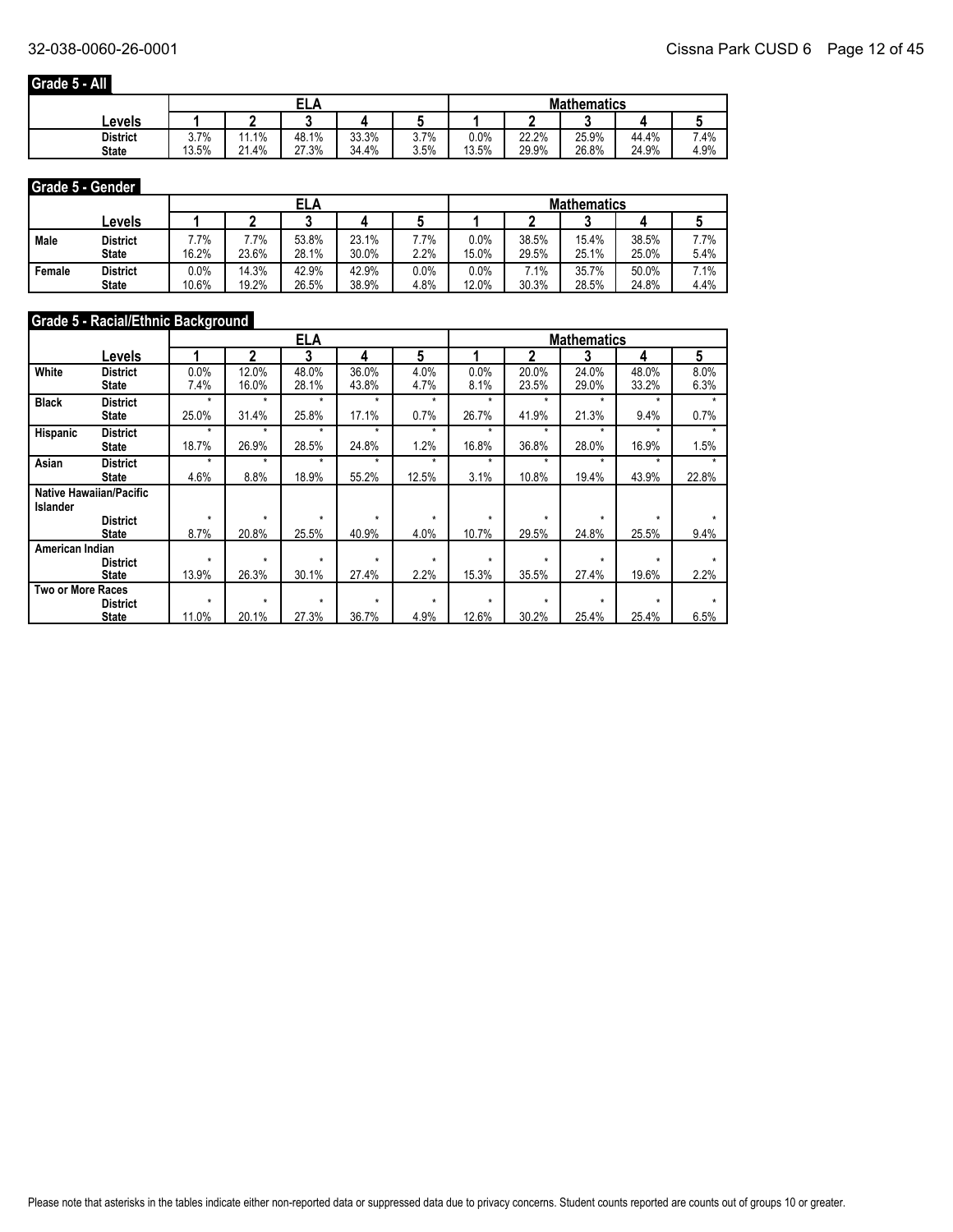## **Grade 6 - All**

|                 |       |       | EL,   |       |      | <b>Mathematics</b> |       |       |       |                 |  |
|-----------------|-------|-------|-------|-------|------|--------------------|-------|-------|-------|-----------------|--|
| Levels          |       |       |       |       |      |                    |       |       |       |                 |  |
| <b>District</b> | 13.3% | 26.7% | 26.7% | 26.7% | 6.7% | 20.0%              | 33.3% | 33.3% | 13.3% | 0.0%            |  |
| <b>State</b>    | 13.4% | 20.7% | 31.0% | 30.4% | 4.6% | 16.5%              | 30.5% | 27.7% | 22.0% | 3.30/<br>0/ ن.پ |  |

#### **Grade 6 - Gender**

|        |                 |       |       | <b>ELA</b> |       |      | <b>Mathematics</b> |       |       |       |      |
|--------|-----------------|-------|-------|------------|-------|------|--------------------|-------|-------|-------|------|
|        | Levels          |       |       |            |       |      |                    |       |       |       |      |
| Male   | <b>District</b> |       |       |            |       |      |                    |       |       |       |      |
|        | <b>State</b>    | 17.1% | 23.8% | 31.2%      | 25.2% | 2.8% | 18.1%              | 30.2% | 26.4% | 21.9% | 3.4% |
| Female | <b>District</b> |       |       |            |       |      |                    |       |       |       |      |
|        | <b>State</b>    | 9.5%  | 17.4% | 30.8%      | 35.7% | 6.5% | 14.8%              | 30.9% | 29.0% | 22.1% | 3.2% |

## **Grade 6 - Racial/Ethnic Background**

|                          |                                |         |         | <b>ELA</b> |         |         |         |         | <b>Mathematics</b> |         |                 |
|--------------------------|--------------------------------|---------|---------|------------|---------|---------|---------|---------|--------------------|---------|-----------------|
|                          | Levels                         |         | 2       | 3          | 4       | 5       |         | 2       | 3                  | 4       | $5\phantom{.0}$ |
| White                    | <b>District</b>                | 14.3%   | 21.4%   | 28.6%      | 28.6%   | 7.1%    | 14.3%   | 35.7%   | 35.7%              | 14.3%   | 0.0%            |
|                          | State                          | 7.5%    | 15.3%   | 31.6%      | 39.3%   | 6.4%    | 9.5%    | 24.8%   | 31.8%              | 29.9%   | 4.0%            |
| <b>Black</b>             | <b>District</b>                | $\star$ | $\star$ | $\star$    | $\star$ | $\star$ | $\star$ | $\star$ | $\star$            | $\star$ | ÷               |
|                          | State                          | 25.5%   | 30.5%   | 29.0%      | 14.0%   | 1.0%    | 33.3%   | 40.0%   | 19.3%              | 7.0%    | 0.4%            |
| Hispanic                 | <b>District</b>                | $\star$ | $\star$ | $\star$    | $\star$ | $\star$ | $\star$ | $\star$ | $\star$            | ÷       |                 |
|                          | State                          | 17.6%   | 26.0%   | 32.8%      | 21.7%   | 1.9%    | 20.3%   | 37.8%   | 27.1%              | 13.8%   | 1.0%            |
| Asian                    | <b>District</b>                | $\star$ | $\star$ | $\star$    | $\star$ | ÷       | *       | ۰       | ÷                  | ÷       |                 |
|                          | State                          | 4.5%    | 8.6%    | 21.8%      | 49.4%   | 15.7%   | 4.1%    | 12.1%   | 20.9%              | 43.9%   | 19.1%           |
|                          | <b>Native Hawaiian/Pacific</b> |         |         |            |         |         |         |         |                    |         |                 |
| <b>Islander</b>          |                                |         |         |            |         |         |         |         |                    |         |                 |
|                          | <b>District</b>                | $\star$ | $\star$ | $\star$    | $\star$ | $\star$ | $\star$ | $\star$ | $\star$            | $\star$ |                 |
|                          | <b>State</b>                   | 3.3%    | 17.8%   | 31.6%      | 34.9%   | 12.5%   | 11.3%   | 25.2%   | 22.5%              | 34.4%   | 6.6%            |
| American Indian          |                                |         |         |            |         |         |         |         |                    |         |                 |
|                          | <b>District</b>                | $\star$ | $\star$ | $\star$    | $\star$ | $\star$ | $\star$ | $\star$ | $\star$            | $\star$ |                 |
|                          | <b>State</b>                   | 13.8%   | 25.8%   | 33.0%      | 24.1%   | 3.4%    | 16.0%   | 34.1%   | 30.7%              | 17.5%   | 1.7%            |
| <b>Two or More Races</b> |                                |         |         |            |         |         |         |         |                    |         |                 |
|                          | <b>District</b>                | $\star$ | $\star$ | $\star$    | $\star$ | *       | $\star$ | $\star$ | $\star$            | $\star$ |                 |
|                          | <b>State</b>                   | 12.5%   | 19.8%   | 30.8%      | 31.7%   | 5.2%    | 16.6%   | 29.7%   | 27.3%              | 22.7%   | 3.7%            |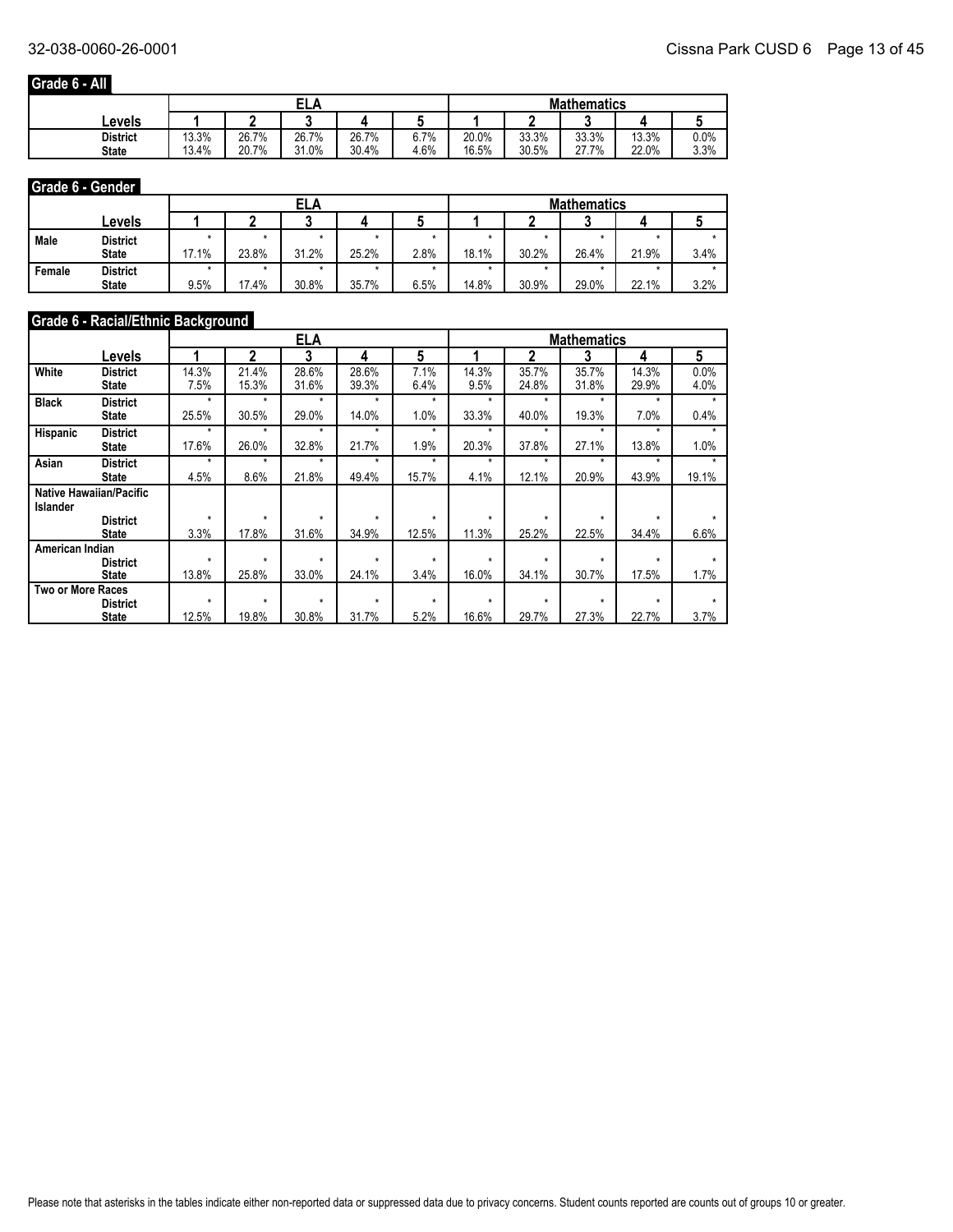## **Grade 7 - All**

|                 |                        |       | гι<br>л<br>ᇅ |       |       | <b>Mathematics</b> |       |       |       |      |  |
|-----------------|------------------------|-------|--------------|-------|-------|--------------------|-------|-------|-------|------|--|
| Levels          |                        |       |              |       |       |                    |       |       |       |      |  |
| <b>District</b> | 1.5%<br>$\overline{A}$ | 1.5%  | 1.5%         | 38.5% | 26.9% | 15.4%              | 26.9% | 23.1% | 30.8% | 3.8% |  |
| <b>State</b>    | 15.5%                  | 18.0% | 25.3%        | 29.7% | 11.5% | 11.0%              | 27.6% | 31.5% | 25.3% | 4.6% |  |

#### **Grade 7 - Gender**

|        |                 |         |        | ELA    |       |       | <b>Mathematics</b> |       |       |       |        |
|--------|-----------------|---------|--------|--------|-------|-------|--------------------|-------|-------|-------|--------|
|        | Levels          |         |        |        |       |       |                    |       |       |       |        |
| Male   | <b>District</b> | 25.0%   | 16.7%  | 16.7%  | 33.3% | 8.3%  | 16.7%              | 33.3% | 16.7% | 33.3% | 0.0%   |
|        | <b>State</b>    | 19.6%   | 20.3%  | 26.2%  | 26.2% | .7%   | 12.1%              | 27.3% | 30.1% | 25.5% | 5.0%   |
| Female | <b>District</b> | $0.0\%$ | $.1\%$ | $.1\%$ | 42.9% | 42.9% | 14.3%              | 21.4% | 28.6% | 28.6% | $.1\%$ |
|        | <b>State</b>    | 11.2%   | 15.5%  | 24.3%  | 33.4% | 15.6% | 9.8%               | 27.8% | 33.0% | 25.0% | 4.3%   |

## **Grade 7 - Racial/Ethnic Background**

|                          |                                |         |         | ELA     |         |         |         |         | <b>Mathematics</b> |         |         |
|--------------------------|--------------------------------|---------|---------|---------|---------|---------|---------|---------|--------------------|---------|---------|
|                          | Levels                         |         | 2       | 3       | 4       | 5       |         | 2       | 3                  | 4       | 5       |
| White                    | <b>District</b>                | 11.5%   | 11.5%   | 11.5%   | 38.5%   | 26.9%   | 15.4%   | 26.9%   | 23.1%              | 30.8%   | 3.8%    |
|                          | State                          | 8.7%    | 13.7%   | 25.0%   | 36.7%   | 15.9%   | 6.3%    | 20.4%   | 33.8%              | 33.6%   | 5.9%    |
| <b>Black</b>             | <b>District</b>                | $\star$ | $\star$ | $\star$ | $\star$ | $\star$ | $\star$ | $\star$ | $\star$            | $\star$ | $\star$ |
|                          | State                          | 29.8%   | 25.7%   | 24.6%   | 16.9%   | 3.1%    | 22.8%   | 42.6%   | 25.1%              | 8.9%    | 0.5%    |
| <b>Hispanic</b>          | <b>District</b>                | $\star$ | $\star$ | $\star$ | $\star$ | $\star$ | $\star$ | $\star$ | $\star$            | ÷       | ۰       |
|                          | State                          | 20.8%   | 22.7%   | 27.6%   | 23.5%   | 5.5%    | 13.4%   | 34.5%   | 33.4%              | 17.2%   | 1.4%    |
| Asian                    | <b>District</b>                | $\star$ | $\star$ | $\star$ | $\star$ | ۰       | ÷       | ۰       | ۰                  | ۰       |         |
|                          | <b>State</b>                   | 4.9%    | 7.6%    | 17.5%   | 39.7%   | 30.3%   | 2.6%    | 8.9%    | 22.7%              | 43.9%   | 22.0%   |
|                          | <b>Native Hawaiian/Pacific</b> |         |         |         |         |         |         |         |                    |         |         |
| <b>Islander</b>          |                                |         |         |         |         |         |         |         |                    |         |         |
|                          | <b>District</b>                | $\star$ | $\star$ | $\star$ | $\star$ | $\star$ | $\star$ | $\star$ | $\star$            | $\star$ |         |
|                          | <b>State</b>                   | 14.3%   | 17.9%   | 19.3%   | 35.7%   | 12.9%   | 11.4%   | 26.4%   | 26.4%              | 27.1%   | 8.6%    |
| American Indian          |                                |         |         |         |         |         |         |         |                    |         |         |
|                          | <b>District</b>                | $\star$ | $\star$ | $\star$ | $\star$ | $\star$ | $\star$ | $\star$ | $\star$            | $\star$ |         |
|                          | <b>State</b>                   | 17.7%   | 20.2%   | 26.5%   | 27.4%   | 8.3%    | 14.4%   | 31.4%   | 30.0%              | 21.5%   | 2.5%    |
| <b>Two or More Races</b> |                                |         |         |         |         |         |         |         |                    |         |         |
|                          | <b>District</b>                | $\star$ | $\star$ | $\star$ | $\star$ | $\star$ | $\star$ | $\star$ | $\star$            | $\star$ |         |
|                          | <b>State</b>                   | 13.8%   | 17.4%   | 25.1%   | 30.3%   | 13.3%   | 11.8%   | 27.3%   | 29.3%              | 25.2%   | 6.5%    |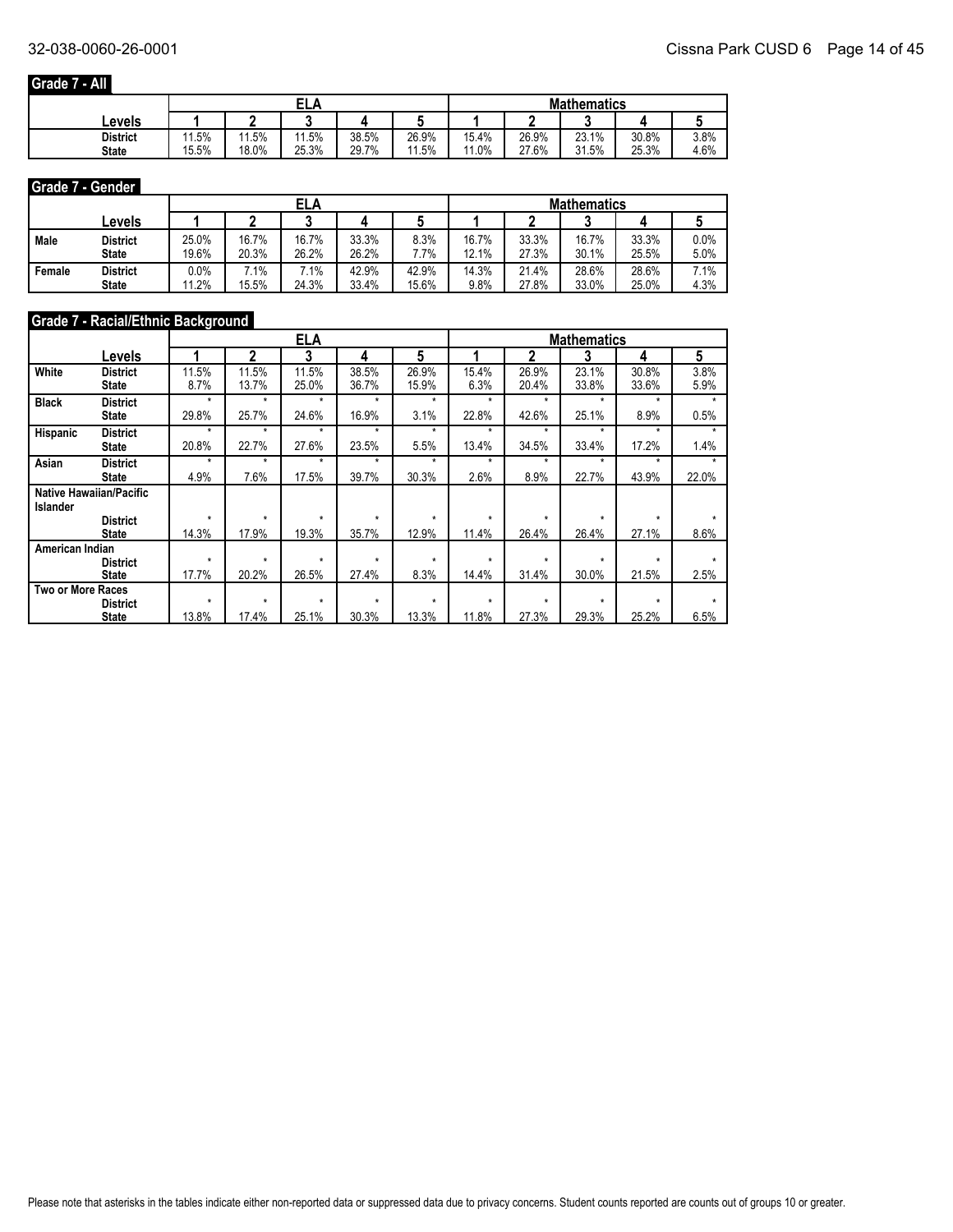## **Grade 8 - All**

|                 |       |       | EL,   |       |        | <b>Mathematics</b> |       |       |       |      |  |
|-----------------|-------|-------|-------|-------|--------|--------------------|-------|-------|-------|------|--|
| Levels          |       |       |       |       |        |                    |       |       |       |      |  |
| <b>District</b> | 10.0% | 20.0% | 20.0% | 45.0% | 5.0%   | 15.0%              | 30.0% | 25.0% | 25.0% | 5.0% |  |
| <b>State</b>    | 16.9% | 18.1% | 25.3% | 32.3% | $.3\%$ | 25.6%              | 21.9% | 19.9% | 28.2% | 4.4% |  |

#### **Grade 8 - Gender**

|        |                                 |                |                | ELA            |                |              | <b>Mathematics</b> |                |                |                |              |  |
|--------|---------------------------------|----------------|----------------|----------------|----------------|--------------|--------------------|----------------|----------------|----------------|--------------|--|
|        | Levels                          |                |                |                |                |              |                    |                |                |                |              |  |
| Male   | <b>District</b><br><b>State</b> | 18.2%<br>22.1% | 36.4%<br>21.4% | 27.3%<br>25.4% | 18.2%<br>26.5% | 0.0%<br>4.6% | 27.3%<br>28.3%     | 18.2%<br>21.8% | 27.3%<br>18.7% | 18.2%<br>26.4% | 9.1%<br>4.7% |  |
| Female | <b>District</b><br><b>State</b> | 11.5%          | 14.7%          | 25.3%          | 38.4%          | 10.2%        | 22.6%              | 22.0%          | 21.2%          | 30.1%          | 4.1%         |  |

## **Grade 8 - Racial/Ethnic Background**

|                          |                                |         |         | <b>ELA</b> |         |         |         |         | <b>Mathematics</b> |         |       |
|--------------------------|--------------------------------|---------|---------|------------|---------|---------|---------|---------|--------------------|---------|-------|
|                          | Levels                         |         | 2       | 3          | 4       | 5       |         | 2       | 3                  | 4       | 5     |
| White                    | <b>District</b>                | 10.5%   | 15.8%   | 21.1%      | 47.4%   | 5.3%    | 15.8%   | 31.6%   | 26.3%              | 21.1%   | 5.3%  |
|                          | State                          | 10.4%   | 14.4%   | 25.5%      | 40.0%   | 9.6%    | 17.1%   | 19.3%   | 21.9%              | 36.4%   | 5.3%  |
| <b>Black</b>             | <b>District</b>                | $\star$ | $\star$ | $\star$    | $\star$ | $\star$ | $\star$ | $\star$ | $\star$            | ÷       |       |
|                          | State                          | 31.1%   | 25.7%   | 25.0%      | 16.6%   | 1.6%    | 46.7%   | 26.1%   | 15.6%              | 11.2%   | 0.5%  |
| <b>Hispanic</b>          | <b>District</b>                | $\star$ | $\star$ | $\star$    | $\star$ | $\star$ | $\star$ | $\star$ | $\star$            | $\star$ |       |
|                          | State                          | 22.4%   | 22.3%   | 26.9%      | 25.1%   | 3.3%    | 31.6%   | 26.5%   | 20.3%              | 20.3%   | 1.4%  |
| Asian                    | <b>District</b>                | $\star$ | $\star$ | $\star$    | $\star$ | $\star$ | $\star$ | $\star$ | $\star$            | ÷       |       |
|                          | State                          | 4.9%    | 7.7%    | 16.6%      | 47.1%   | 23.6%   | 6.3%    | 9.7%    | 14.5%              | 47.3%   | 22.3% |
|                          | <b>Native Hawaiian/Pacific</b> |         |         |            |         |         |         |         |                    |         |       |
| <b>Islander</b>          |                                |         |         |            |         |         |         |         |                    |         |       |
|                          | <b>District</b>                | $\star$ | $\star$ | $\star$    | $\star$ | $\star$ | $\star$ | $\star$ | $\star$            | ÷       |       |
|                          | <b>State</b>                   | 10.6%   | 10.6%   | 24.2%      | 42.9%   | 11.8%   | 16.4%   | 15.1%   | 19.5%              | 37.1%   | 11.9% |
| American Indian          |                                |         |         |            |         |         |         |         |                    |         |       |
|                          | <b>District</b>                | $\star$ | $\star$ | $\star$    | $\star$ | $\star$ | $\star$ | $\star$ | $\star$            | $\star$ |       |
|                          | <b>State</b>                   | 21.3%   | 18.8%   | 22.7%      | 32.7%   | 4.5%    | 31.1%   | 21.4%   | 16.6%              | 28.3%   | 2.6%  |
| <b>Two or More Races</b> |                                |         |         |            |         |         |         |         |                    |         |       |
|                          | <b>District</b>                | $\star$ | $\star$ | $\star$    | $\star$ | $\star$ | $\star$ | $\star$ | $\star$            | $\star$ |       |
|                          | <b>State</b>                   | 16.4%   | 18.4%   | 24.5%      | 32.6%   | 8.0%    | 27.0%   | 22.0%   | 18.7%              | 26.2%   | 6.1%  |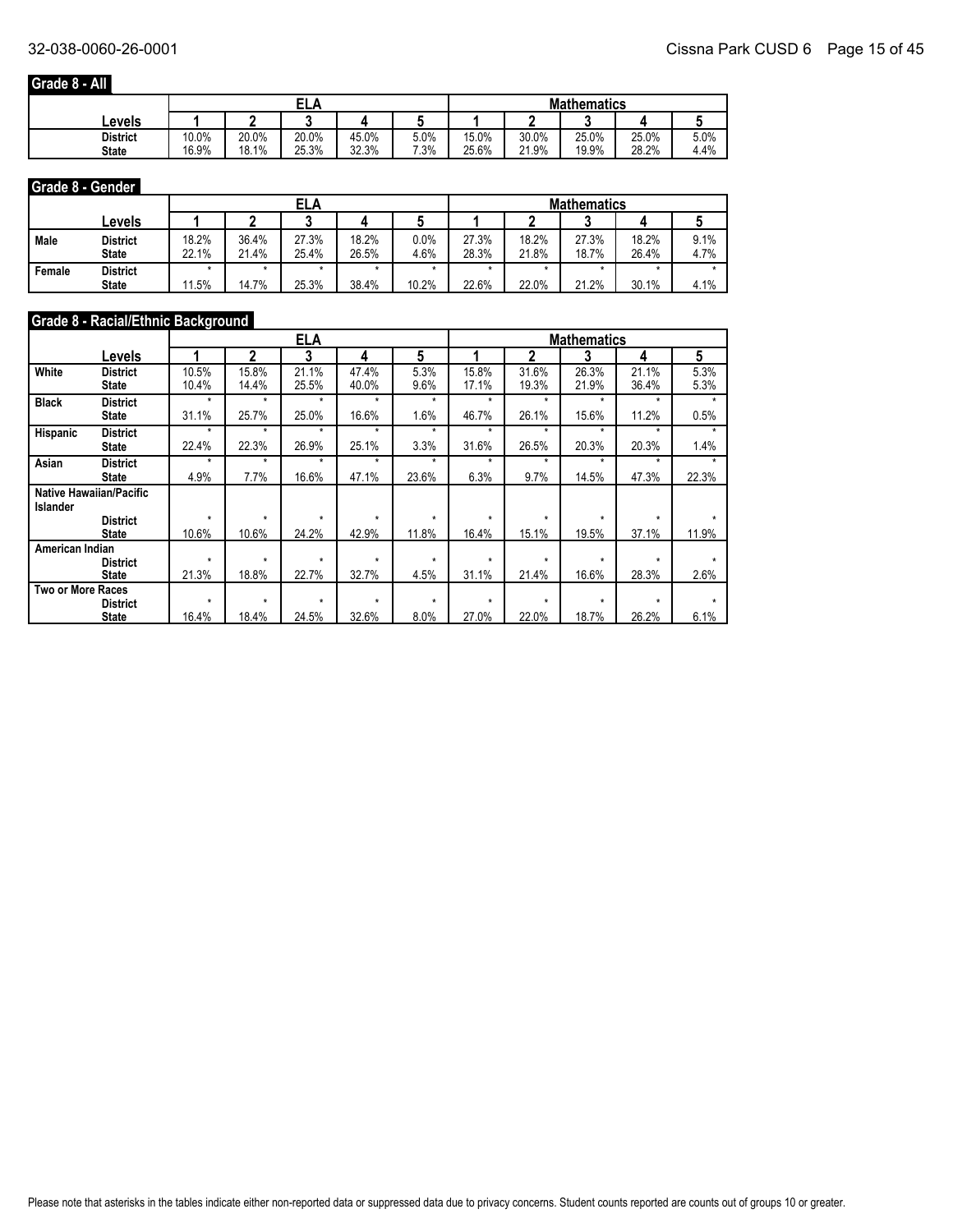## **MEAN ELA GROWTH PERCENTILE - IAR (Demographics)**

|              | All<br><b>Students</b> | Male       | Female     | White      | <b>Black</b> | <b>Hispanic</b> | Asian    | <b>Native</b><br>Hawaiian<br>/Pacific<br>Islander | American<br>Indian | Two or<br>More<br>Races |
|--------------|------------------------|------------|------------|------------|--------------|-----------------|----------|---------------------------------------------------|--------------------|-------------------------|
| l District   | 6,545                  | 2,843      | 3,702      | 6,354      | $\star$      | $\star$         |          | $\star$                                           |                    | $\star$                 |
|              | 62.9%                  | 59.2%      | 66.1%      | 64.2%      | $\star$      |                 |          |                                                   |                    | $\star$                 |
| <b>State</b> | 34,436,002             | 16,858,614 | 17,577,388 | 16,969,179 | 4,918,362    | 9,218,001       | .955.684 | 36,079                                            | 87.750             | ,250,947                |
|              | 50.0%                  | 48.0%      | 52.0%      | 52.0%      | 44.2%        | 48.6%           | 56.8%    | 52.1%                                             | 51.0%              | 50.2%                   |

#### **MEAN ELA GROWTH PERCENTILE - IAR (Demographics Continued)**

|                 | <b>Children</b><br>with<br><b>Disabilities</b> | <b>Students</b><br>with<br><b>IEPs</b> | English<br>Learners | Low<br>Income | <b>Homeless</b> | <b>Migrant</b> | Youth<br>In<br>Care | <b>Military</b> |
|-----------------|------------------------------------------------|----------------------------------------|---------------------|---------------|-----------------|----------------|---------------------|-----------------|
| <b>District</b> | 1.316                                          | 1,311                                  | $\star$             | 982           | $\star$         | $\star$        | $\star$             | $\star$         |
|                 | 59.8%                                          | 62.4%                                  | $\star$             | 54.6%         | $\star$         | $\star$        |                     | $\star$         |
| <b>State</b>    | 5,320,447                                      | 4,251,841                              | 3,610,517           | 16,700,374    | 561,126         | 4,217          | 135,773             | 227.060         |
|                 | 44.8%                                          | 44.0%                                  | 47.5%               | 47.4%         | 45.0%           | 46.3%          | 45.0%               | 51.8%           |

|              | <b>MEAN MATH GROWTH PERCENTILE - IAR (Demographics)</b> |            |            |            |              |                 |           |                                                          |                    |                         |  |
|--------------|---------------------------------------------------------|------------|------------|------------|--------------|-----------------|-----------|----------------------------------------------------------|--------------------|-------------------------|--|
|              | All<br><b>Students</b>                                  | Male       | Female     | White      | <b>Black</b> | <b>Hispanic</b> | Asian     | <b>Native</b><br>Hawaiian<br>/Pacific<br><b>Islander</b> | American<br>Indian | Two or<br>More<br>Races |  |
| District     | 5,402                                                   | 2,283      | 3,119      | 5,214      |              |                 |           |                                                          |                    |                         |  |
|              | 51.9%                                                   | 47.6%      | 55.7%      | 52.7%      |              |                 |           | $\star$                                                  |                    |                         |  |
| <b>State</b> | 34,398,237                                              | 17,447,932 | 16,950,305 | 16,648,245 | 4,973,451    | 9,429,512       | 1,993,616 | 36.792                                                   | 85,698             | 1,230,923               |  |
|              | 50.0%                                                   | 49.8%      | 50.2%      | 51.2%      | 44.9%        | 49.6%           | 57.6%     | 53.0%                                                    | 49.8%              | 49.6%                   |  |

|                 | MEAN MATH GROWTH PERCENTILE - IAR (Demographics Continued) |                                        |                     |                      |                 |                |                     |                 |  |
|-----------------|------------------------------------------------------------|----------------------------------------|---------------------|----------------------|-----------------|----------------|---------------------|-----------------|--|
|                 | <b>Children</b><br>with<br><b>Disabilities</b>             | <b>Students</b><br>with<br><b>IEPs</b> | English<br>Learners | Low<br><b>Income</b> | <b>Homeless</b> | <b>Migrant</b> | Youth<br>In<br>Care | <b>Military</b> |  |
| <b>District</b> | 816                                                        | 768                                    | $\star$             | 593                  | $\star$         | $\star$        | $\star$             |                 |  |
|                 | 37.1%                                                      | 36.6%                                  | $\star$             | 32.9%                | $\star$         |                | *                   |                 |  |
| <b>State</b>    | 5,444,848                                                  | 4,321,159                              | 3,784,450           | 16,893,984           | 561,235         | 4,985          | 136,522             | 221,886         |  |
|                 | 46.1%                                                      | 44.9%                                  | 48.9%               | 47.9%                | 45.1%           | 47.0%          | 45.7%               | 50.6%           |  |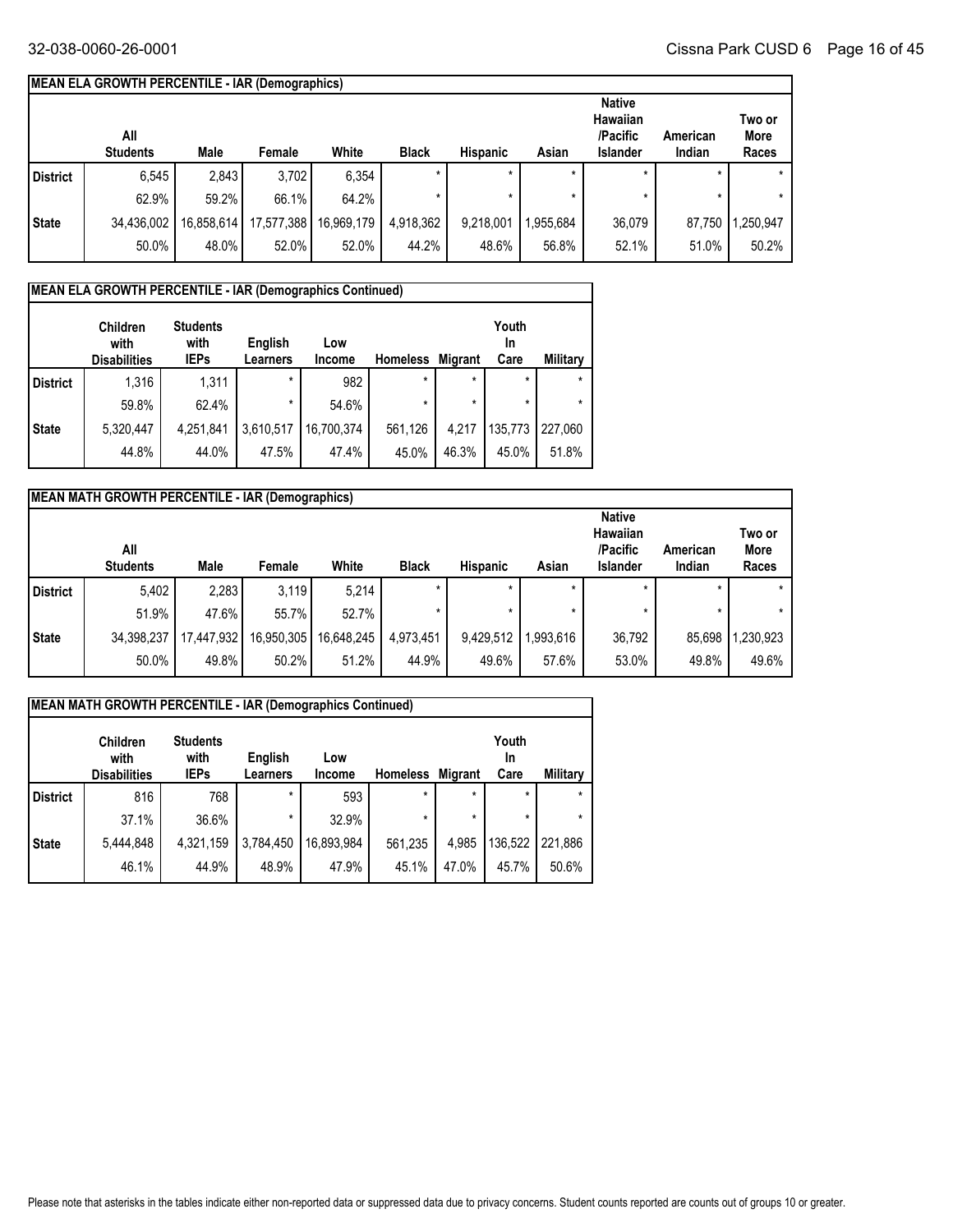#### **SAT**

Each Performance Level is a broad, categorical level defined by a student's score and used to report overall student performance by describing how well students met the expectations for their grade level/course. Each Performance Level is defined by a range of overall scores for the assessment. There are four Performance Levels for SAT:

| Level 1 -- Partially Meets Standards | The student has only partially met standards & demonstrates a minimal understanding of the knowledge & skills<br>needed relative to the Illinois Learning Standards.                |
|--------------------------------------|-------------------------------------------------------------------------------------------------------------------------------------------------------------------------------------|
| Level 2 -- Approaching Standards     | The student is approaching the proficiency level & demonstrates an <b>incomplete</b> understanding of the knowledge &<br>skills needed relative to the Illinois Learning Standards. |
| Level 3 -- Meets Standards           | The student has met the proficiency level & demonstrates <b>adequate</b> understanding of the knowledge & skills needed<br>relative to the Illinois Learning Standards.             |
| Level 4 -- Exceeds Standards         | The student has exceeded the proficiency level & demonstrates a <b>thorough</b> understanding of the knowledge & skills<br>needed relative to the Illinois Learning Standards.      |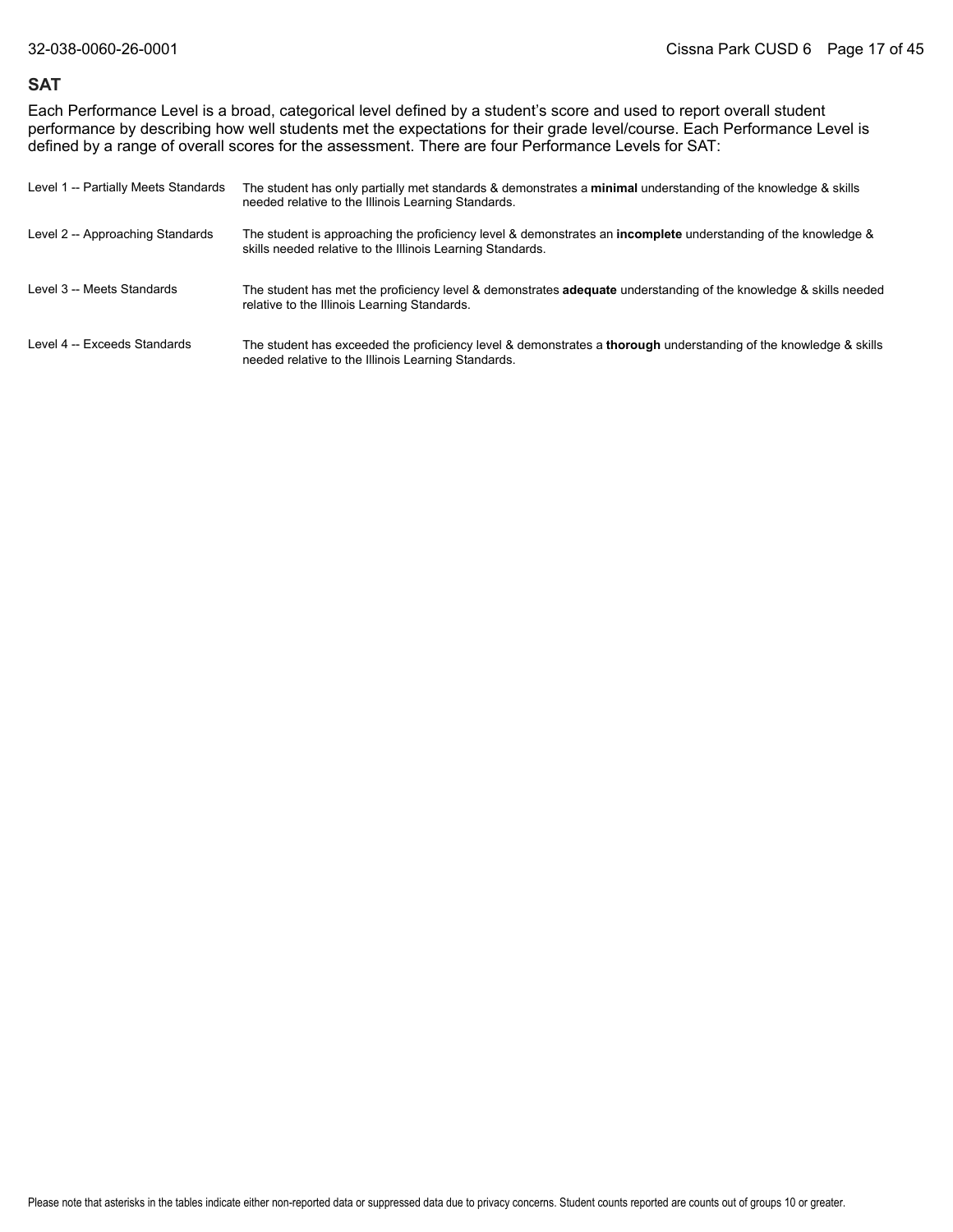## **SAT - All**

|                 |       | ELA   |       |       | <b>Mathematics</b> |       |       |      |  |
|-----------------|-------|-------|-------|-------|--------------------|-------|-------|------|--|
| Levels          |       |       |       |       |                    |       |       |      |  |
| <b>District</b> | 15.8% | 31.6% | 42.1% | 10.5% | 15.8%              | 57.9% | 26.3% | 0.0% |  |
| <b>State</b>    | 27.6% | 35.8% | 26.1% | 10.6% | 33.6%              | 31.6% | 25.7% | 9.1% |  |

#### **SAT - Gender**

|        |                 |        | ELA     |       |       | <b>Mathematics</b> |       |       |       |  |
|--------|-----------------|--------|---------|-------|-------|--------------------|-------|-------|-------|--|
|        | Levels          |        |         |       |       |                    |       |       |       |  |
| Male   | <b>District</b> | $.1\%$ | 42.9%   | 42.9% | 7.1%  | 7.1%               | 64.3% | 28.6% | 0.0%  |  |
|        | <b>State</b>    | 31.9%  | 34.4%   | 24.0% | 9.7%  | 34.8%              | 29.8% | 24.9% | 10.5% |  |
| Female | <b>District</b> |        | $\star$ | ÷     | *     |                    |       | *     |       |  |
|        | <b>State</b>    | 23.2%  | 37.2%   | 28.1% | 11.4% | 32.4%              | 33.4% | 26.6% | 7.7%  |  |

## **SAT - Racial/Ethnic Background**

|                   |                                |         | <b>ELA</b> |         |         |         | <b>Mathematics</b> |         |         |
|-------------------|--------------------------------|---------|------------|---------|---------|---------|--------------------|---------|---------|
|                   | Levels                         |         | 2          | 3       | 4       |         | 2                  | 3       | 4       |
| White             | <b>District</b>                | 16.7%   | 33.3%      | 38.9%   | 11.1%   | 11.1%   | 61.1%              | 27.8%   | 0.0%    |
|                   | <b>State</b>                   | 18.1%   | 34.1%      | 33.2%   | 14.6%   | 23.0%   | 31.9%              | 33.1%   | 11.9%   |
| <b>Black</b>      | <b>District</b>                | $\star$ | $\star$    | $\star$ | $\star$ | $\star$ | $\star$            | $\star$ | ÷       |
|                   | State                          | 49.6%   | 36.5%      | 11.8%   | 2.1%    | 59.7%   | 28.7%              | 10.5%   | 1.1%    |
| <b>Hispanic</b>   | <b>District</b>                | $\star$ | $\star$    | $\star$ | $\star$ | $\star$ | $\star$            | ÷       | $\star$ |
|                   | State                          | 36.7%   | 40.9%      | 18.8%   | 3.7%    | 43.6%   | 34.9%              | 18.5%   | 2.9%    |
| Asian             | <b>District</b>                | $\star$ | $\star$    | $\star$ | $\star$ | $\star$ | $\star$            | $\star$ |         |
|                   | <b>State</b>                   | 11.7%   | 25.5%      | 34.1%   | 28.6%   | 10.3%   | 20.7%              | 34.8%   | 34.2%   |
|                   | <b>Native Hawaiian/Pacific</b> |         |            |         |         |         |                    |         |         |
| <b>Islander</b>   |                                |         |            |         |         |         |                    |         |         |
|                   | <b>District</b>                | $\star$ | $\star$    | $\star$ | *       | $\star$ | $\star$            | $\star$ |         |
|                   | <b>State</b>                   | 24.7%   | 38.7%      | 30.7%   | 6.0%    | 30.7%   | 32.0%              | 29.3%   | 8.0%    |
| American Indian   |                                |         |            |         |         |         |                    |         |         |
|                   | <b>District</b>                | $\star$ | $\star$    | ÷       | $\star$ | $\star$ | $\star$            | $\star$ | ÷       |
|                   | <b>State</b>                   | 30.6%   | 46.6%      | 19.1%   | 3.7%    | 44.4%   | 33.1%              | 18.0%   | 4.5%    |
| Two or More Races |                                |         |            |         |         |         |                    |         |         |
|                   | <b>District</b>                | $\star$ | $\star$    | $\star$ | $\star$ | $\star$ | $\star$            | ÷       |         |
|                   | <b>State</b>                   | 23.8%   | 34.3%      | 27.2%   | 14.8%   | 31.0%   | 30.3%              | 26.3%   | 12.3%   |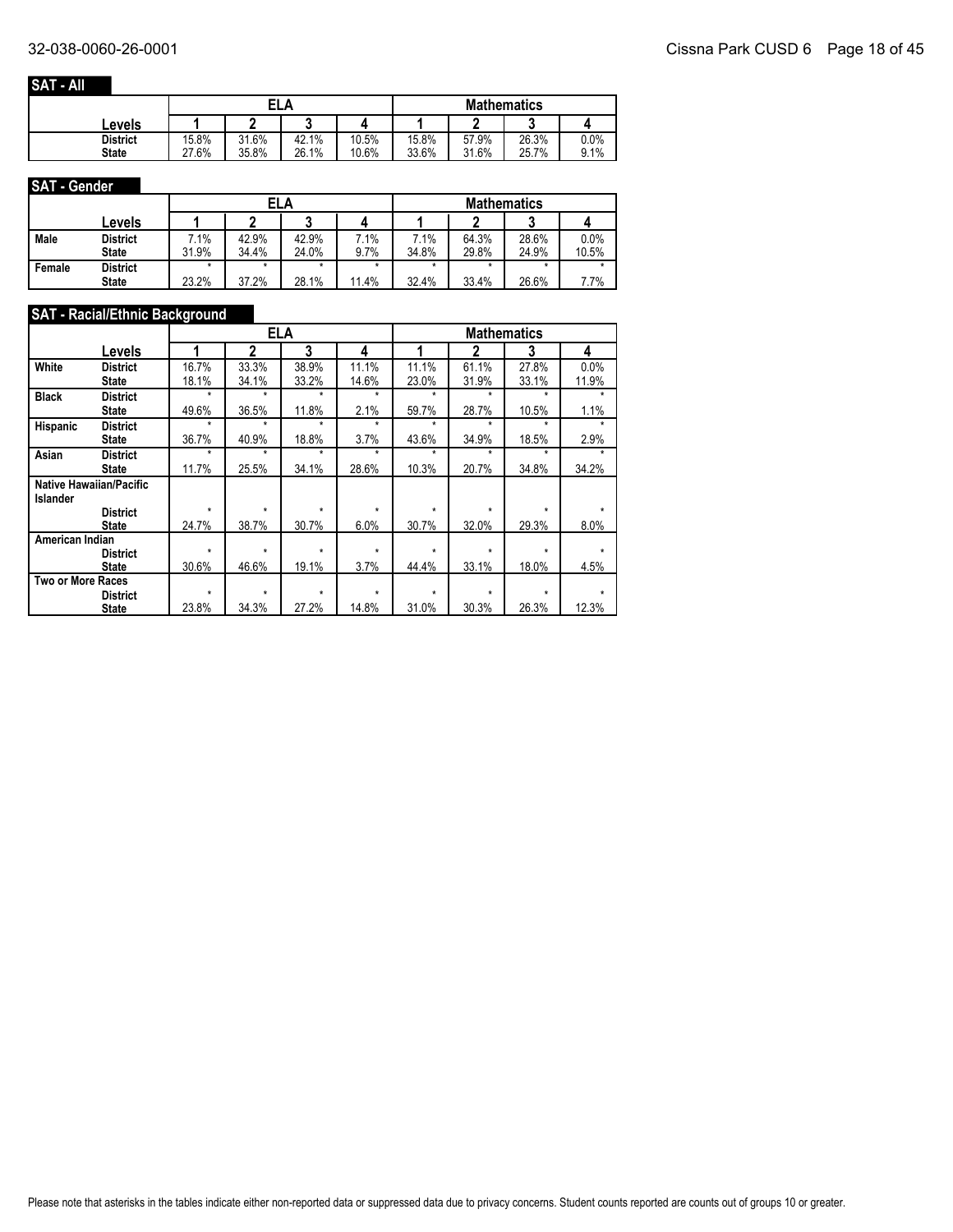#### **Illinois Science Assessment (ISA)**

The ISA performance levels indicate students' understanding of the Illinois Learning Standards in science for their grade level. There are two performance levels for the ISA, Proficient and Not Proficient, with different threshold scores for each grade-level test.

Level 1 - Not Proficient Level 2 - Proficient

Scale Score Needed to be Proficient (out of 200-400 Scale Score Range) Grade 5 - 296 Grade 8 - 293 High School - 307

|                 | <b>ISA PROFICIENCY (Demographics)</b> |         |         |         |              |          |         |               |                   |                |
|-----------------|---------------------------------------|---------|---------|---------|--------------|----------|---------|---------------|-------------------|----------------|
|                 |                                       |         |         |         |              |          |         | <b>Native</b> |                   |                |
|                 | All                                   |         |         |         |              |          |         | Hawaiian      | /Pacific American | Two or<br>More |
|                 | <b>Students</b>                       | Male    | Female  | White   | <b>Black</b> | Hispanic | Asian   | Islander      | Indian            | Races          |
| <b>District</b> | 28                                    | 10      | 18      | 26      | $\star$      | $\star$  | $\star$ | $\star$       | $\star$           | $\star$        |
|                 | 42.4%                                 | 27.8%   | 60.0%   | 43.3%   | $\star$      |          | $\star$ | $\star$       | $\star$           |                |
| <b>State</b>    | 207,539                               | 105.167 | 102,372 | 124,742 | 15,550       | 42,091   | 16.042  | 252           | 465               | 8,397          |
|                 | 48.7%                                 | 48.5%   | 48.9%   | 61.4%   | 22.7%        | 36.2%    | 72.6%   | 55.8%         | 41.5%             | 53.3%          |
|                 |                                       |         |         |         |              |          |         |               |                   |                |

|                 | <b>ISA PROFICIENCY (Demographics Continued)</b> |                                        |                            |               |                 |                |                     |          |  |  |
|-----------------|-------------------------------------------------|----------------------------------------|----------------------------|---------------|-----------------|----------------|---------------------|----------|--|--|
|                 | <b>Children</b><br>with<br><b>Disabilities</b>  | <b>Students</b><br>with<br><b>IEPs</b> | English<br><b>Learners</b> | Low<br>Income | <b>Homeless</b> | <b>Migrant</b> | Youth<br>In<br>Care | Military |  |  |
| <b>District</b> | $\star$                                         | $\star$                                | $\star$                    | 2             | $\star$         | $\star$        | $\star$             | $\star$  |  |  |
|                 | $\star$                                         | $\star$                                | $\star$                    | 11.1%         | $\star$         | $\star$        | $\star$             | $\star$  |  |  |
| <b>State</b>    | 17,956                                          | 9,888                                  | 6,160                      | 68,351        | 1,784           | 10             | 405                 | 1,364    |  |  |
|                 | 25.2%                                           | 17.5%                                  | 15.7%                      | 33.2%         | 21.9%           | 14.7%          | 22.6%               | 50.5%    |  |  |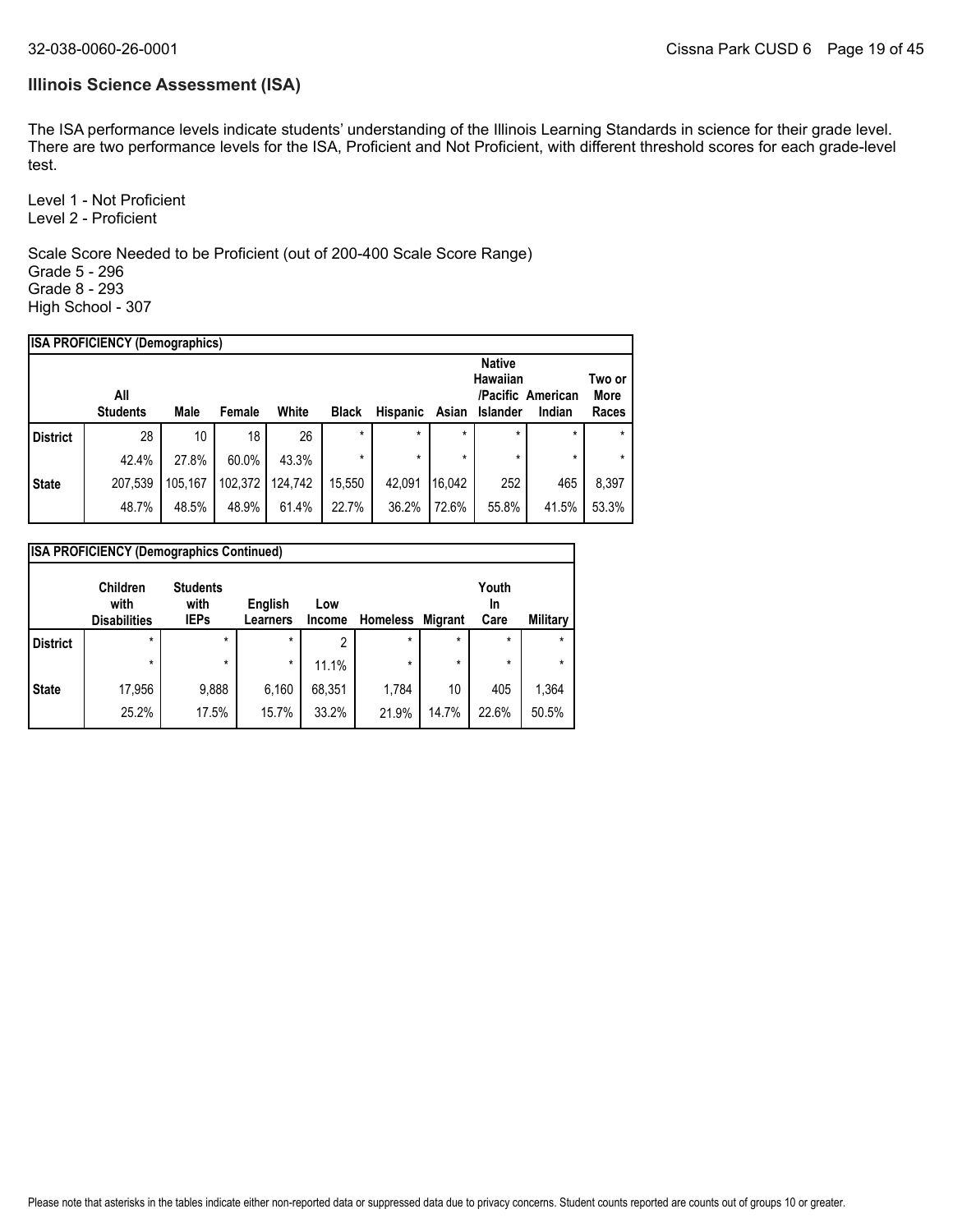٦

| l9th Grade On Track |  |
|---------------------|--|
|---------------------|--|

|         |       |              |                 |       | <b>Native</b>   |          |                            |                 |                 |                     |               |
|---------|-------|--------------|-----------------|-------|-----------------|----------|----------------------------|-----------------|-----------------|---------------------|---------------|
|         |       |              |                 |       | Hawaiian        |          | Two or                     | <b>Children</b> | <b>Students</b> |                     |               |
|         |       |              |                 |       |                 |          | More                       | with            | with            | English             | Low           |
| All     | White | <b>Black</b> | <b>Hispanic</b> | Asian | <b>Islander</b> | Indian   | Races                      |                 | <b>IEPs</b>     | Learners            | <b>Income</b> |
| 13      | 78.6% |              |                 |       |                 |          |                            |                 |                 |                     |               |
| 128,346 | 91.3% | 74.5%        |                 |       |                 | 82.0%    |                            | 78.9%           |                 | 77.1%               | 78.7%         |
|         |       |              |                 |       | 82.7%           | $96.6\%$ | /Pacific American<br>90.2% |                 | 87.3%           | <b>Disabilities</b> | 76.9%         |

|                 | <b>CAREER AND TECHNICAL</b><br><b>EDUCATION ENROLLMENT</b> |
|-----------------|------------------------------------------------------------|
| <b>District</b> | 70                                                         |
| <b>State</b>    | 284.680                                                    |

|                 | ADVANCED COURSE WORK (AP/IB/DUAL CREDIT) |                 |                 |                 |
|-----------------|------------------------------------------|-----------------|-----------------|-----------------|
|                 | <b>GRADE 9</b>                           | <b>GRADE 10</b> | <b>GRADE 11</b> | <b>GRADE 12</b> |
| <b>District</b> | $\star$                                  | *               | $\star$         | *               |
| <b>State</b>    | 18,502                                   | 31,225          | 60,933          | 77,059          |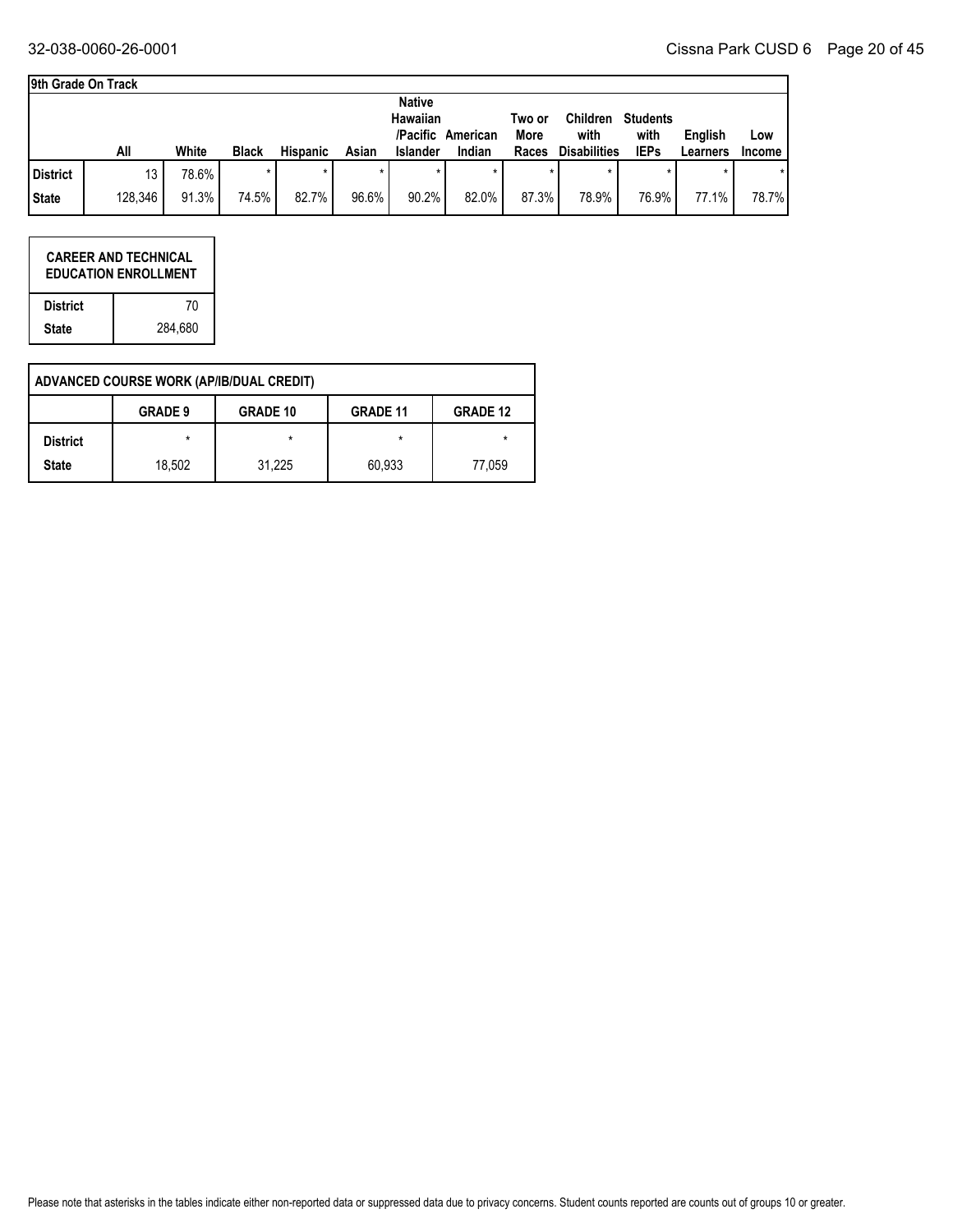|                                      | <b>ADVANCED PLACEMENT COURSE WORK</b> |                   |                  |                                |                    |                   |                   |                                         |                    |                |                                |         |         |
|--------------------------------------|---------------------------------------|-------------------|------------------|--------------------------------|--------------------|-------------------|-------------------|-----------------------------------------|--------------------|----------------|--------------------------------|---------|---------|
|                                      |                                       |                   |                  | <b>ADVANCED PLACEMENT (AP)</b> |                    |                   |                   | <b>INTERNATIONAL BACCALAUREATE (IB)</b> |                    |                |                                |         |         |
|                                      |                                       |                   |                  | <b>COURSE WORK</b>             |                    |                   |                   | <b>COURSE WORK</b>                      |                    |                | <b>DUAL CREDIT COURSE WORK</b> |         |         |
| All                                  | <b>District</b>                       | Grade9<br>$\star$ | Grade10          | Grade11<br>$\star$             | Grade12<br>$\star$ | Grade9<br>$\star$ | Grade10           | Grade11<br>$\star$                      | Grade12<br>$\star$ | Grade9         | Grade10                        | Grade11 | Grade12 |
|                                      | <b>State</b>                          | 14,008            | 25,966           | 47,067                         | 55,380             | 282               | 338               | 2,482                                   | 2,486              | 4,689          | 6,141                          | 18,248  | 34,894  |
| <b>White</b>                         | <b>District</b>                       |                   |                  |                                |                    | $\star$           |                   |                                         |                    |                |                                |         |         |
|                                      | <b>State</b>                          | 6,527             | 13,448           | 24,740                         | 29,422             | 48                | 37                | 323                                     | 377                | 2,361          | 3,272                          | 11,956  | 22,540  |
| <b>Black</b>                         | <b>District</b>                       |                   |                  |                                |                    | $\star$           | $\overline{\ast}$ | $\star$                                 | $\star$            |                |                                |         |         |
|                                      | <b>State</b>                          | 1,365             | 2,005            | 4,067                          | 4,989              | 83                | 125               | 720                                     | 687                | 920            | 796                            | 1,653   | 3,193   |
| <b>Hispanic District</b>             |                                       | $\star$           | $\star$          | $\star$                        |                    | $\star$           | $\star$           | $\star$                                 | $\star$            |                | $\star$                        |         |         |
|                                      | <b>State</b>                          | 3,362             | 5,977            | 11,723                         | 13.688             | 140               | 156               | 1,238                                   | 1,205              | 1,018          | 1,516                          | 3,067   | 6,159   |
| Asian                                | <b>District</b><br><b>State</b>       | 2,129             | $\star$<br>3,563 | $\star$<br>4,790               | 5,291              | $\star$<br>10     | $\star$<br>16     | $\star$<br>155                          | $\star$<br>175     | $\star$<br>217 | $\star$<br>357                 | 931     | 1,831   |
| Native Hawaiian/                     |                                       |                   |                  |                                |                    |                   |                   |                                         |                    |                |                                |         |         |
| Pacific Islander                     |                                       |                   |                  |                                |                    |                   |                   |                                         |                    |                |                                |         |         |
|                                      | <b>District</b>                       | $\star$           | $\star$          |                                |                    |                   | $\star$           | $\star$                                 | $\star$            |                |                                |         |         |
|                                      | <b>State</b>                          | 18                | 48               | 67                             | 65                 | 0                 | 1                 | 4                                       | 3                  | 3              | 8                              | 13      | 40      |
| American Indian                      | <b>District</b>                       | $^\star$          | $\star$          | $\star$                        | $\star$            | $\star$           | $\star$           | $\star$                                 | $\star$            | $\star$        | $\star$                        | $\star$ |         |
|                                      | <b>State</b>                          | 30                | 59               | 102                            | 111                | 0                 | 1                 | 8                                       | 5                  | 8              | 19                             | 28      | 63      |
|                                      | Two or More Races                     |                   |                  |                                |                    |                   |                   |                                         |                    |                |                                |         |         |
|                                      | <b>District</b>                       | $\star$           | $\star$          | $\star$                        |                    | $\star$           | $\star$           | $\star$                                 | $\star$            | $\star$        | $\pmb{\star}$                  | $\star$ |         |
|                                      | <b>State</b>                          | 577               | 866              | 1,578                          | 1,814              | $\mathbf{1}$      | $\overline{2}$    | 34                                      | 34                 | 162            | 173                            | 600     | 1,068   |
| Children with<br><b>Disabilities</b> |                                       |                   |                  |                                |                    |                   |                   |                                         |                    |                |                                |         |         |
|                                      | <b>District</b>                       | $\star$           | $\star$          |                                |                    |                   | $\star$           | $\star$                                 | $\star$            | $\star$        |                                |         |         |
|                                      | <b>State</b>                          | 742               | 1.409            | 2,566                          | 3.490              | 23                | 31                | 181                                     | 222                | 651            | 734                            | 1,810   | 3,414   |
| <b>IEP</b>                           | <b>District</b>                       | $^\star$          | $\star$          | $\star$                        | $\star$            | $\star$           | $\star$           | $\star$                                 | $\star$            | $\star$        | $\star$                        |         |         |
|                                      | <b>State</b>                          | 139               | 296              | 629                            | 1,040              | 14                | 20                | 68                                      | 84                 | 468            | 483                            | 1,267   | 2,124   |
| Non IEP                              | <b>District</b>                       | $\overline{\ast}$ |                  |                                |                    | $\overline{\ast}$ | $\overline{\ast}$ |                                         |                    |                |                                |         |         |
|                                      | <b>State</b>                          | 13,869            | 25.670           | 46,438                         | 54.340             | 268               | 318               | 2,414                                   | 2,402              | 4,221          | 5,658                          | 16.981  | 32,770  |
| EL                                   | <b>District</b>                       | $\star$           | $\star$          | $\star$                        |                    | $\star$           | $\star$           | $\star$                                 | $\star$            | $\star$        |                                |         |         |
|                                      | <b>State</b>                          | 113<br>$\star$    | 263              | 668                            | 855                | 13<br>$\star$     | 23<br>$\star$     | 77<br>$\star$                           | 60                 | 186            | 270                            | 420     | 652     |
| Non EL                               | <b>District</b><br><b>State</b>       | 13,895            | 25,703           | 46.399                         | 54,525             | 269               | 315               | 2,405                                   | 2,426              | 4,503          | 5,871                          | 17,828  | 34,242  |
| Low Income                           |                                       |                   |                  |                                |                    |                   |                   |                                         |                    |                |                                |         |         |
|                                      | <b>District</b>                       | $\star$           | $\star$          | $\star$                        | $\star$            | $\star$           | $\star$           | $\star$                                 | $\star$            |                | $^\star$                       |         |         |
|                                      | <b>State</b>                          | 4,058             | 6,910            | 13,925                         | 16,678             | 201               | 244               | 1,772                                   | 1,804              | 1,682          | 2,297                          | 5,959   | 10,253  |
| Non Low Income                       |                                       |                   |                  |                                |                    |                   | $\star$           |                                         |                    |                |                                |         |         |
|                                      |                                       |                   |                  |                                |                    |                   |                   |                                         |                    |                |                                |         |         |
|                                      | <b>District</b><br><b>State</b>       | 9,950             | 19,056           | 33,142                         | 38,702             | 81                | 94                | 710                                     | 682                | 3,007          | 3,844                          | 12,289  | 24,641  |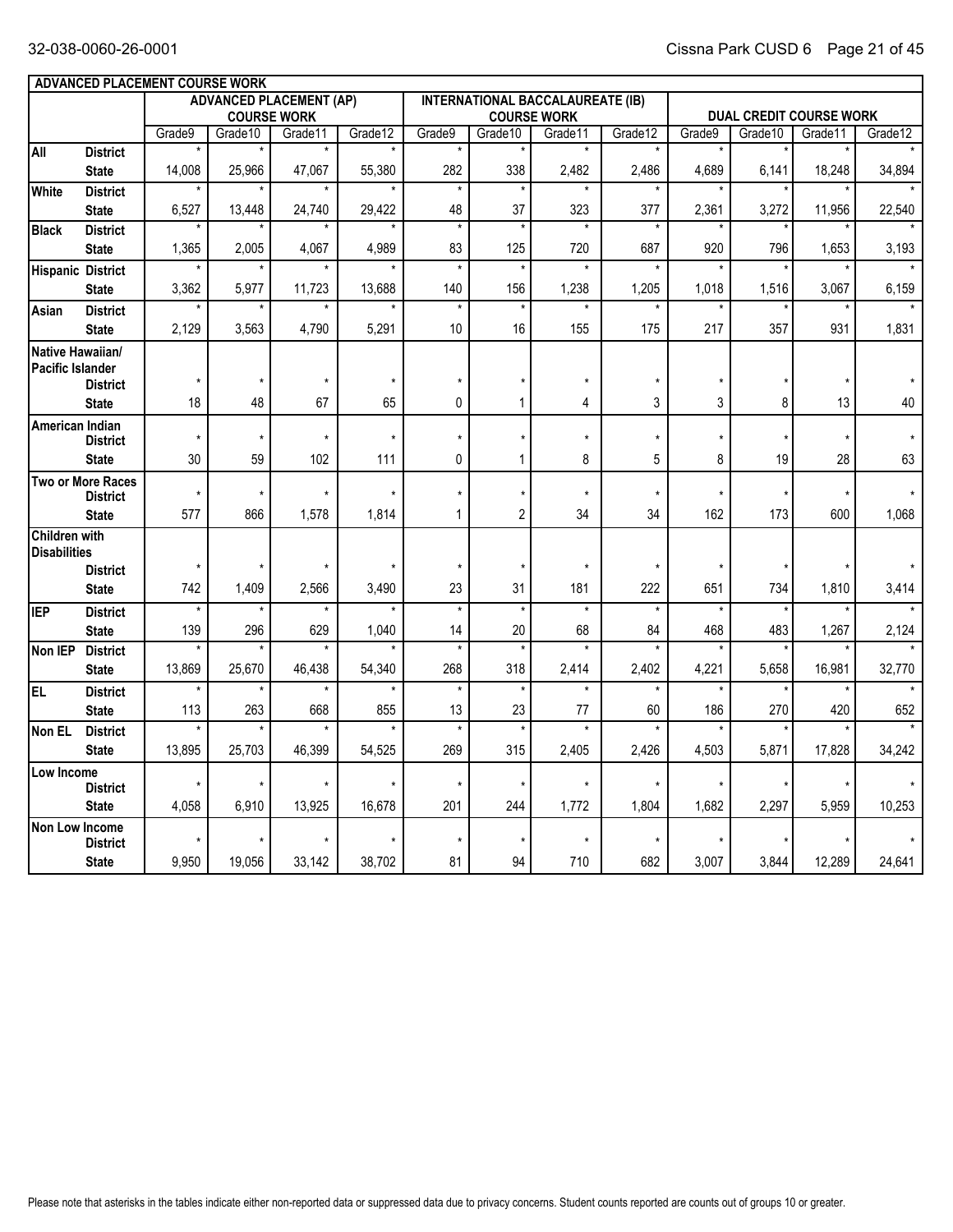## **POSTSECONDARY ENROLLMENT 12 MONTH**

|                 | All   | <b>Public</b><br><b>Institution Institution</b> | <b>Private</b> | 4 Yr  | 2 Yr  | < 2 Yr |
|-----------------|-------|-------------------------------------------------|----------------|-------|-------|--------|
| <b>District</b> | 66.7% | 59.3%                                           | 7.4%           | 14.8% | 51.9% | 0.0%   |
| <b>State</b>    | 72.5% | 56.0%                                           | 16.5%          | 40.2% | 32.3% | 0.0%   |

|                 |       |                                                 |                |          |       | <b>IPOSTSECONDARY ENROLLMENT 16 MONTH</b> |  |  |  |  |  |  |  |  |  |  |  |
|-----------------|-------|-------------------------------------------------|----------------|----------|-------|-------------------------------------------|--|--|--|--|--|--|--|--|--|--|--|
|                 | All   | <b>Public</b><br><b>Institution Institution</b> | <b>Private</b> | 4 Yr     | 2 Yr  | < 2 Yr                                    |  |  |  |  |  |  |  |  |  |  |  |
| <b>District</b> | 66.7% | 59.3%                                           | 7.4%           | 14.8%    | 51.9% | 0.0%                                      |  |  |  |  |  |  |  |  |  |  |  |
| <b>State</b>    | 73.5% | 56.9%                                           | 16.7%          | $40.4\%$ | 33.1% | 0.0%                                      |  |  |  |  |  |  |  |  |  |  |  |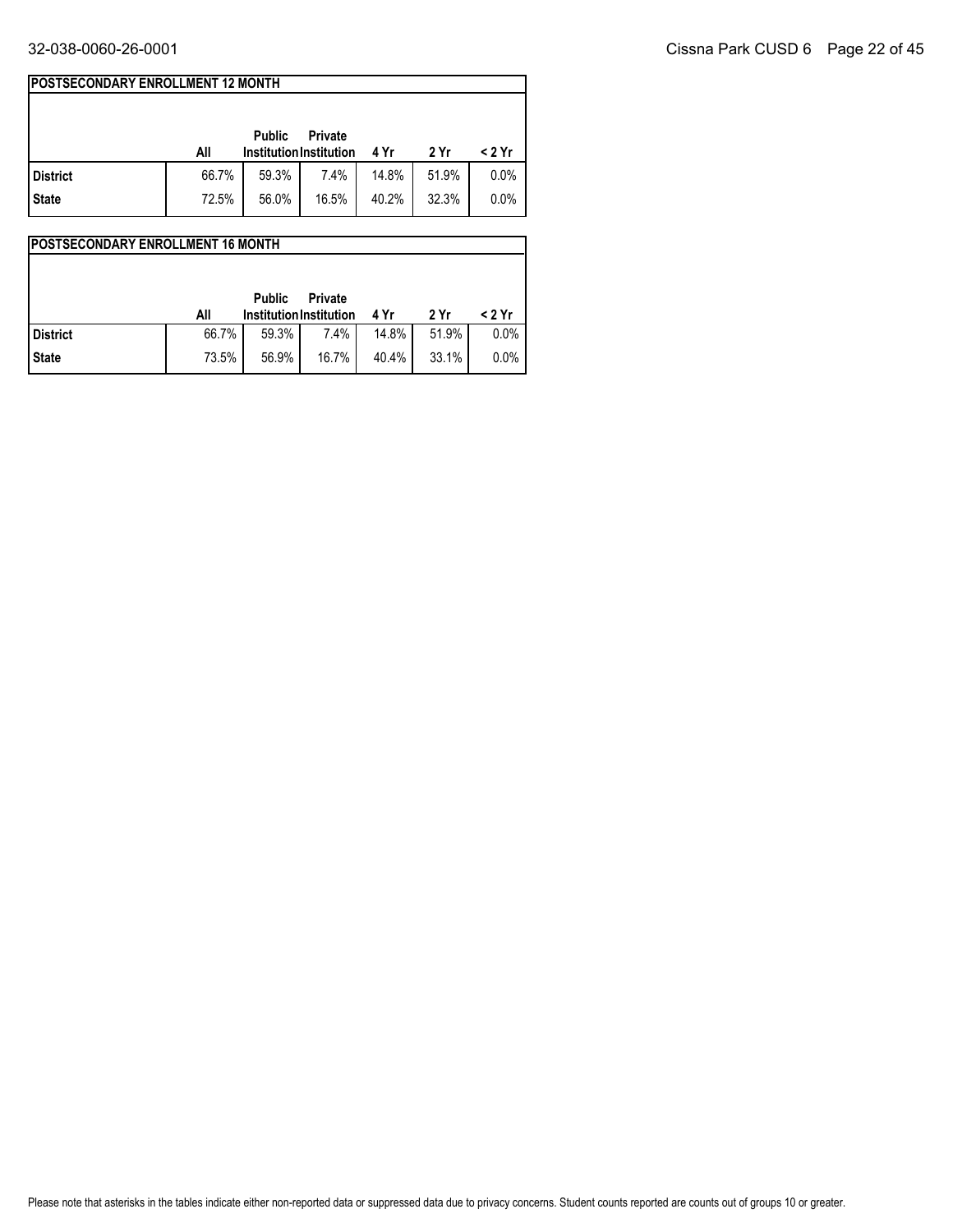ſ

٦

|                                 | <b>HIGH SCHOOL 4-YEAR GRADUATION RATE (Demographics)</b> |                 |                |                                                                                                                                                                           |                  |                  |                  |       |       |                  |  |  |  |  |
|---------------------------------|----------------------------------------------------------|-----------------|----------------|---------------------------------------------------------------------------------------------------------------------------------------------------------------------------|------------------|------------------|------------------|-------|-------|------------------|--|--|--|--|
|                                 |                                                          |                 | Gender         | Race / Ethnicity                                                                                                                                                          |                  |                  |                  |       |       |                  |  |  |  |  |
|                                 | All                                                      | Male            | Female         | <b>Native</b><br><b>Hawaiian</b><br>/Pacific<br>American<br>Two or<br>White<br><b>Black</b><br>Asian<br><b>Hispanic</b><br><b>Islander</b><br>Indian<br><b>More Races</b> |                  |                  |                  |       |       |                  |  |  |  |  |
| <b>District</b><br><b>State</b> | 95.7%<br>85.9%                                           | 100.0%<br>83.2% | 92.3%<br>88.8% | 95.0%<br>90.8%                                                                                                                                                            | $\star$<br>75.7% | $\star$<br>81.8% | $\star$<br>93.8% | 80.1% | 77.8% | $\star$<br>86.7% |  |  |  |  |

|                 | <b>HIGH SCHOOL 4-YEAR GRADUATION RATE (Demographics Continued)</b> |                                        |                     |                      |                 |                |                            |                 |  |  |  |  |
|-----------------|--------------------------------------------------------------------|----------------------------------------|---------------------|----------------------|-----------------|----------------|----------------------------|-----------------|--|--|--|--|
|                 | <b>Children</b><br>with<br><b>Disabilities</b>                     | <b>Students</b><br>with<br><b>IEPs</b> | English<br>Learners | Low<br><b>Income</b> | <b>Homeless</b> | <b>Migrant</b> | Youth<br><b>In</b><br>Care | <b>Military</b> |  |  |  |  |
| <b>District</b> | $\star$                                                            | $\star$                                | $\star$             |                      | *               | $\star$        | $\star$                    | $\star$         |  |  |  |  |
| <b>State</b>    | 74.4%                                                              | 69.6%                                  | 71.7%               | 77.9%                | 66.2%           | 66.7%          | 54.3%                      | 92.8%           |  |  |  |  |

| <b>HIGH SCHOOL 5-YEAR GRADUATION RATE (Demographics)</b> |                |                |                 |                                                                                                                                                      |                  |            |                  |       |                  |            |  |  |
|----------------------------------------------------------|----------------|----------------|-----------------|------------------------------------------------------------------------------------------------------------------------------------------------------|------------------|------------|------------------|-------|------------------|------------|--|--|
|                                                          |                |                | Gender          |                                                                                                                                                      | Race / Ethnicity |            |                  |       |                  |            |  |  |
|                                                          | All            | Male           | Female          | <b>Native</b><br>Hawaiian<br>/Pacific<br>American<br>Two or<br>White<br>Hispanic<br>Asian<br><b>Black</b><br>Indian<br>Islander<br><b>More Races</b> |                  |            |                  |       |                  |            |  |  |
| <b>District</b><br><b>State</b>                          | 91.7%<br>87.5% | 84.6%<br>85.1% | 100.0%<br>90.1% | 95.5%<br>91.9%                                                                                                                                       | *<br>78.4%       | *<br>83.7% | $\star$<br>95.1% | 84.5% | $\star$<br>82.8% | *<br>86.8% |  |  |

|                 | <b>HIGH SCHOOL 5-YEAR GRADUATION RATE (Demographics Continued)</b>                                                                                                                                                     |       |       |       |       |       |       |       |  |  |  |
|-----------------|------------------------------------------------------------------------------------------------------------------------------------------------------------------------------------------------------------------------|-------|-------|-------|-------|-------|-------|-------|--|--|--|
|                 | Youth<br><b>Children</b><br><b>Students</b><br>with<br>English<br>with<br>Low<br>In<br><b>Disabilities</b><br><b>Migrant</b><br><b>Military</b><br><b>IEPs</b><br><b>Homeless</b><br>Care<br>Learners<br><b>Income</b> |       |       |       |       |       |       |       |  |  |  |
| <b>District</b> | $\star$<br>$\star$<br>$\star$<br>$\star$<br>$\star$                                                                                                                                                                    |       |       |       |       |       |       |       |  |  |  |
| <b>State</b>    | 74.1%                                                                                                                                                                                                                  | 73.2% | 75.9% | 80.5% | 71.4% | 73.7% | 33.1% | 47.6% |  |  |  |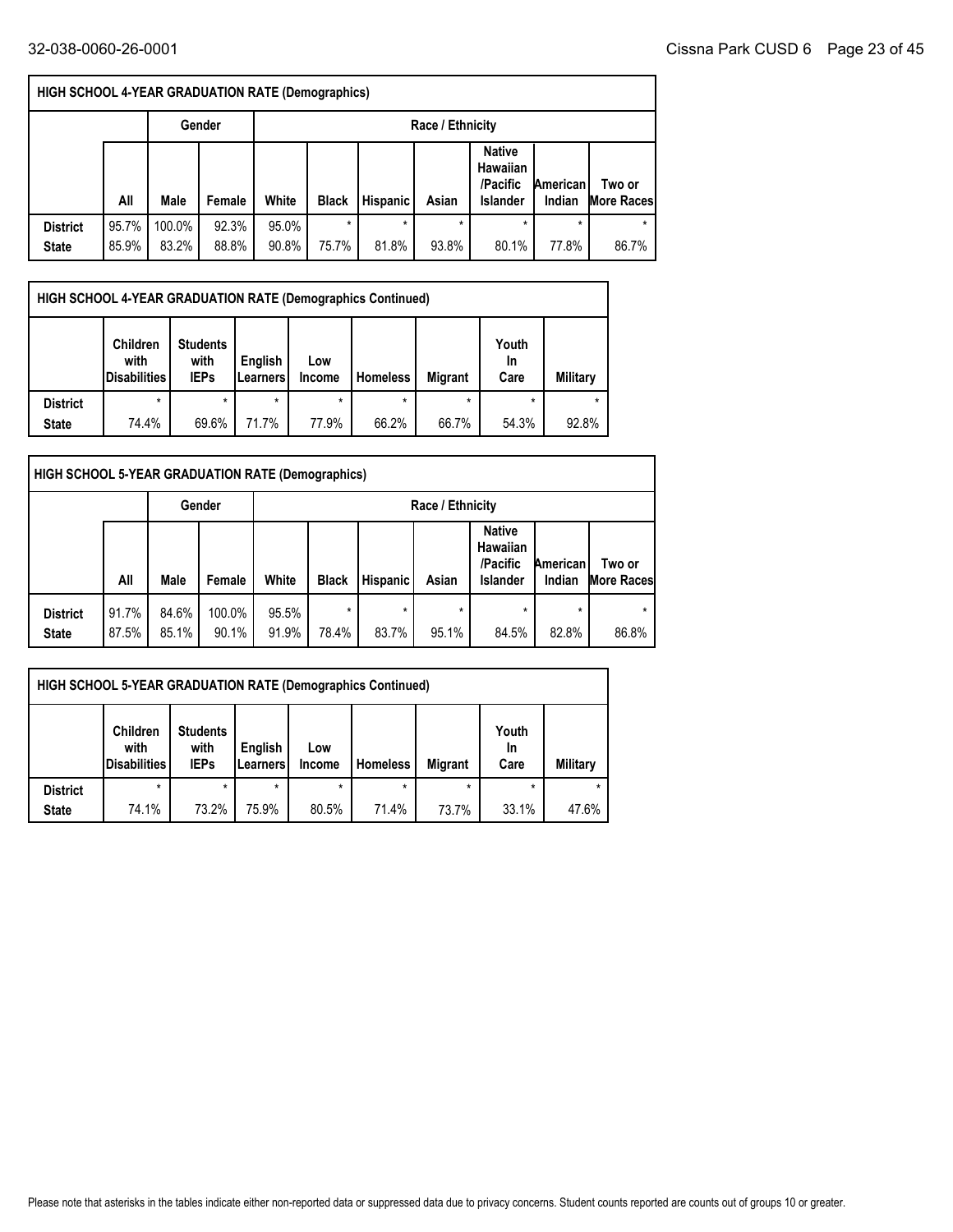|                                 | <b>HIGH SCHOOL 6-YEAR GRADUATION RATE (Demographics)</b> |                 |                |                                                                                                                                                                    |            |                  |                  |       |                  |       |  |  |  |
|---------------------------------|----------------------------------------------------------|-----------------|----------------|--------------------------------------------------------------------------------------------------------------------------------------------------------------------|------------|------------------|------------------|-------|------------------|-------|--|--|--|
|                                 |                                                          |                 | Gender         | Race / Ethnicity                                                                                                                                                   |            |                  |                  |       |                  |       |  |  |  |
|                                 | All                                                      | Male            | Female         | <b>Native</b><br>Hawaiian<br>/Pacific<br>American<br>Two or<br>White<br>Asian<br><b>Black</b><br><b>Hispanic</b><br><b>More Races</b><br><b>Islander</b><br>Indian |            |                  |                  |       |                  |       |  |  |  |
| <b>District</b><br><b>State</b> | 96.4%<br>88.1%                                           | 100.0%<br>85.9% | 92.3%<br>90.4% | 100.0%<br>91.9%                                                                                                                                                    | *<br>79.1% | $\star$<br>85.3% | $\star$<br>95.6% | 83.7% | $\star$<br>83.3% | 87.3% |  |  |  |

|                 | <b>HIGH SCHOOL 6-YEAR GRADUATION RATE (Demographics Continued)</b> |                                        |                         |                      |                 |                |                     |          |
|-----------------|--------------------------------------------------------------------|----------------------------------------|-------------------------|----------------------|-----------------|----------------|---------------------|----------|
|                 | <b>Children</b><br>with<br><b>Disabilities</b>                     | <b>Students</b><br>with<br><b>IEPs</b> | English<br>l Learners l | Low<br><b>Income</b> | <b>Homeless</b> | <b>Migrant</b> | Youth<br>In<br>Care | Military |
| <b>District</b> |                                                                    | $\star$                                |                         |                      |                 | $\star$        |                     |          |
| <b>State</b>    | 75.6%                                                              | 75.3%                                  | 78.5%                   | 81.0%                | 73.2%           | 66.7%          | 27.6%               | 28.6%    |

| I DROPOUT RATE                  |                 |              |              |              |                 |                 |                  |                                                                 |                           |                 |                                                           |                                        |                             |               |
|---------------------------------|-----------------|--------------|--------------|--------------|-----------------|-----------------|------------------|-----------------------------------------------------------------|---------------------------|-----------------|-----------------------------------------------------------|----------------------------------------|-----------------------------|---------------|
|                                 |                 |              | Gender       |              |                 |                 | Race / Ethnicity |                                                                 |                           |                 |                                                           |                                        |                             |               |
|                                 | All             | Male         | Female       | White        | <b>Black</b>    | <b>Hispanic</b> | Asian            | <b>Native</b><br><b>Hawaiian</b><br>/Pacific<br><b>Islander</b> | <b>American</b><br>Indian | Two or          | <b>Children</b><br>with<br><b>More Races Disabilities</b> | <b>Students</b><br>with<br><b>IEPs</b> | English<br><b>ILearners</b> | Low<br>Income |
| <b>District</b><br><b>State</b> | $1.2\%$<br>4.2% | 0.0%<br>4.7% | 2.9%<br>3.7% | 1.3%<br>2.7% | $\star$<br>8.0% | $\star$<br>5.0% | $\star$<br>1.7%  | $\star$<br>5.4%                                                 | $\star$<br>6.5%           | $\star$<br>4.2% | $\star$<br>2.8%                                           | $\star$<br>4.1%                        | $\star$<br>2.4%             | 4.3%<br>6.4%  |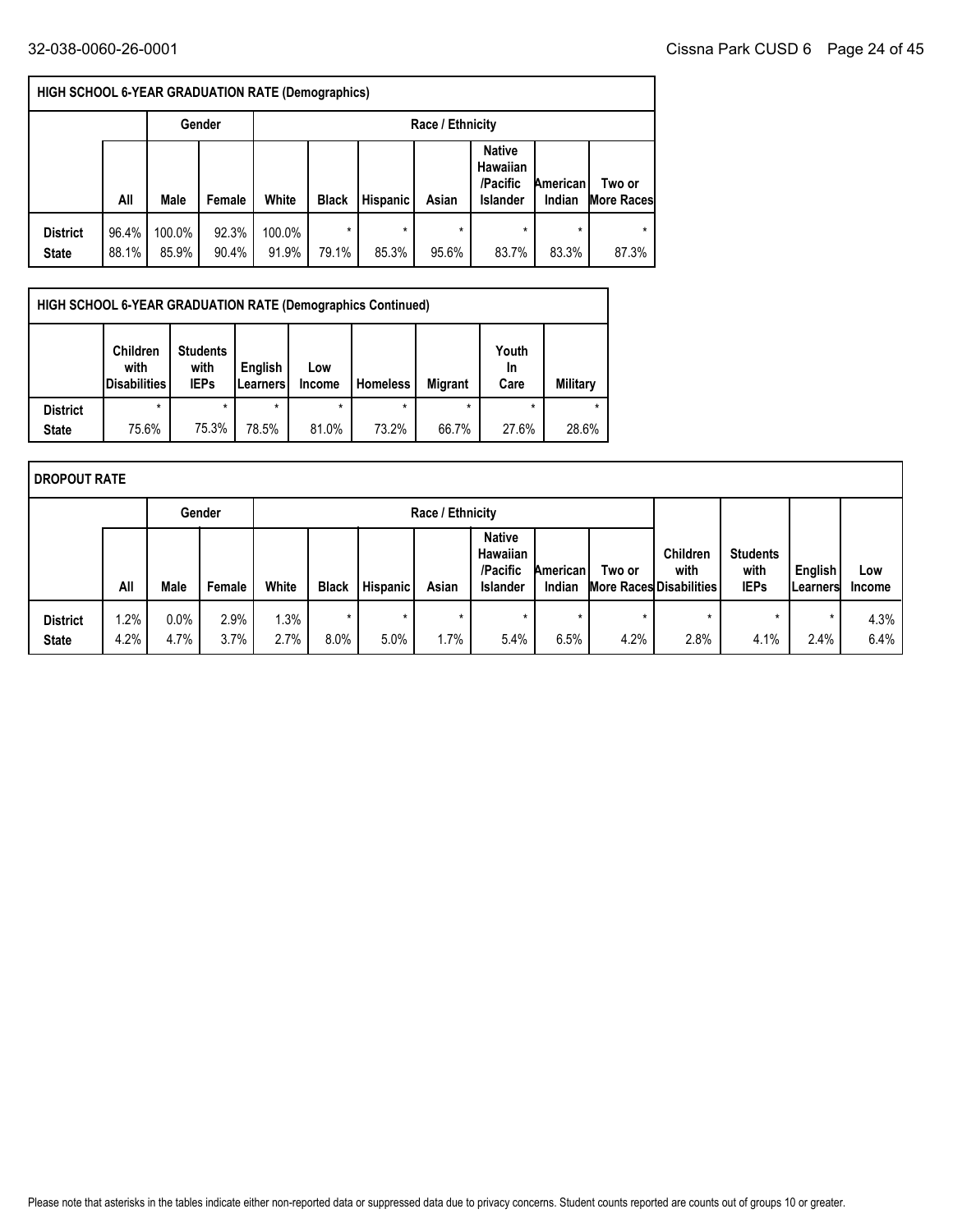# **2017 Mathematics State Snapshot Report** Illinois • Grade 4 • Public Schools

## **Results for Student Groups in 2017**

|                                      | Percentage                         |      |            | Percentage at<br>or above | Percentage            |
|--------------------------------------|------------------------------------|------|------------|---------------------------|-----------------------|
| <b>Reporting Groups</b>              | of students score Basic Proficient | Avg. |            |                           | at<br><b>Advanced</b> |
| <b>Race/Ethnicity</b>                |                                    |      |            |                           |                       |
| White                                | 47                                 | 249  | 87         | 52                        | 13                    |
| <b>Black</b>                         | 17                                 | 217  | 54         | 15                        |                       |
| <b>Hispanic</b>                      | 27                                 | 227  | 67         | 23                        | 3                     |
| <b>Asian</b>                         | 5                                  | 263  | 92         | 70                        | 28                    |
| American Indian/Alaska Native        | #                                  | ŧ    | ŧ          |                           | ŧ                     |
| Native Hawaiian/Pacific Islander     | #                                  | ŧ    | $\ddagger$ |                           | ŧ                     |
| Two or more races                    | З                                  | 243  | 84         | 40                        | 11                    |
| Gender                               |                                    |      |            |                           |                       |
| Male                                 | 50                                 | 240  | 76         | 41                        | 11                    |
| <b>Female</b>                        | 50                                 | 237  | 76         | 36                        |                       |
| <b>National School Lunch Program</b> |                                    |      |            |                           |                       |
| <b>Eligible</b>                      | 50                                 | 224  | 63         | 20                        | $\mathcal{P}$         |
| Not eligible                         | 49                                 | 253  | 90         | 57                        | 17                    |

# Rounds to zero.

‡ Reporting standards not met.

NOTE: Detail may not sum to totals because of rounding, and because the "Information" not available" category for the National School Lunch Program, which provides free/reduced-price lunches, is not displayed. Black includes African American and Hispanic includes Latino. Race categories exclude Hispanic origin.

## **Achievement-Level Percentages and Average Score Results**



\* Significantly different (p < .05) from state's results in 2017. Significance tests were performed using unrounded numbers.

NOTE: Detail may not sum to totals because of rounding.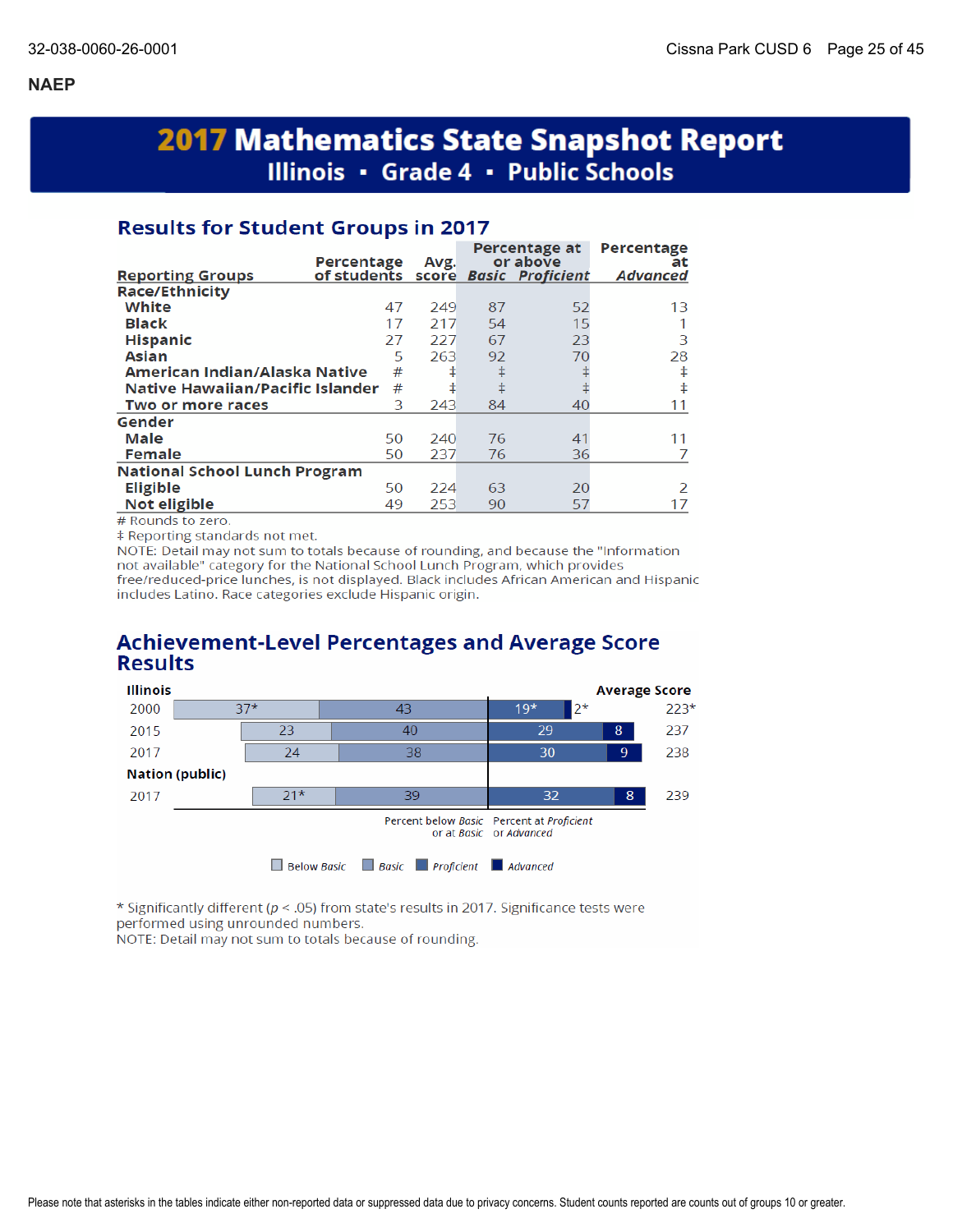# **2017 Mathematics State Snapshot Report** Illinois · Grade 8 · Public Schools

## **Results for Student Groups in 2017**

| of students score Basic Proficient<br><b>Advanced</b><br><b>Reporting Groups</b><br><b>Race/Ethnicity</b><br>White<br>42<br>51<br>291<br>79<br>13<br><b>Black</b><br>15<br>257<br>42<br>11<br><b>Hispanic</b><br>21<br>27<br>272<br>60<br>4<br>66<br><b>Asian</b><br>314<br>87<br>4<br>34<br>ŧ<br>American Indian/Alaska Native<br>#<br>ŧ<br>ŧ<br>ŧ<br>ŧ<br>Native Hawaiian/Pacific Islander<br>#<br>ŧ<br>3<br>287<br>68<br>39<br>19<br>Two or more races<br>Gender<br>Male<br>51<br>284<br>36<br>70<br>12<br><b>Female</b><br>29<br>49<br>279<br>67<br>8<br><b>National School Lunch Program</b><br><b>Eligible</b><br>18<br>49<br>267<br>55<br>З<br>Not eligible<br>296<br>81<br>51<br>16<br>46 | Percentage | Avg. | Percentage at<br>or above | Percentage<br>at |
|---------------------------------------------------------------------------------------------------------------------------------------------------------------------------------------------------------------------------------------------------------------------------------------------------------------------------------------------------------------------------------------------------------------------------------------------------------------------------------------------------------------------------------------------------------------------------------------------------------------------------------------------------------------------------------------------------|------------|------|---------------------------|------------------|
|                                                                                                                                                                                                                                                                                                                                                                                                                                                                                                                                                                                                                                                                                                   |            |      |                           |                  |
|                                                                                                                                                                                                                                                                                                                                                                                                                                                                                                                                                                                                                                                                                                   |            |      |                           |                  |
|                                                                                                                                                                                                                                                                                                                                                                                                                                                                                                                                                                                                                                                                                                   |            |      |                           |                  |
|                                                                                                                                                                                                                                                                                                                                                                                                                                                                                                                                                                                                                                                                                                   |            |      |                           |                  |
|                                                                                                                                                                                                                                                                                                                                                                                                                                                                                                                                                                                                                                                                                                   |            |      |                           |                  |
|                                                                                                                                                                                                                                                                                                                                                                                                                                                                                                                                                                                                                                                                                                   |            |      |                           |                  |
|                                                                                                                                                                                                                                                                                                                                                                                                                                                                                                                                                                                                                                                                                                   |            |      |                           |                  |
|                                                                                                                                                                                                                                                                                                                                                                                                                                                                                                                                                                                                                                                                                                   |            |      |                           |                  |
|                                                                                                                                                                                                                                                                                                                                                                                                                                                                                                                                                                                                                                                                                                   |            |      |                           |                  |
|                                                                                                                                                                                                                                                                                                                                                                                                                                                                                                                                                                                                                                                                                                   |            |      |                           |                  |
|                                                                                                                                                                                                                                                                                                                                                                                                                                                                                                                                                                                                                                                                                                   |            |      |                           |                  |
|                                                                                                                                                                                                                                                                                                                                                                                                                                                                                                                                                                                                                                                                                                   |            |      |                           |                  |
|                                                                                                                                                                                                                                                                                                                                                                                                                                                                                                                                                                                                                                                                                                   |            |      |                           |                  |
|                                                                                                                                                                                                                                                                                                                                                                                                                                                                                                                                                                                                                                                                                                   |            |      |                           |                  |
|                                                                                                                                                                                                                                                                                                                                                                                                                                                                                                                                                                                                                                                                                                   |            |      |                           |                  |

# Rounds to zero.

# Reporting standards not met.

NOTE: Detail may not sum to totals because of rounding, and because the "Information not available" category for the National School Lunch Program, which provides free/reduced-price lunches, is not displayed. Black includes African American and Hispanic includes Latino. Race categories exclude Hispanic origin.

## **Achievement-Level Percentages and Average Score Results**



\* Significantly different ( $p < .05$ ) from state's results in 2017. Significance tests were performed using unrounded numbers.

NOTE: Detail may not sum to totals because of rounding.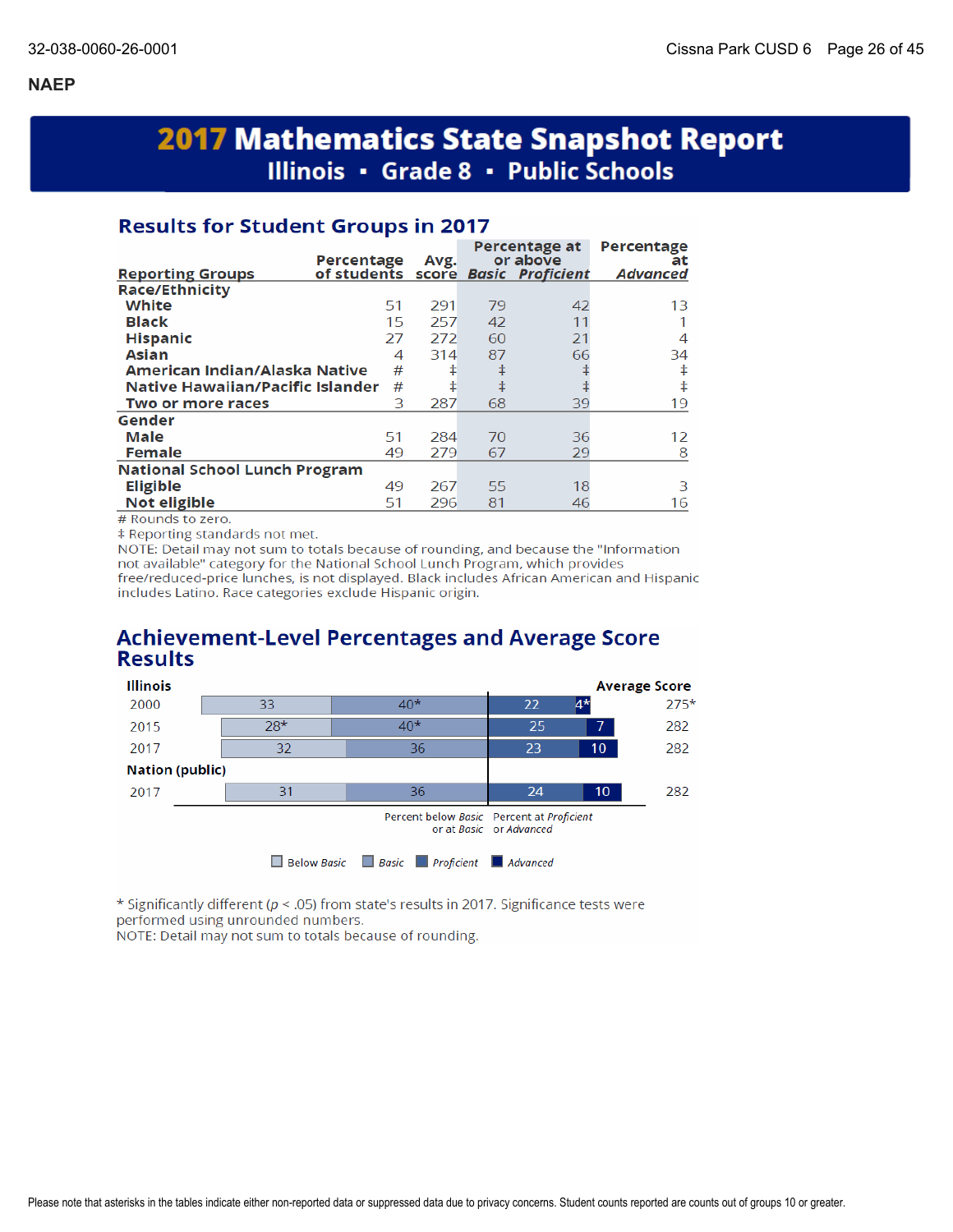## **National Center for Education Statistics**

2017 Mathematics Grades 4 and 8 Assessment Report Cards: Summary Data Tables for National and State Sample Sizes, Participation Rates, Proportions of SD and ELL Students Identified, and Types of Accommodations

Inclusion rate and standard error (S.E.) in NAEP mathematics for fourth- and eighth-grade public and nonpublic school students with disabilities (SD) and English language learners (ELL), as a percentage of identified SD or ELL students, by state/jurisdiction: 2017

|                    |                | Percentage of identified SD or ELL students |                |     |                |                |                |      |  |  |
|--------------------|----------------|---------------------------------------------|----------------|-----|----------------|----------------|----------------|------|--|--|
|                    | Grade 4        |                                             |                |     | Grade 8        |                |                |      |  |  |
|                    | <b>SD</b>      |                                             |                |     | <b>SD</b>      |                |                |      |  |  |
| State/jurisdiction | Inclusion rate | $\mathbf{e}$ $\mathbf{r}$                   | Inclusion rate | S.E | Inclusion rate | $\mathbf{e}$ . | Inclusion rate | S.E. |  |  |
| <b>Illinois</b>    | 93             |                                             | 92             |     | 92             |                | 86             | 3.0  |  |  |

+ Not applicable. Standard error estimate cannot be accurately determined.

‡ Reporting standards not met. Sample size insufficient to permit a reliable estimate.

<sup>1</sup> The state/jurisdiction's inclusion rate is higher than or not significantly different from the National Assessment Governing Board goal of 85 percent.

<sup>2</sup> Department of Defense Education Activity (overseas and domestic schools).

NOTE: Beginning with the 2017 assessment, NAEP mathematics results are from a digitally based assessment; prior to 2017, results were from a paperand-pencil based assessment. The overall national results include both public and nonpublic school students. The national (public) and state/jurisdiction results include public school students only. Data for DoDEA schools are included in the overall national results, but not in the national (public) results. SD includes students identified as having an Individualized Education Program but excludes other students protected under Section 504 of the Rehabilitation Act of 1973. In Puerto Rico, the English language learner (ELL) category is for the Spanish language learner (SLL).

SOURCE: U.S. Department of Education, Institute of Education Sciences, National Center for Education Statistics, National Assessment of Educational Progress (NAEP), 2017 Mathematics Assessment.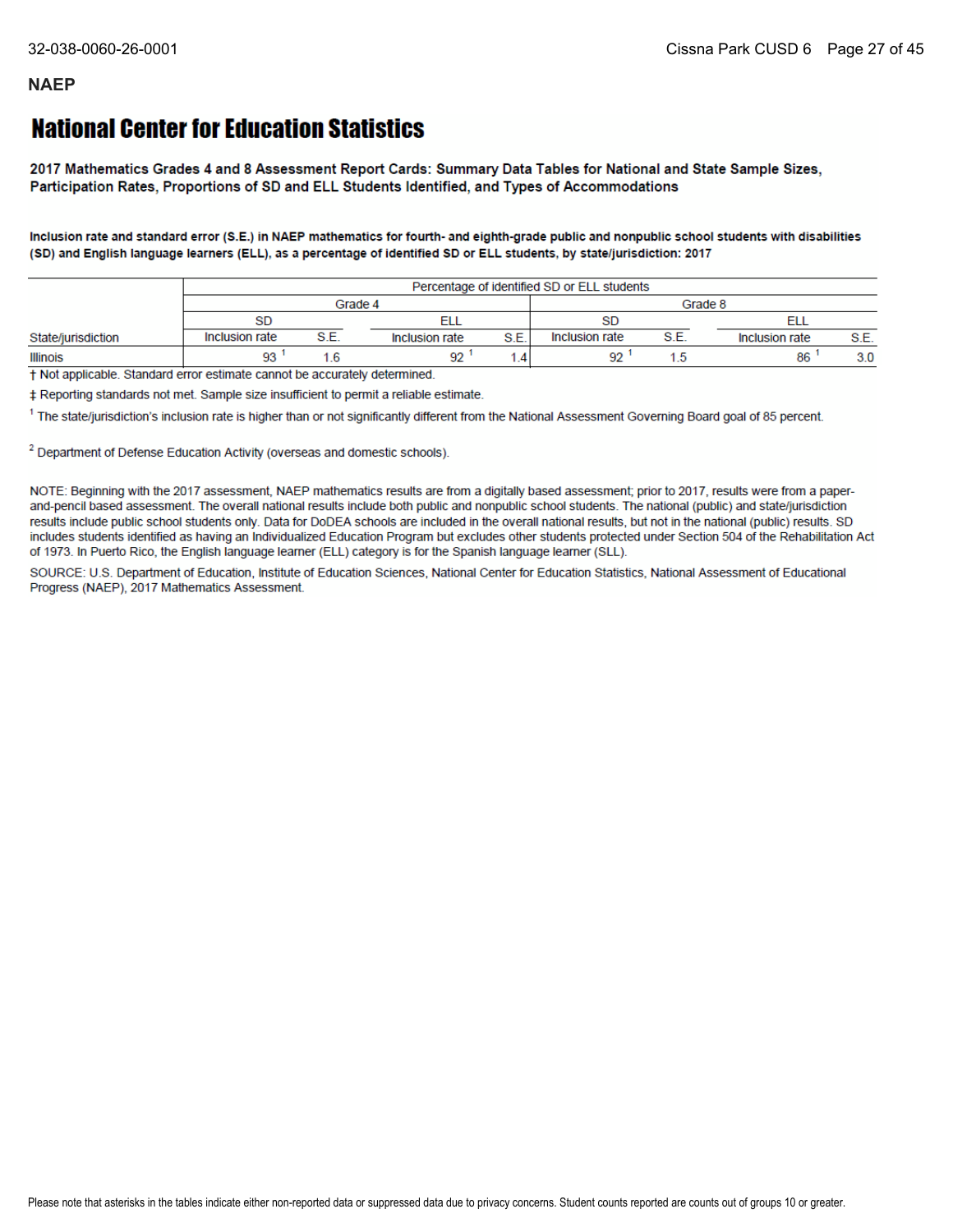# **2017 Reading State Snapshot Report** Illinois · Grade 4 · Public Schools

## **Results for Student Groups in 2017**

|                                      | Percentage                         | Avg. |    | Percentage at<br>or above | Percentage<br>at |
|--------------------------------------|------------------------------------|------|----|---------------------------|------------------|
| <b>Reporting Groups</b>              | of students score Basic Proficient |      |    |                           | <b>Advanced</b>  |
| <b>Race/Ethnicity</b>                |                                    |      |    |                           |                  |
| White                                | 47                                 | 232  | 78 | 47                        | 14               |
| <b>Black</b>                         | 17                                 | 199  | 43 | 15                        | 2                |
| <b>Hispanic</b>                      | 27                                 | 209  | 54 | 22                        | 4                |
| <b>Asian</b>                         | 5                                  | 244  | 87 | 62                        | 23               |
| American Indian/Alaska Native        | #                                  | ŧ    | ŧ  |                           | ŧ                |
| Native Hawaiian/Pacific Islander     | #                                  | ŧ    | ŧ  |                           | ŧ                |
| Two or more races                    | 4                                  | 219  | 64 | 33                        | 10               |
| Gender                               |                                    |      |    |                           |                  |
| Male                                 | 50                                 | 217  | 62 | 33                        | 9                |
| <b>Female</b>                        | 50                                 | 224  | 69 | 38                        | 10               |
| <b>National School Lunch Program</b> |                                    |      |    |                           |                  |
| <b>Eligible</b>                      | 51                                 | 206  | 51 | 20                        | 3                |
| Not eligible                         | 48                                 | 235  | 81 | 51                        | 16               |

# Rounds to zero.

‡ Reporting standards not met.

NOTE: Detail may not sum to totals because of rounding, and because the "Information not available" category for the National School Lunch Program, which provides free/reduced-price lunches, is not displayed. Black includes African American and Hispanic includes Latino. Race categories exclude Hispanic origin.

## **Achievement-Level Percentages and Average Score Results**



\* Significantly different ( $p < .05$ ) from state's results in 2017. Significance tests were performed using unrounded numbers.

NOTE: Detail may not sum to totals because of rounding.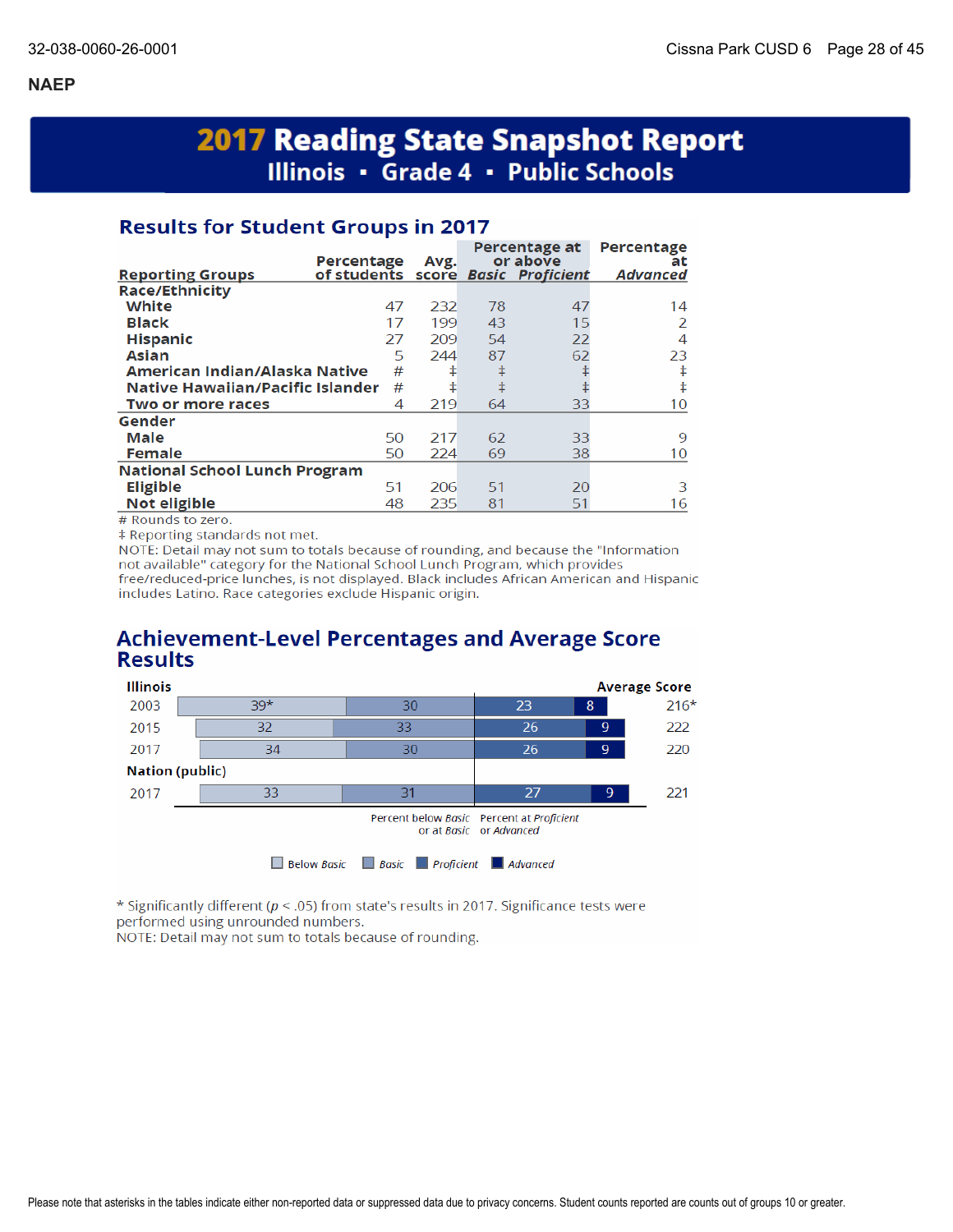# **2017 Reading State Snapshot Report** Illinois • Grade 8 • Public Schools

## **Results for Student Groups in 2017**

| of students<br><b>Advanced</b><br>score Basic Proficient<br><b>Reporting Groups</b><br><b>Race/Ethnicity</b><br>White<br>51<br>275<br>45<br>84<br>5<br><b>Black</b><br>15<br>56<br>15<br>246<br><b>Hispanic</b><br>258<br>71<br>25<br>27<br>292<br>68<br><b>Asian</b><br>94<br>14<br>4<br>ŧ<br>ŧ<br>American Indian/Alaska Native<br>#<br>ŧ<br>ŧ<br><b>Native Hawaiian/Pacific Islander</b><br>ŧ<br>ŧ<br>#<br>3<br>279<br>87<br>50<br>8<br>Two or more races<br>Gender<br>51<br>Male<br>73<br>262<br>30<br>2<br><b>Female</b><br>42<br>49<br>272<br>81<br>6<br><b>National School Lunch Program</b><br><b>Eligible</b><br>22<br>255<br>46<br>67<br>Not eligible<br>48<br>277<br>86<br>54 | Percentage | Avg. | Percentage at<br>or above | Percentage<br>at |
|------------------------------------------------------------------------------------------------------------------------------------------------------------------------------------------------------------------------------------------------------------------------------------------------------------------------------------------------------------------------------------------------------------------------------------------------------------------------------------------------------------------------------------------------------------------------------------------------------------------------------------------------------------------------------------------|------------|------|---------------------------|------------------|
|                                                                                                                                                                                                                                                                                                                                                                                                                                                                                                                                                                                                                                                                                          |            |      |                           |                  |
|                                                                                                                                                                                                                                                                                                                                                                                                                                                                                                                                                                                                                                                                                          |            |      |                           |                  |
|                                                                                                                                                                                                                                                                                                                                                                                                                                                                                                                                                                                                                                                                                          |            |      |                           |                  |
|                                                                                                                                                                                                                                                                                                                                                                                                                                                                                                                                                                                                                                                                                          |            |      |                           |                  |
|                                                                                                                                                                                                                                                                                                                                                                                                                                                                                                                                                                                                                                                                                          |            |      |                           |                  |
|                                                                                                                                                                                                                                                                                                                                                                                                                                                                                                                                                                                                                                                                                          |            |      |                           |                  |
|                                                                                                                                                                                                                                                                                                                                                                                                                                                                                                                                                                                                                                                                                          |            |      |                           |                  |
|                                                                                                                                                                                                                                                                                                                                                                                                                                                                                                                                                                                                                                                                                          |            |      |                           |                  |
|                                                                                                                                                                                                                                                                                                                                                                                                                                                                                                                                                                                                                                                                                          |            |      |                           |                  |
|                                                                                                                                                                                                                                                                                                                                                                                                                                                                                                                                                                                                                                                                                          |            |      |                           |                  |
|                                                                                                                                                                                                                                                                                                                                                                                                                                                                                                                                                                                                                                                                                          |            |      |                           |                  |
|                                                                                                                                                                                                                                                                                                                                                                                                                                                                                                                                                                                                                                                                                          |            |      |                           |                  |
|                                                                                                                                                                                                                                                                                                                                                                                                                                                                                                                                                                                                                                                                                          |            |      |                           |                  |
|                                                                                                                                                                                                                                                                                                                                                                                                                                                                                                                                                                                                                                                                                          |            |      |                           |                  |
|                                                                                                                                                                                                                                                                                                                                                                                                                                                                                                                                                                                                                                                                                          |            |      |                           |                  |

# Rounds to zero.

‡ Reporting standards not met.

NOTE: Detail may not sum to totals because of rounding, and because the "Information not available" category for the National School Lunch Program, which provides free/reduced-price lunches, is not displayed. Black includes African American and Hispanic includes Latino. Race categories exclude Hispanic origin.

## **Achievement-Level Percentages and Average Score Results**



NOTE: Detail may not sum to totals because of rounding.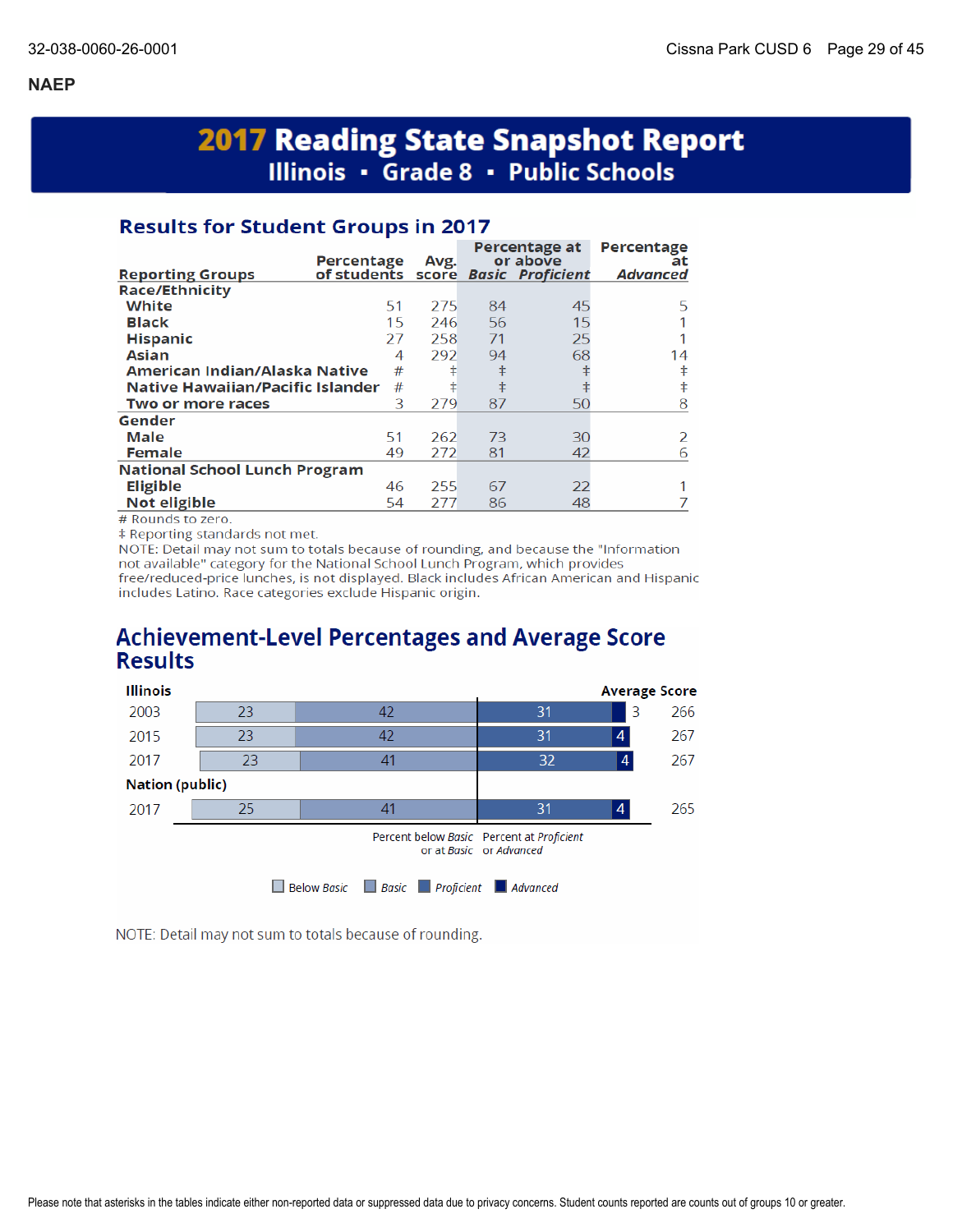## **National Center for Education Statistics**

2017 Reading Grades 4 and 8 Assessment Report Cards: Summary Data Tables for National and State Sample Sizes, Participation Rates, Proportions of SD and ELL Students Identified, and Types of Accommodations

Inclusion rate and standard error (S.E.) in NAEP reading for fourth- and eighth-grade public and nonpublic school students with disabilities (SD) and English language learners (ELL), as a percentage of identified SD or ELL students, by state/jurisdiction: 2017

|                    |                |  |                |                 |                | Percentage of identified SD or ELL students |                |           |  |  |
|--------------------|----------------|--|----------------|-----------------|----------------|---------------------------------------------|----------------|-----------|--|--|
|                    |                |  | Grade 4        |                 | Grade 8        |                                             |                |           |  |  |
|                    | SD             |  |                |                 |                |                                             |                |           |  |  |
| State/jurisdiction | Inclusion rate |  | Inclusion rate | S.E.            | Inclusion rate | S.E.                                        | Inclusion rate | S.E.      |  |  |
| <b>Illinois</b>    |                |  | 96             | .0 <sub>1</sub> | $\sim$         |                                             | 86             | າາ<br>J.Z |  |  |

† Not applicable. Standard error estimate cannot be accurately determined.

± Reporting standards not met. Sample size insufficient to permit a reliable estimate.

<sup>1</sup> The state/jurisdiction's inclusion rate is higher than or not significantly different from the National Assessment Governing Board goal of 85 percent.

<sup>2</sup> Department of Defense Education Activity (overseas and domestic schools).

NOTE: Beginning with the 2017 assessment, NAEP reading results are from a digitally based assessment; prior to 2017, results were from a paper-and-pencil based assessment. SD includes students identified as having an Individualized Education Program but excludes other students protected under Section 504 of the Rehabilitation Act of 1973.

SOURCE: U.S. Department of Education, Institute of Education Sciences, National Center for Education Statistics, National Assessment of Educational Progress (NAEP), 2017 Reading Assessment.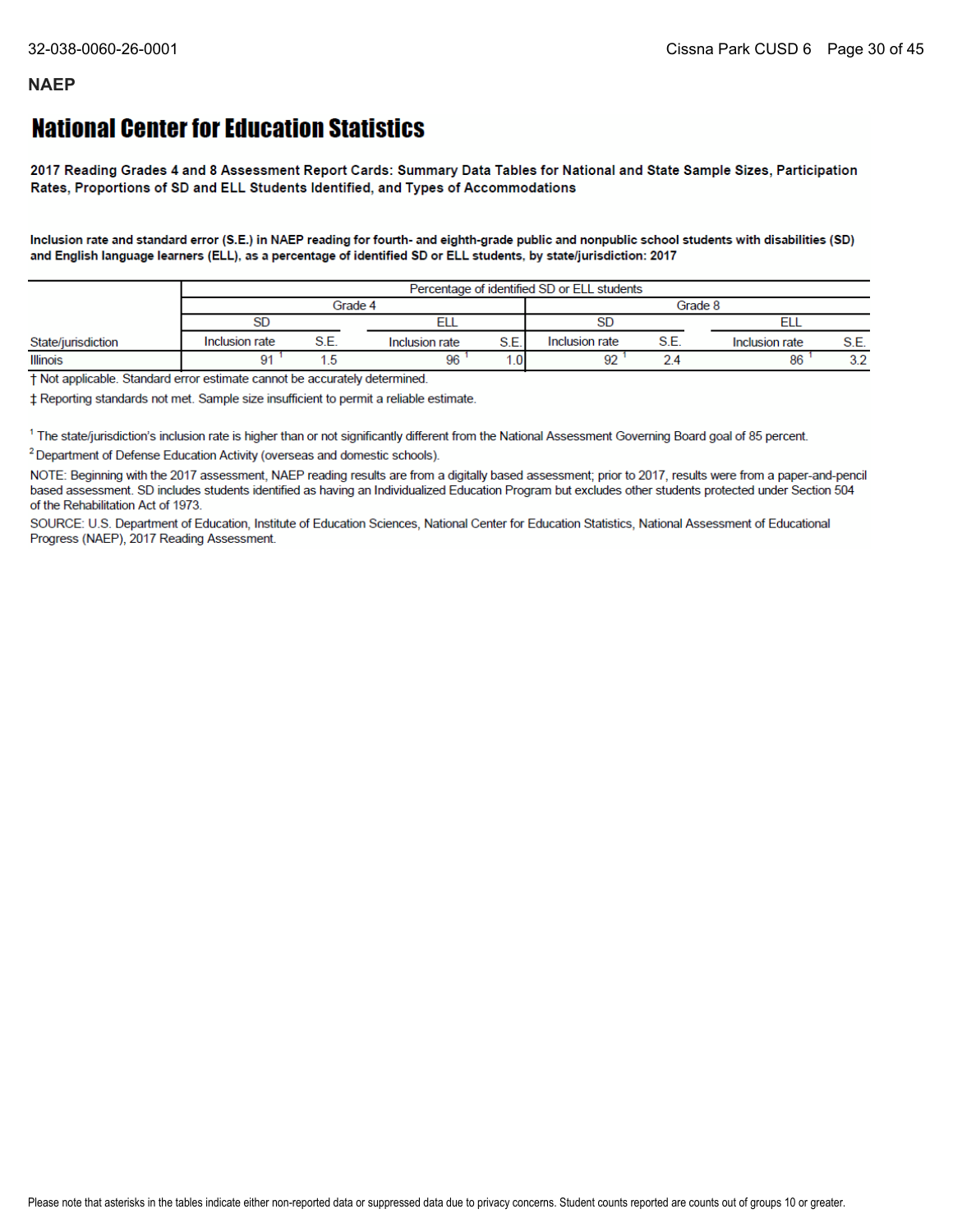## 2017 IL Gr 4 Math - Students with Disabilities

Percentage below Basic, percentage at Basic, percentage at Proficient and percentage at Advanced for grade 4 mathematics, by Disability status of student, including those with 504 plan [IEP] for jurisdiction: 2017 2017. Illinois



IEP NOTE: The category "students with disabilities" includes students identified as having either an Individualized Education Program (IEP) or protection under Section 504 of the Rehabilitation Act of 1973. NOTE: Some apparent differences between estimates may not be statistically significant.

SOURCE: U.S. Department of Education, Institute of Education Sciences, National Center for Education Statistics, National Assessment of Educational Progress (NAEP), 2017 Mathematics Assessment.

#### 2017 IL Gr 8 Math - Students with Disabilities

Percentage below Basic, percentage at Basic, percentage at Proficient and percentage at Advanced for grade 8 mathematics, by Disability status of student, including those with 504 plan [IEP] for jurisdiction: 2017 2017, Illinois



IEP NOTE: The category "students with disabilities" includes students identified as having either an Individualized Education Program (IEP) or protection under Section 504 of the Rehabilitation Act of 1973.

NOTE: Some apparent differences between estimates may not be statistically significant.

SOURCE: U.S. Department of Education, Institute of Education Sciences, National Center for Education Statistics, National Assessment of Educational Progress (NAEP), 2017 Mathematics Assessment.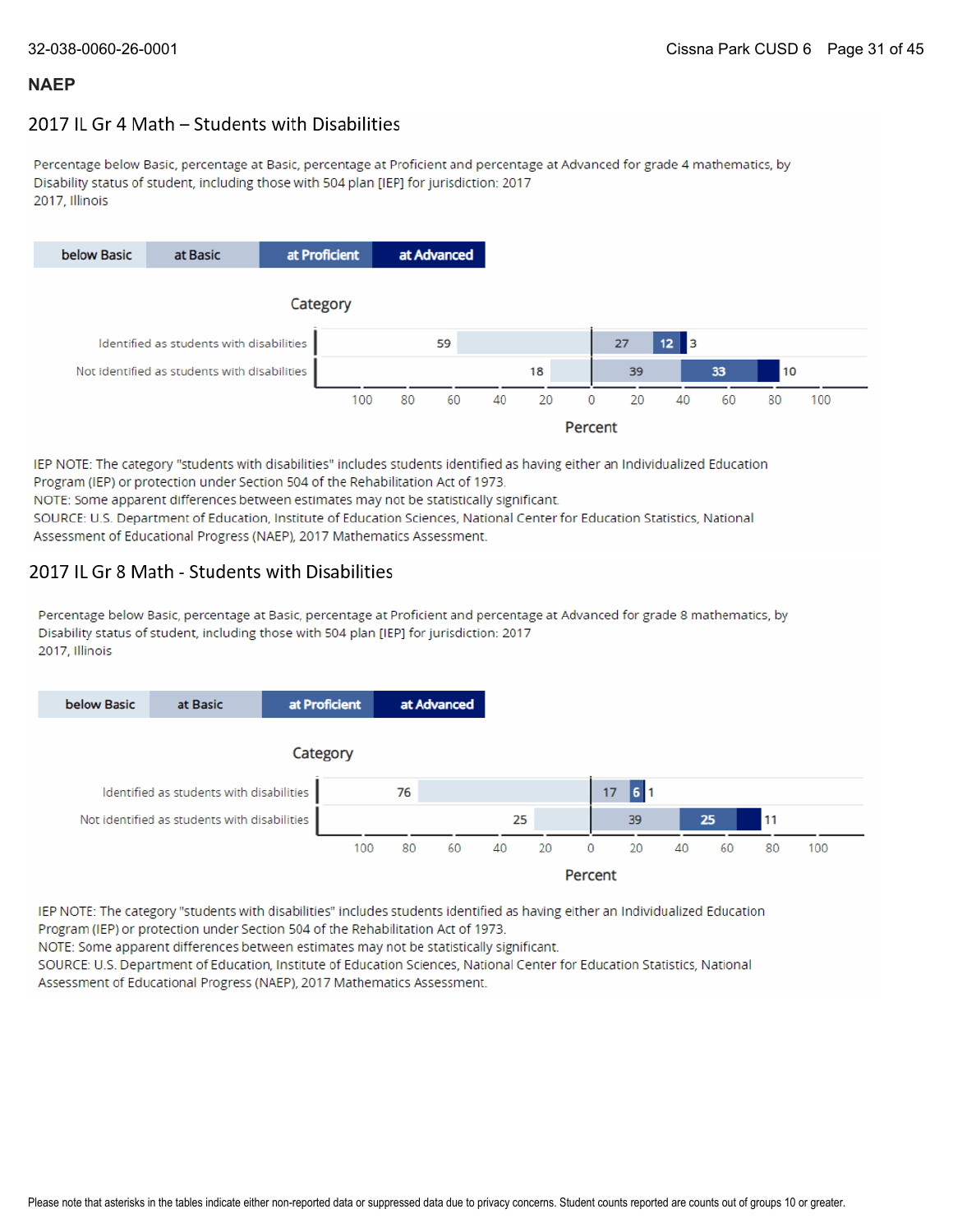## 2017 IL Gr 4 Reading - Students with Disabilities

Percentage below Basic, percentage at Basic, percentage at Proficient and percentage at Advanced for grade 4 reading, by Disability status of student, including those with 504 plan [IEP] for jurisdiction: 2017 2017, Illinois



IEP NOTE: The category "students with disabilities" includes students identified as having either an Individualized Education Program (IEP) or protection under Section 504 of the Rehabilitation Act of 1973. NOTE: Some apparent differences between estimates may not be statistically significant. SOURCE: U.S. Department of Education, Institute of Education Sciences, National Center for Education Statistics, National Assessment of Educational Progress (NAEP), 2017 Reading Assessment.

## 2017 IL Gr 8 Reading - Students with Disabilities

Percentage below Basic, percentage at Basic, percentage at Proficient and percentage at Advanced for grade 8 reading, by Disability status of student, including those with 504 plan [IEP] for jurisdiction: 2017 2017, Illinois



IEP NOTE: The category "students with disabilities" includes students identified as having either an Individualized Education Program (IEP) or protection under Section 504 of the Rehabilitation Act of 1973.

NOTE: Some apparent differences between estimates may not be statistically significant.

SOURCE: U.S. Department of Education, Institute of Education Sciences, National Center for Education Statistics, National Assessment of Educational Progress (NAEP), 2017 Reading Assessment.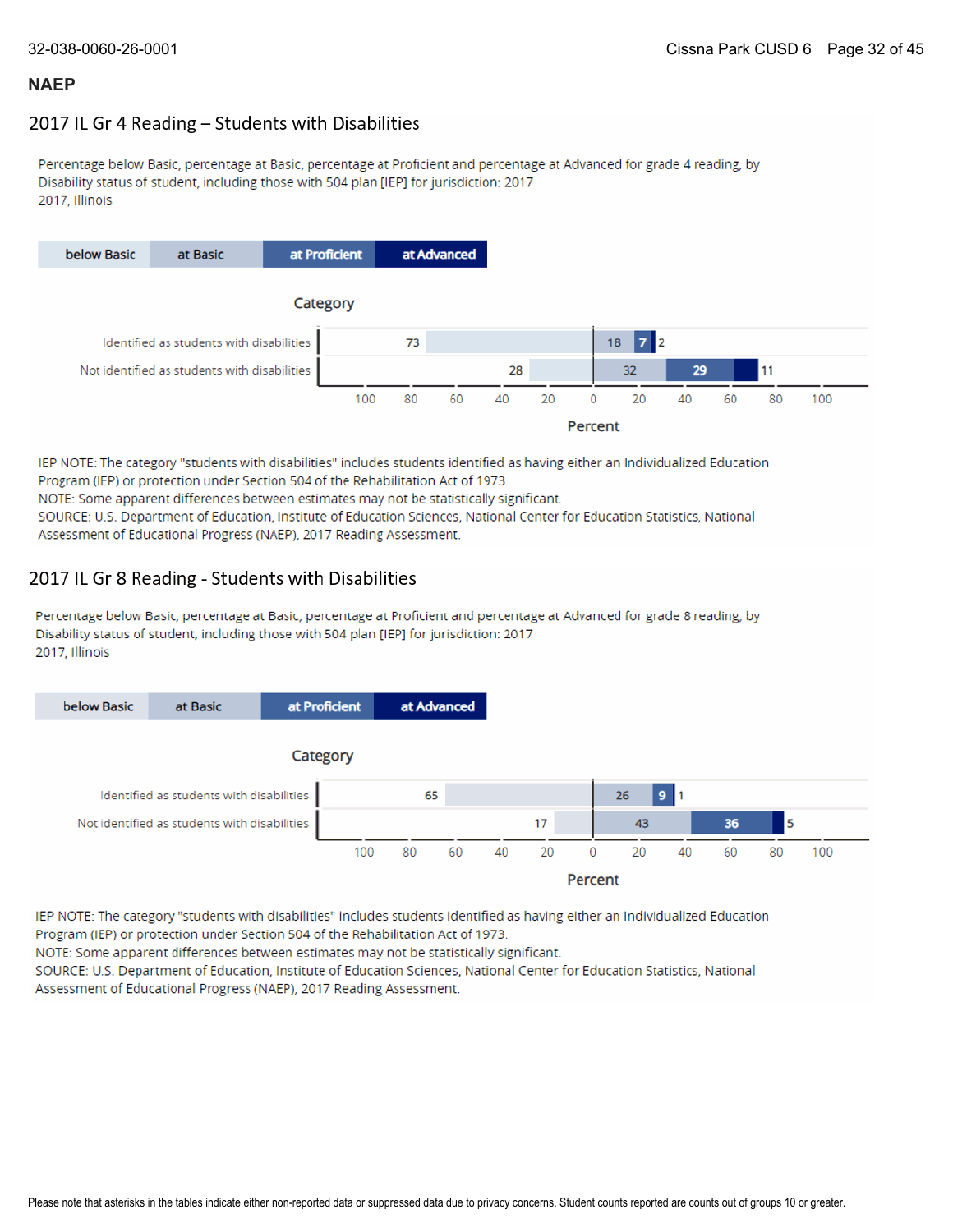#### 2017 IL Gr 4 Math - English Learners

Percentage below Basic, percentage at Basic, percentage at Proficient and percentage at Advanced for grade 4 mathematics, by Status as English Language Learner, 2 categories [LEP] for jurisdiction: 2017 2017, Illinois



NOTE: Some apparent differences between estimates may not be statistically significant. SOURCE: U.S. Department of Education, Institute of Education Sciences, National Center for Education Statistics, National Assessment of Educational Progress (NAEP), 2017 Mathematics Assessment.

#### 2017 IL Gr 8 Math - English Learners

Percentage below Basic, percentage at Basic, percentage at Proficient and percentage at Advanced for grade 8 mathematics, by Status as English Language Learner, 2 categories [LEP] for jurisdiction: 2017 2017, Illinois



NOTE: Some apparent differences between estimates may not be statistically significant.

SOURCE: U.S. Department of Education, Institute of Education Sciences, National Center for Education Statistics, National Assessment of Educational Progress (NAEP), 2017 Mathematics Assessment.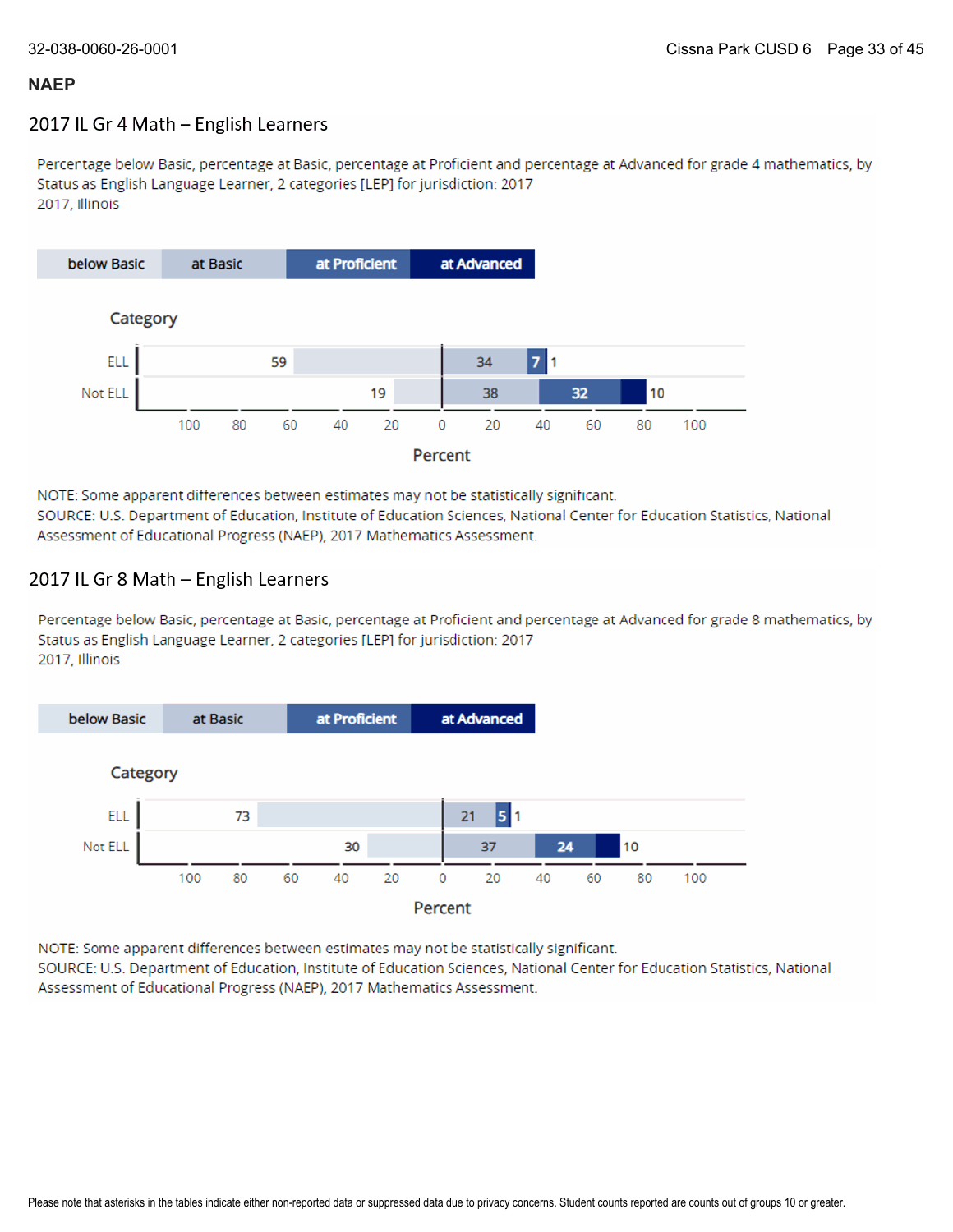#### 2017 IL Gr 4 Reading - English Learners

Percentage below Basic, percentage at Basic, percentage at Proficient and percentage at Advanced for grade 4 reading, by Status as English Language Learner, 2 categories [LEP] for jurisdiction: 2017 2017, Illinois



NOTE: Some apparent differences between estimates may not be statistically significant. SOURCE: U.S. Department of Education, Institute of Education Sciences, National Center for Education Statistics, National Assessment of Educational Progress (NAEP), 2017 Reading Assessment.

#### 2017 IL Gr 8 Reading - English Learners

Percentage below Basic, percentage at Basic, percentage at Proficient and percentage at Advanced for grade 8 reading, by Status as English Language Learner, 2 categories [LEP] for jurisdiction: 2017 2017, Illinois



# Rounds to zero.

NOTE: Some apparent differences between estimates may not be statistically significant.

SOURCE: U.S. Department of Education, Institute of Education Sciences, National Center for Education Statistics, National Assessment of Educational Progress (NAEP), 2017 Reading Assessment.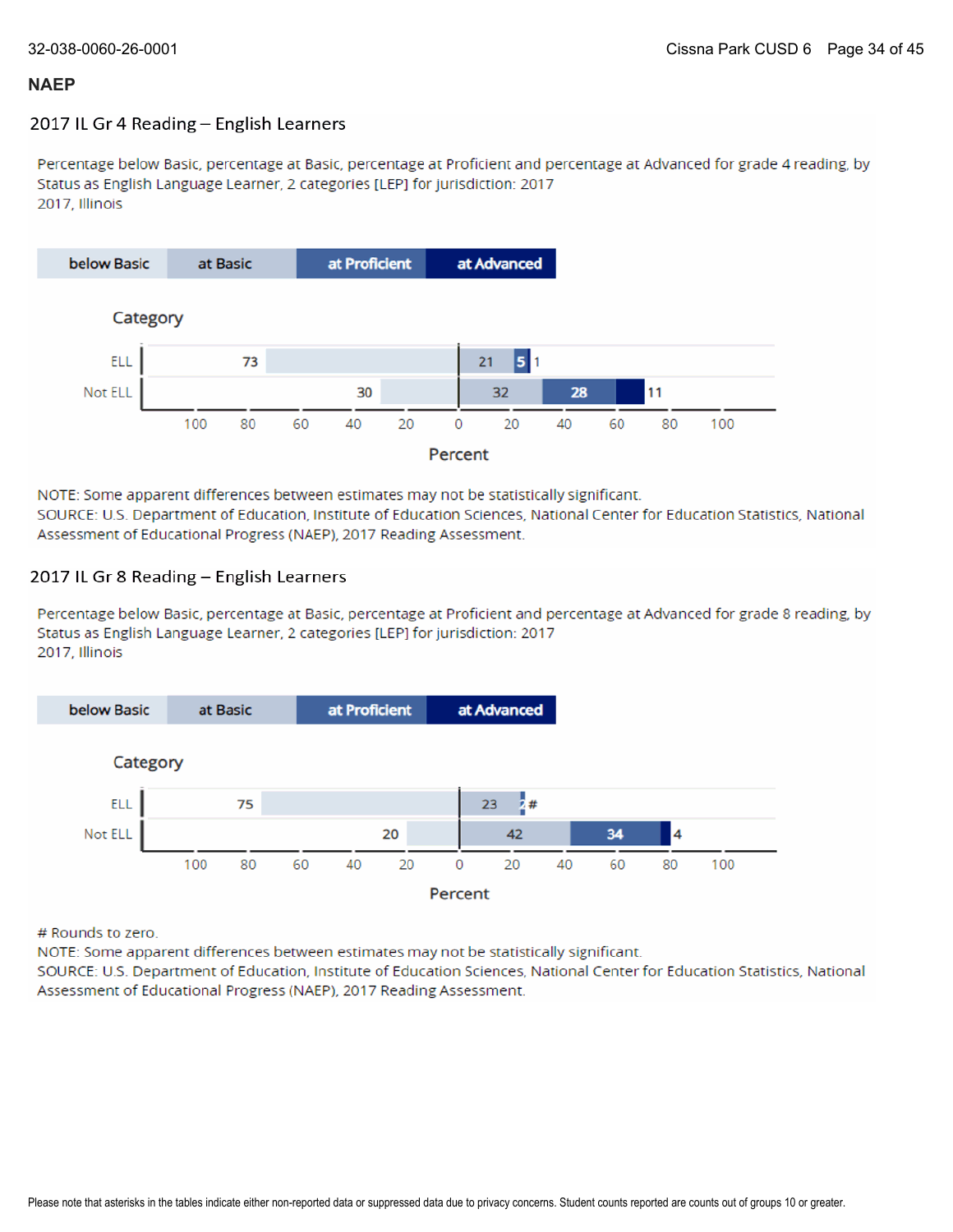The National Assessment of Educational Progress is a nationally representative and continuing assessment have been conducted periodically in reading, mathematics, science writing, U.S. history, civics, geography, and the arts.

NAEP does not provide scores for individual students or schools; instead, it offers results regarding subject-matter achievement, instructional experiences, and school environment for populations of students and sub-groups of those populations. NAEP results are based on a sample of student populations of interest.

Additional information regarding NAEP results can be found here:

- **Mathematics** 
	- o 2017 Grade 4 <u><https://www.isbe.net/Documents/naep-2017-math-snap-4.pdf></u>
	- o 2017 Grade 8 <u><https://www.isbe.net/Documents/naep-2017-math-snap-8.pdf></u>
	- o 2017 State Report Grades 4 and 8 <https://www.isbe.net/Documents/naep-2017-math-state-4-8.pdf>
	- o 2017 NAEP Inclusion Rates [https://www.nationsreportcard.gov/math\\_2017/files/2017\\_Technical\\_Appendix\\_Math\\_State.pdf](https://www.nationsreportcard.gov/math_2017/files/2017_Technical_Appendix_Math_State.pdf)
- **Reading** 
	- o 2017 Grade 4 <u><https://www.isbe.net/Documents/naep-2017-read-snap-4.pdf></u>
	- o 2017 Grade 8 <u><https://www.isbe.net/Documents/naep-2017-read-snap-8.pdf></u>
	- o 2017 State Report Grades 4 and 8 <https://www.isbe.net/Documents/naep-2017-read-state-4-8.pdf>
	- o 2017 NAEP Inclusion Rates [https://www.nationsreportcard.gov/reading\\_2017/files/2017\\_Technical\\_Appendix\\_Reading\\_State.pdf](https://www.nationsreportcard.gov/reading_2017/files/2017_Technical_Appendix_Reading_State.pdf)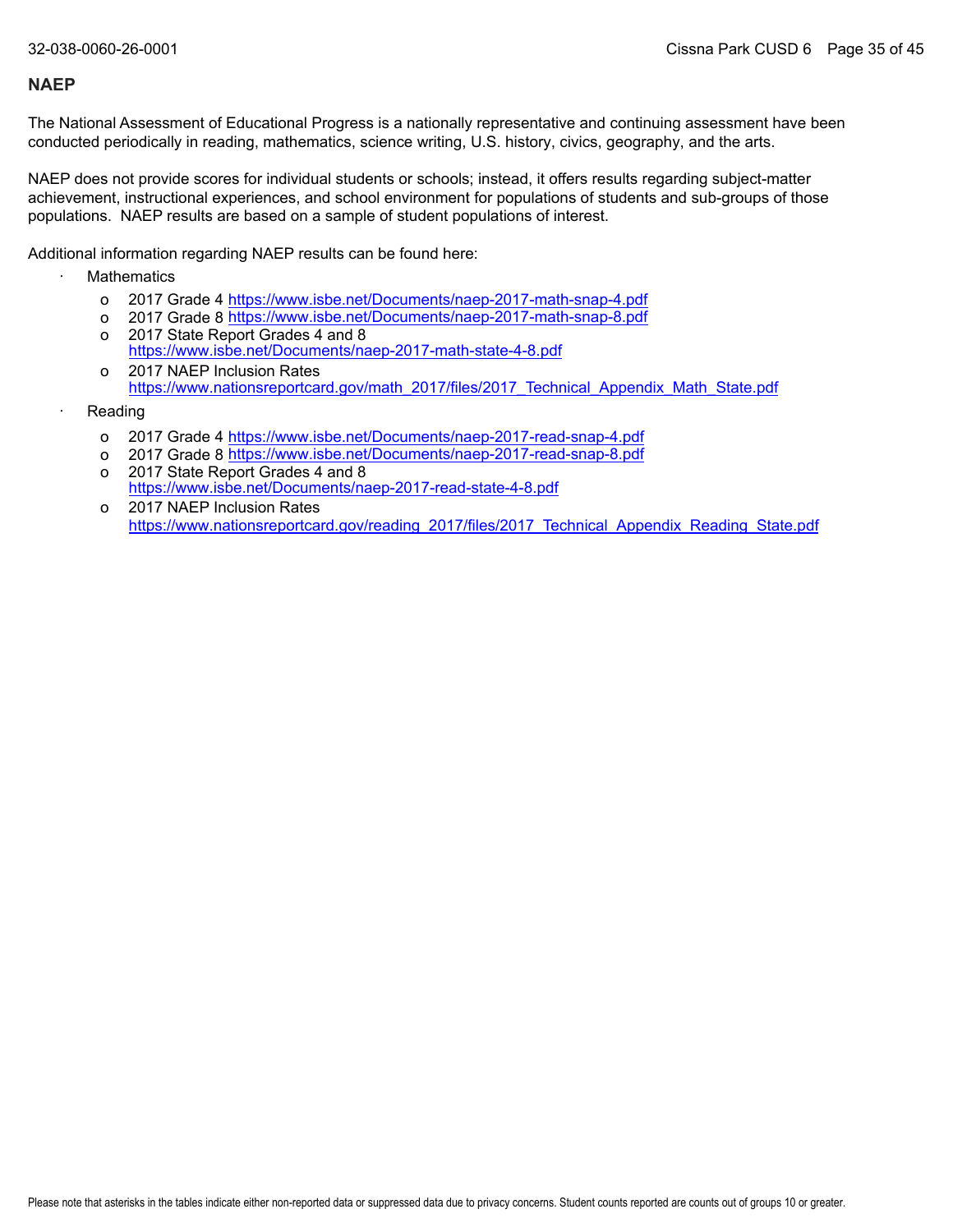#### **CIVIL RIGHTS DATA COLLECTION - 2016-17 SCHOOL YEAR**

Data from the Civil Rights Data Collection comes directly from the U.S. Department of Education (ED). ED collects the data directly from ISBE and school districts and releases the information on a two-year delay.

ISBE also collects some of these data elements from districts and reports the results in the year it was collected. Current year data forin-school suspensions, out-of-school suspensions, and expulsions is reported by ISBE in a separate report on <u>www.isbe.net</u> . Current year data for chronic absenteeism can be found in the Students section of the Report Card. Current year data for accelerated coursework can be found in the Academic Performance section of the Report Card. Please note data may not match due to differences in data collection methods.

| <b>CRDC - IN-SCHOOL</b><br><b>SUSPENSIONS</b> |      |                 | <b>CRDC - OUT-OF-SCHOOL</b><br><b>SUSPENSIONS</b> |                 | <b>CRDC - EXPULSIONS</b> |
|-----------------------------------------------|------|-----------------|---------------------------------------------------|-----------------|--------------------------|
| <b>District</b>                               | 0.7% | <b>District</b> | 3.6%                                              | <b>District</b> | $0.0\%$                  |
| <b>State</b>                                  | 5.3% | State           | 4.5%                                              | <b>State</b>    | 0.2%                     |

| <b>CRDC - SCHOOL-RELATED</b><br><b>ARRESTS</b> |         |  |  |  |  |  |
|------------------------------------------------|---------|--|--|--|--|--|
| <b>District</b>                                | $0.0\%$ |  |  |  |  |  |
| 0.2%<br><b>State</b>                           |         |  |  |  |  |  |

| TED     |                 | <b>CRDC - REFERRAL TO</b><br><b>LAW ENFORCEMENT</b> | <b>CRDC - CHRONIC</b><br><b>ABSENTEEISM</b> |         |  |
|---------|-----------------|-----------------------------------------------------|---------------------------------------------|---------|--|
| 0.0%    | <b>District</b> | 0.0%                                                |                                             | $0.0\%$ |  |
| $0.2\%$ | <b>State</b>    | 0.4%                                                | <b>State</b>                                | 16.5%   |  |

| <b>CRDC - INCIDENTS</b><br><b>OF VIOLENCE</b> |         |  |  |  |
|-----------------------------------------------|---------|--|--|--|
| Rate of<br>Incidents of<br><b>Violence</b>    |         |  |  |  |
| <b>District</b>                               | $0.0\%$ |  |  |  |
| <b>State</b>                                  | 2.2%    |  |  |  |

| <b>CRDC - INCIDENTS OF VIOLENCE - FIREARM AND HOMICIDE</b> |                |          |  |  |  |  |  |
|------------------------------------------------------------|----------------|----------|--|--|--|--|--|
|                                                            | <b>Firearm</b> | Homicide |  |  |  |  |  |
| Schools in the<br>District with                            |                |          |  |  |  |  |  |
| Incidents of Violence                                      |                |          |  |  |  |  |  |
| Schools in the<br><b>State with</b>                        | 17             | 5        |  |  |  |  |  |
| Incidents of Violence                                      |                |          |  |  |  |  |  |

Please note that at the school level, these metrics are displayed as a yes or no indicator. However, at the district and state level, these metrics are displayed as a count.

| <b>CRDC - NUMBER AND PERCENT</b><br><b>ENROLLED IN PRESCHOOL</b> |         |  |  |  |
|------------------------------------------------------------------|---------|--|--|--|
| <b>District</b>                                                  | N       |  |  |  |
|                                                                  | $0.0\%$ |  |  |  |
| <b>State</b>                                                     | 82.056  |  |  |  |
|                                                                  | 4.1%    |  |  |  |

| CRDC - ADVANCED PLACEMENT COURSE WORK |                 |                                |         |                                  |         |                                |         |  |
|---------------------------------------|-----------------|--------------------------------|---------|----------------------------------|---------|--------------------------------|---------|--|
|                                       |                 | <b>ADVANCED PLACEMENT (AP)</b> |         | INTERNATIONAL BACCALAUREATE (IB) |         |                                |         |  |
|                                       |                 | <b>COURSE WORK</b>             |         | <b>COURSE WORK</b>               |         | <b>DUAL CREDIT COURSE WORK</b> |         |  |
|                                       |                 | Number                         | Percent | <b>Number</b>                    | Percent | <b>Number</b>                  | Percent |  |
| All                                   |                 |                                |         |                                  |         |                                |         |  |
|                                       | <b>District</b> |                                | $0.0\%$ |                                  | 0.0%    |                                | 0.0%    |  |
|                                       | <b>State</b>    | 125.291                        | 6.2%    | 3.588                            | 0.2%    | 50.567                         | 2.5%    |  |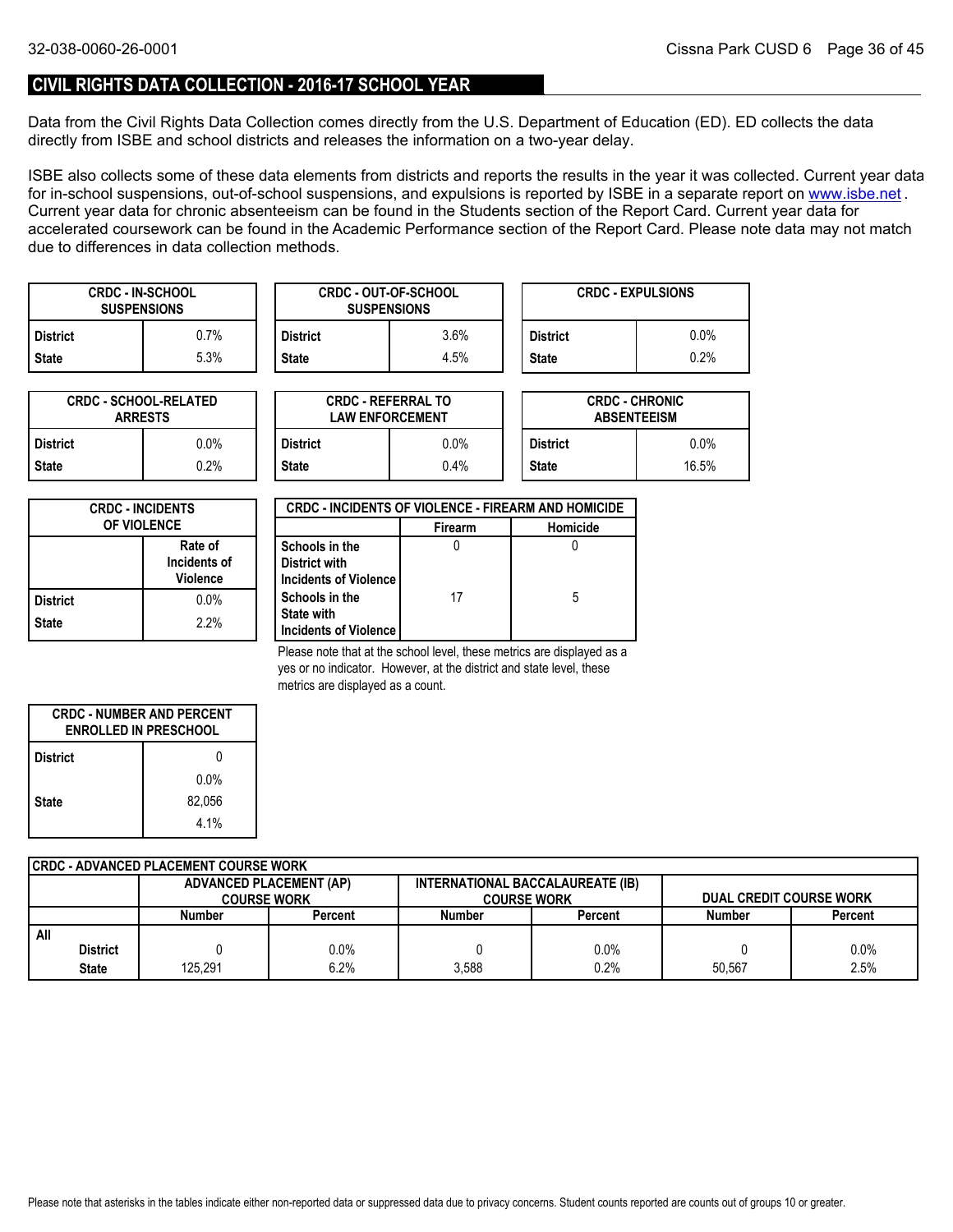## RACE/ETHNICITY AND DISABILITY CATEGORY FOR STUDENTS WITH IEPS

### **Percent of Students with IEPs by Race / Ethnicity**

|             |                    | White    | <b>Black</b> | <b>Hispanic</b> | Asian | <b>Native</b><br><b>Hawaiian</b> | <b>Native</b><br>American | Two or More<br>Races |
|-------------|--------------------|----------|--------------|-----------------|-------|----------------------------------|---------------------------|----------------------|
|             | All Students       | 92.8%    | 1.4%         | 5.5%            |       |                                  |                           | 0.3%                 |
| District    | Students with IEPs | $95.0\%$ | 2.5%         | 2.5%            |       |                                  |                           |                      |
| All Peer    | All Students       | $60.8\%$ | 11.3%        | 18.7%           | 4.3%  | 0.1%                             | 0.3%                      | 4.5%                 |
| Districts * | Students with IEPs | $60.1\%$ | 14.5%        | 18.0%           | 2.1%  | $0.1\%$                          | $0.3\%$                   | 4.9%                 |
| State       | All Students       | 47.5%    | 16.7%        | 26.5%           | 5.2%  | 0.1%                             | 0.3%                      | 3.8%                 |
|             | Students with IEPs | 46.9%    | 19.7%        | 26.5%           | 2.6%  | 0.1%                             | $0.3\%$                   | 3.9%                 |

## **Percent of Students with IEPs in Each Disability Category**

|                                     | <b>Percent of All Students</b> |                 | <b>Percent of Students with IEPs</b> |                 |            |              |
|-------------------------------------|--------------------------------|-----------------|--------------------------------------|-----------------|------------|--------------|
|                                     |                                | <b>All Peer</b> |                                      | <b>All Peer</b> |            |              |
| <b>Disability Category</b>          | <b>District</b>                | Districts*      | <b>State</b>                         | <b>District</b> | Districts* | <b>State</b> |
| Autism                              | 0.3%                           | 1.3%            | 1.4%                                 | 2.5%            | 8.4%       | 9.2%         |
| Deafness                            |                                | 0.0%            | 0.0%                                 |                 | 0.1%       | 0.2%         |
| Deaf-Blindness                      |                                | $0.0\%$         | 0.0%                                 |                 | $0.0\%$    | 0.0%         |
| Developmental Delay                 | 0.7%                           | 2.0%            | 2.0%                                 | 5.0%            | 12.9%      | 13.1%        |
| <b>Emotional Disability</b>         | 0.3%                           | 0.9%            | 0.9%                                 | 2.5%            | 5.8%       | 6.2%         |
| Hearing Impairment                  |                                | 0.2%            | 0.1%                                 |                 | 1.0%       | 0.9%         |
| <b>Intellectual Disability</b>      | 0.7%                           | 0.7%            | 0.8%                                 | 5.0%            | 4.6%       | 5.2%         |
| <b>Multiple Disabilities</b>        |                                | 0.2%            | 0.1%                                 |                 | 1.1%       | 1.0%         |
| Orthopedic Impairment               |                                | 0.1%            | 0.1%                                 |                 | 0.4%       | 0.3%         |
| Other Health Impairment             | 3.1%                           | 2.2%            | 1.9%                                 | 22.5%           | 14.3%      | 12.9%        |
| <b>Specific Learning Disability</b> | 4.5%                           | 5.0%            | 5.1%                                 | 32.5%           | 31.7%      | 34.0%        |
| Speech or Language Impairment       | 4.1%                           | 3.0%            | 2.4%                                 | 30.0%           | 19.2%      | 16.3%        |
| Traumatic Brain Injury              |                                | $0.0\%$         | $0.0\%$                              |                 | 0.2%       | 0.2%         |
| Visual Impairment                   |                                | 0.1%            | 0.1%                                 |                 | 0.4%       | 0.4%         |

\*Peer districts are districts of the same type as this district: Elementary School, High School, or Unit District

\*\* Peer districts for Unit Districts do not include Chicago Public Schools

\*\*\* Students who are receiving special education and/or related services via an Individualized Service Plan (ISP) have been removed from all calculations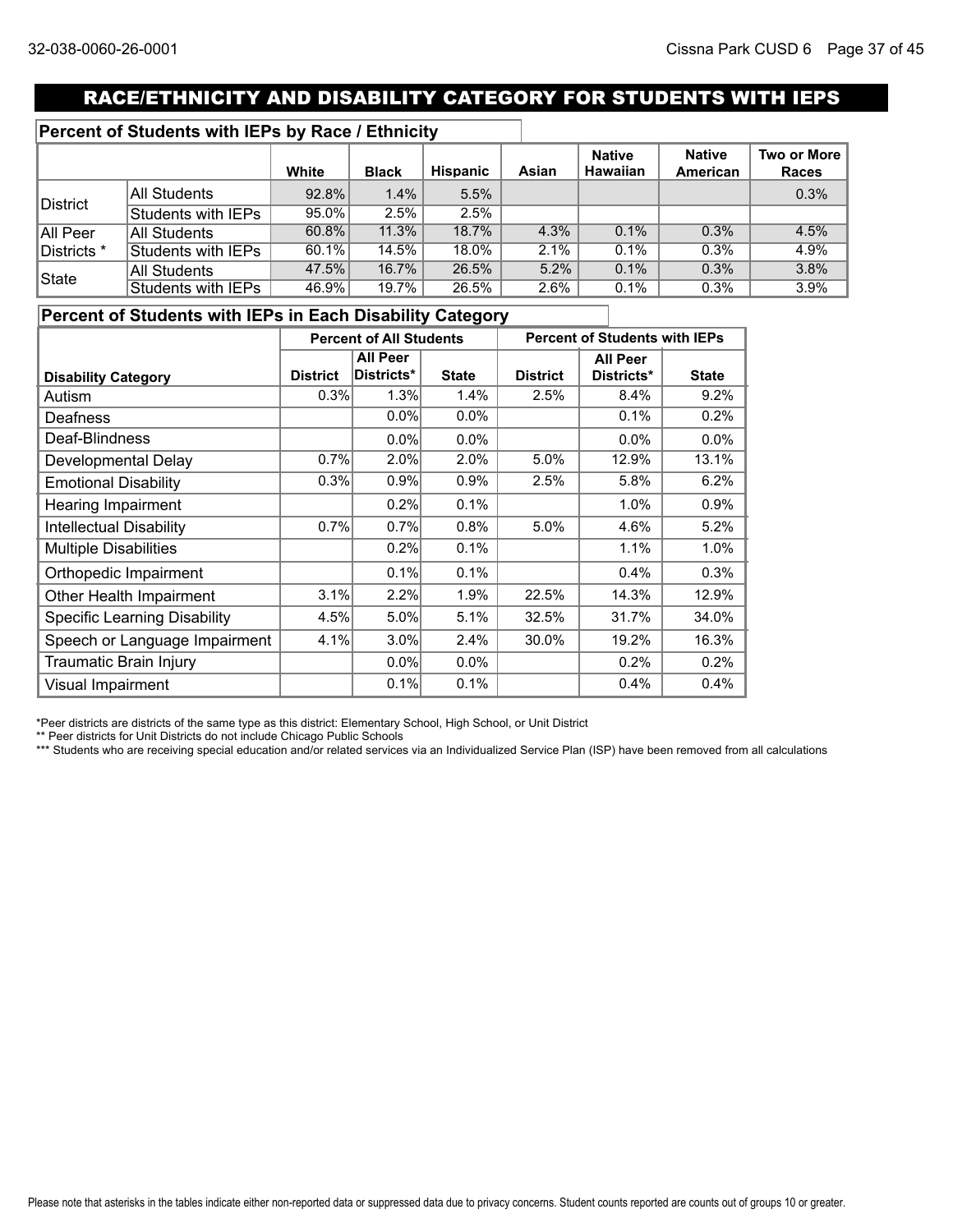## EDUCATIONAL ENVIRONMENTS FOR STUDENTS WITH IEPS

Educational environment refers to the extent to which students with IEPs receive special education and related services in classes or schools with their non-disabled peers. Research has shown that students with IEPs who received their special education and/or related services in the general education environment displayed increased motivation, higher self-esteem, improved communication and socialization skills, and greater academic achievement as compared to students who received their special education and/or related services in a more restrictive, or segregated, environment.

The educational environments in which students with IEPs ages 6-21 receive their special education and/or related services are generally classified into four settings:

- 1. Served inside the general education classroom 80% or more of the day
- 2. Served inside the general education classroom 40% to 79% of the day
- 3. Served inside the general education classroom less than 40% of the day
- 4. Served in separate educational facilities

The following information is provided for students ages 6 through 21.

| <b>Percent of Students with IEPs in Various Educational Environments</b> |                     |                    |                      |                    |                                    |  |  |  |
|--------------------------------------------------------------------------|---------------------|--------------------|----------------------|--------------------|------------------------------------|--|--|--|
|                                                                          |                     | Inside $\geq 80\%$ | <b>Inside 40-79%</b> | Inside $<$ 40 $\%$ | <b>Separate</b><br><b>Facility</b> |  |  |  |
|                                                                          | <b>District</b>     | 76.5%              | 20.6%                | 2.9%               | $0.0\%$                            |  |  |  |
| <b>All Students</b><br>with an IEP                                       | All Peer Districts* | 54.7%              | 26.2%                | 13.1%              | $6.0\%$                            |  |  |  |
|                                                                          | <b>State</b>        | 53.6%              | 26.6%                | 13.2%              | 6.6%                               |  |  |  |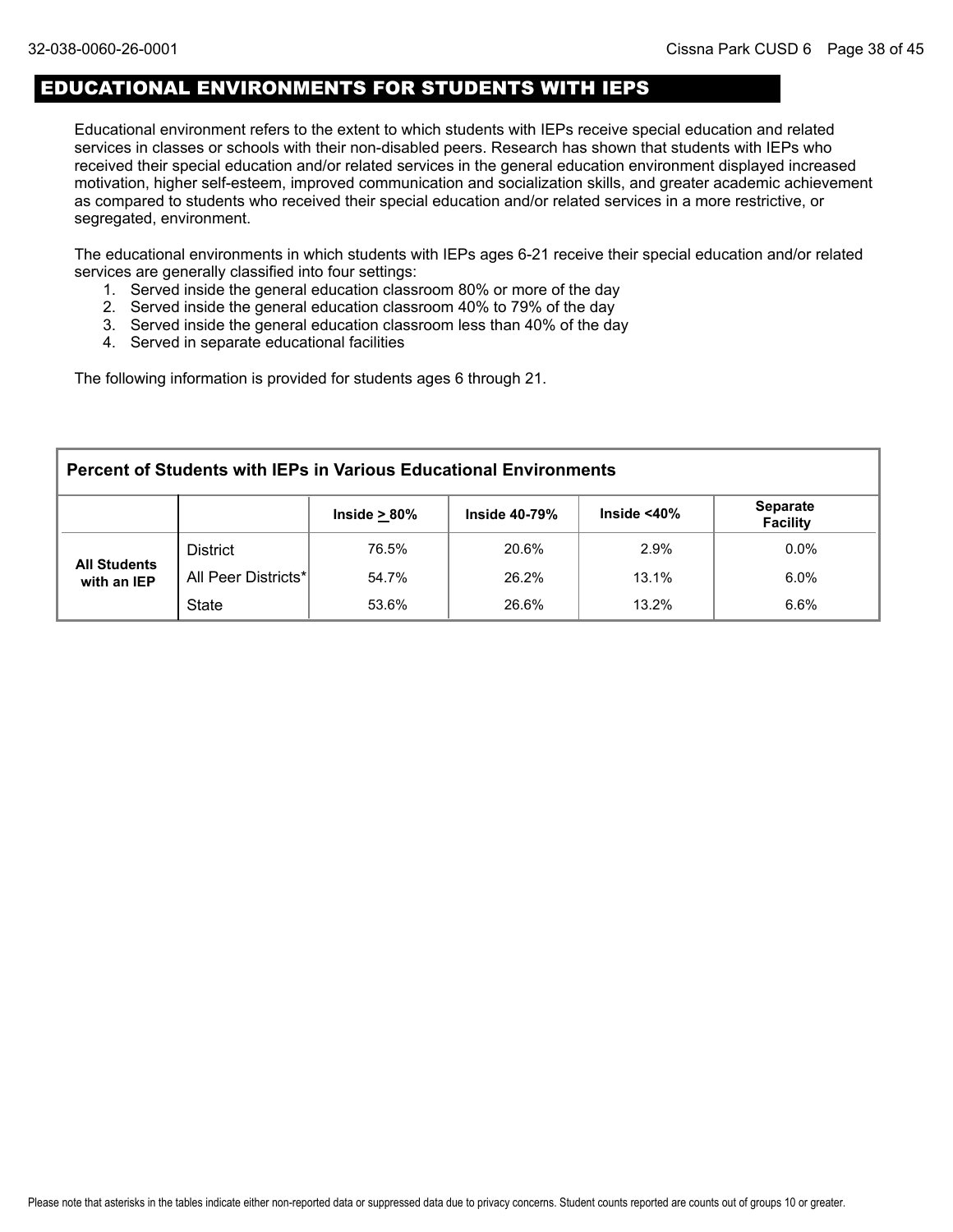| <b>Educational Environments by Race / Ethnicity</b> |                                                        |                          |                          |                        |                                    |  |  |  |
|-----------------------------------------------------|--------------------------------------------------------|--------------------------|--------------------------|------------------------|------------------------------------|--|--|--|
|                                                     |                                                        | Inside $\geq 80\%$       | <b>Inside 40-79%</b>     | Inside $<$ 40%         | <b>Separate</b><br><b>Facility</b> |  |  |  |
| White                                               | <b>District</b><br>All Peer Districts*<br><b>State</b> | 78.1%<br>56.7%<br>57.0%  | 18.8%<br>26.6%<br>24.9%  | 3.1%<br>10.8%<br>11.3% | 0.0%<br>5.8%<br>6.7%               |  |  |  |
| <b>Black</b>                                        | <b>District</b><br>All Peer Districts*<br><b>State</b> | 100.0%<br>47.2%<br>45.0% | 0.0%<br>25.7%<br>30.3%   | 0.0%<br>19.1%<br>16.4% | 0.0%<br>8.1%<br>8.3%               |  |  |  |
| Hispanic                                            | <b>District</b><br>All Peer Districts*<br><b>State</b> | 0.0%<br>54.3%<br>54.1%   | 100.0%<br>26.6%<br>27.7% | 0.0%<br>14.4%<br>13.4% | 0.0%<br>4.7%<br>4.7%               |  |  |  |
| Asian                                               | <b>District</b><br>All Peer Districts*<br><b>State</b> | 56.3%<br>54.2%           | 17.4%<br>19.7%           | 20.4%<br>19.1%         | 5.9%<br>7.0%                       |  |  |  |
| Native Hawaiian                                     | <b>District</b><br>All Peer Districts*<br><b>State</b> | 49.0%<br>49.1%           | 26.0%<br>20.3%           | 18.8%<br>23.4%         | 6.3%<br>7.2%                       |  |  |  |
| <b>Native American</b>                              | <b>District</b><br>All Peer Districts*<br><b>State</b> | 52.1%<br>51.5%           | 26.9%<br>25.7%           | 13.1%<br>14.5%         | 7.9%<br>8.4%                       |  |  |  |
| Two or More Races                                   | <b>District</b><br>All Peer Districts*<br><b>State</b> | 54.5%<br>54.1%           | 24.7%<br>23.9%           | 14.6%<br>14.5%         | 6.2%<br>7.5%                       |  |  |  |

\*Peer districts are districts of the same type as this district: Elementary School, High School, or Unit District

\*\* Peer districts for Unit Districts do not inlcude Chicago Public Schools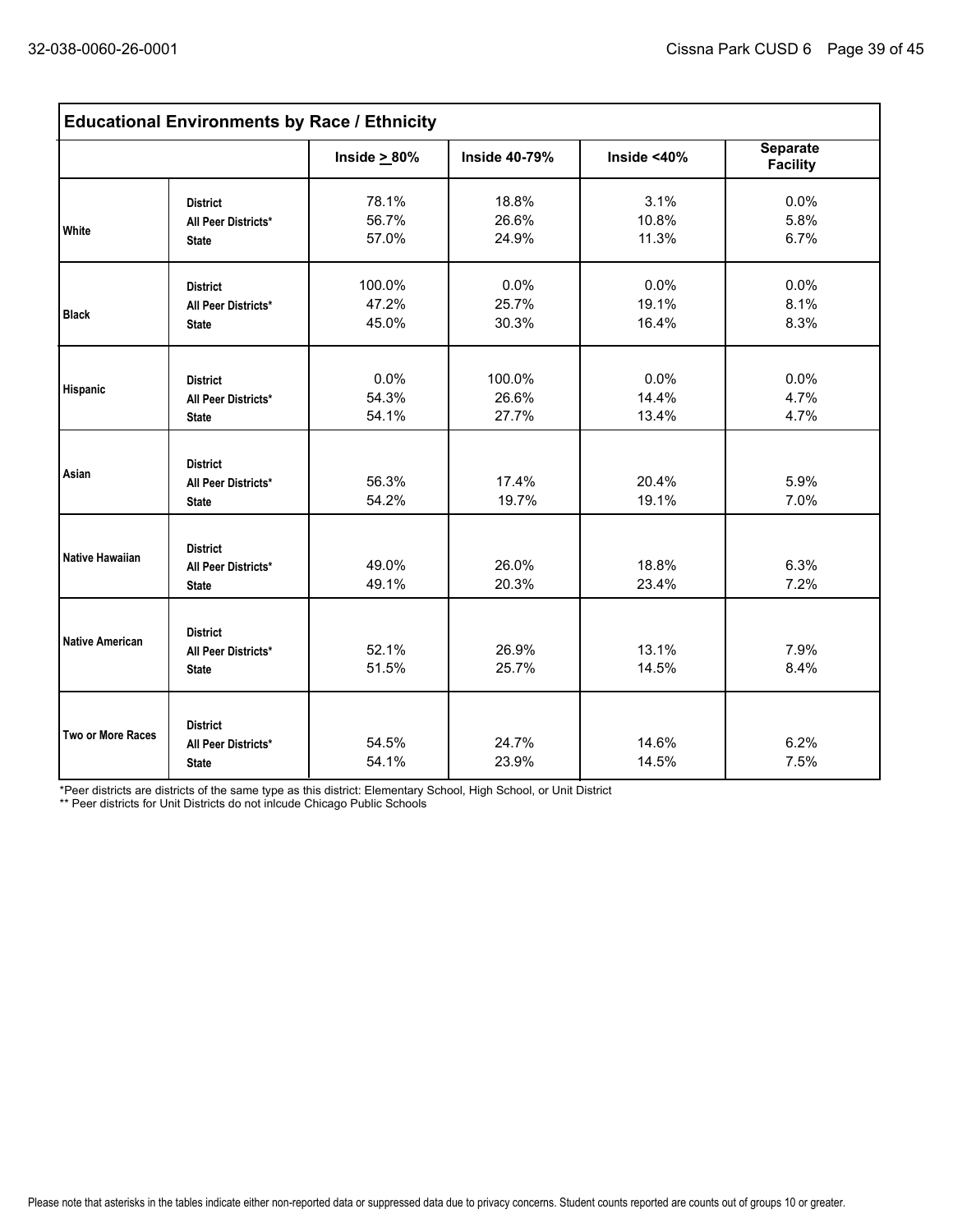| <b>Educational Environments for Students with IEPs for Selected Disabilities</b> |                                                        |                          |                      |                      |                             |  |  |  |
|----------------------------------------------------------------------------------|--------------------------------------------------------|--------------------------|----------------------|----------------------|-----------------------------|--|--|--|
|                                                                                  |                                                        | Inside $\geq 80\%$       | <b>Inside 40-79%</b> | Inside $<$ 40 $%$    | Separate<br><b>Facility</b> |  |  |  |
| Autism                                                                           | <b>District</b>                                        | 0.0%                     | 100.0%               | 0.0%                 | 0.0%                        |  |  |  |
|                                                                                  | All Peer Districts*                                    | 31.3%                    | 22.8%                | 31.1%                | 14.8%                       |  |  |  |
|                                                                                  | <b>State</b>                                           | 30.0%                    | 22.5%                | 31.4%                | 16.1%                       |  |  |  |
| <b>Emotional Disability</b>                                                      | <b>District</b>                                        | 100.0%                   | 0.0%                 | 0.0%                 | 0.0%                        |  |  |  |
|                                                                                  | All Peer Districts*                                    | 30.5%                    | 19.4%                | 18.3%                | 31.9%                       |  |  |  |
|                                                                                  | <b>State</b>                                           | 34.8%                    | 20.1%                | 14.6%                | 30.5%                       |  |  |  |
| <b>Intellectual Disability</b>                                                   | <b>District</b>                                        | 0.0%                     | 100.0%               | 0.0%                 | 0.0%                        |  |  |  |
|                                                                                  | All Peer Districts*                                    | 3.4%                     | 30.6%                | 54.3%                | 11.7%                       |  |  |  |
|                                                                                  | <b>State</b>                                           | 3.7%                     | 29.3%                | 51.1%                | 15.9%                       |  |  |  |
| <b>Other Health Impairment</b>                                                   | <b>District</b>                                        | 55.6%                    | 33.3%                | 11.1%                | $0.0\%$                     |  |  |  |
|                                                                                  | All Peer Districts*                                    | 55.5%                    | 29.0%                | 10.2%                | 5.3%                        |  |  |  |
|                                                                                  | <b>State</b>                                           | 58.0%                    | 27.4%                | 9.5%                 | 5.0%                        |  |  |  |
| <b>Specific Learning Disability</b>                                              | <b>District</b>                                        | 92.3%                    | 7.7%                 | 0.0%                 | 0.0%                        |  |  |  |
|                                                                                  | All Peer Districts*                                    | 55.0%                    | 37.7%                | 6.2%                 | 1.1%                        |  |  |  |
|                                                                                  | <b>State</b>                                           | 55.4%                    | 37.2%                | 6.3%                 | 1.1%                        |  |  |  |
| Speech or Language<br>Impairment                                                 | <b>District</b><br>All Peer Districts*<br><b>State</b> | 100.0%<br>98.0%<br>97.2% | 0.0%<br>1.4%<br>1.9% | 0.0%<br>0.5%<br>0.8% | 0.0%<br>0.0%<br>0.1%        |  |  |  |

## **Early Childhood (EC) Educational Environments (ages 3-5)**

Educational environments for children ages 3 through 5 can be generally classified into one of the following settings:

- A. Children attending a regular early childhood program and receives the majority of special education and related services in the regular early childhood program.
- B. Children attending a regular early childhood program and receives the majority of special education and related services in some other location.
- C. Children receiving special education or related services full-time in a separate class/facility.
- D. Children receiving special education or related services full-time in the child's home.
- E. Children receiving special education or related services from a service provider, and who do not attend an early childhood or special education program.

| <b>Percent of Students with IEPs in Various Educational Environments</b> |                                                  |                                                          |                    |                |          |  |  |  |  |  |
|--------------------------------------------------------------------------|--------------------------------------------------|----------------------------------------------------------|--------------------|----------------|----------|--|--|--|--|--|
|                                                                          | <b>Regular Early Childhood Program</b>           | <b>Separate</b>                                          |                    | <b>Service</b> |          |  |  |  |  |  |
|                                                                          | <b>Majority of Services</b><br>Inside EC Program | <b>Majority of Services</b><br><b>Outside EC Program</b> | Class/<br>Facility | Home           | Provider |  |  |  |  |  |
| <b>District</b>                                                          | 0.0                                              | 83.3                                                     | 16.7               | 0.0            | 0.0      |  |  |  |  |  |
| All Peer Districts*                                                      | 41.3                                             | 32.0                                                     | 20.4               | 0.3            | 6.0      |  |  |  |  |  |
| <b>State</b>                                                             | 45.4                                             | 24.8                                                     | 23.9               | 0.2            | 5.7      |  |  |  |  |  |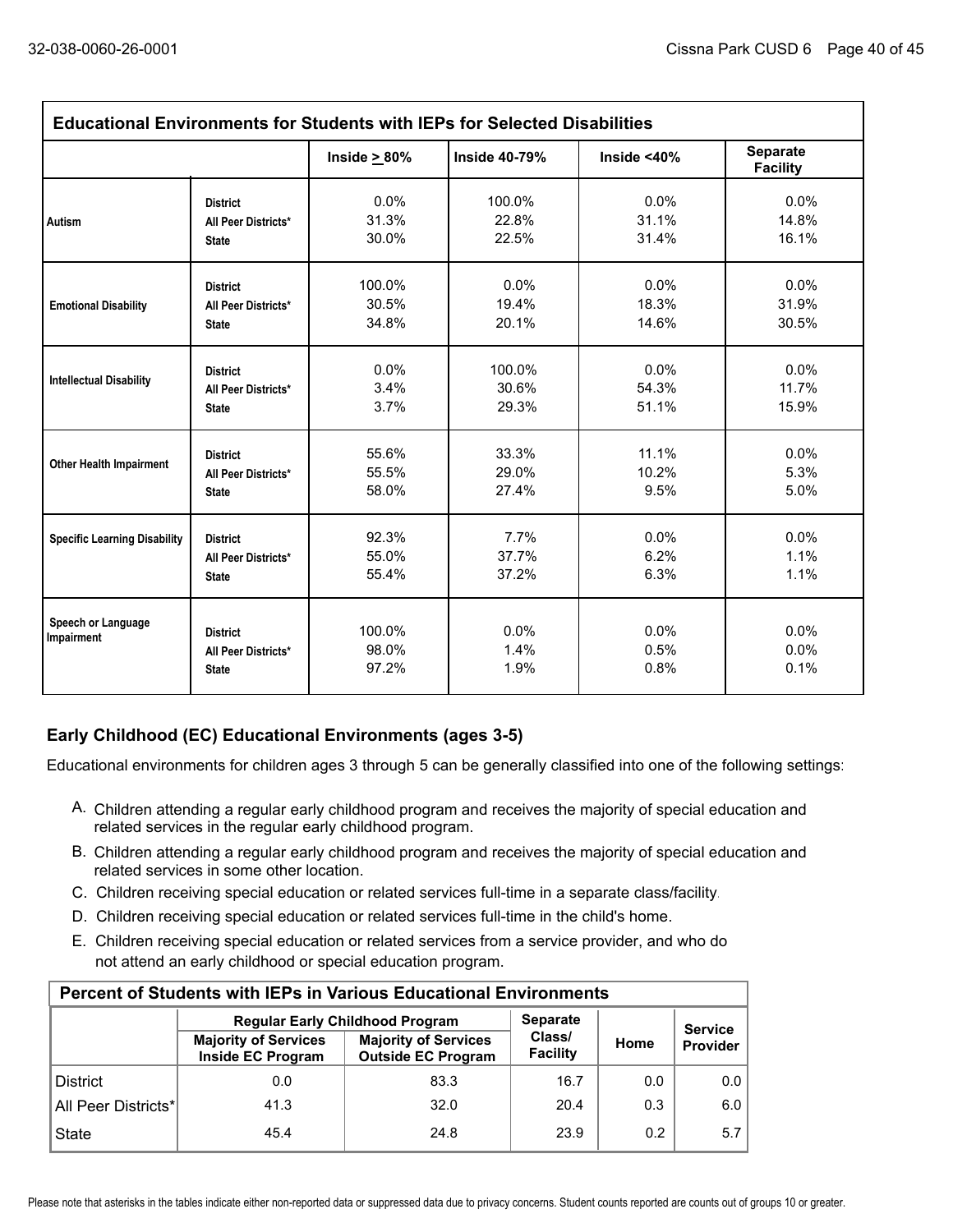| <b>Educational Environments by Race/Ethnicity</b> |                                                  |                                                                       |                           |         |                                   |  |  |  |
|---------------------------------------------------|--------------------------------------------------|-----------------------------------------------------------------------|---------------------------|---------|-----------------------------------|--|--|--|
|                                                   |                                                  | <b>Regular Early Childhood Program</b><br><b>Majority of Services</b> | <b>Separate</b>           |         |                                   |  |  |  |
|                                                   | <b>Majority of Services</b><br>Inside EC Program | <b>Outside EC Program</b>                                             | Class/<br><b>Facility</b> | Home    | <b>Service</b><br><b>Provider</b> |  |  |  |
| White                                             |                                                  |                                                                       |                           |         |                                   |  |  |  |
| <b>District</b>                                   | 0.0%                                             | 83.3%                                                                 | 16.7%                     | $0.0\%$ | 0.0%                              |  |  |  |
| All Peer Districts*                               | 40.0%                                            | 34.6%                                                                 | 18.3%                     | 0.3%    | 6.8%                              |  |  |  |
| <b>State</b>                                      | 40.5%                                            | 30.6%                                                                 | 20.9%                     | 0.2%    | 7.7%                              |  |  |  |
| <b>Black</b>                                      |                                                  |                                                                       |                           |         |                                   |  |  |  |
| <b>District</b>                                   | 0.0%                                             | 0.0%                                                                  | 0.0%                      | 0.0%    | 0.0%                              |  |  |  |
| All Peer Districts*                               | 39.9%                                            | 31.6%                                                                 | 25.5%                     | 0.1%    | 3.0%                              |  |  |  |
| <b>State</b>                                      | 47.5%                                            | 21.6%                                                                 | 28.8%                     | 0.1%    | 2.0%                              |  |  |  |
| Hispanic                                          |                                                  |                                                                       |                           |         |                                   |  |  |  |
| <b>District</b>                                   | 0.0%                                             | 0.0%                                                                  | 0.0%                      | $0.0\%$ | 0.0%                              |  |  |  |
| All Peer Districts*                               | 46.1%                                            | 26.6%                                                                 | 21.7%                     | 0.2%    | 5.4%                              |  |  |  |
| <b>State</b>                                      | 54.9%                                            | 15.8%                                                                 | 25.5%                     | 0.1%    | 3.6%                              |  |  |  |
| Asian                                             |                                                  |                                                                       |                           |         |                                   |  |  |  |
| <b>District</b>                                   |                                                  |                                                                       |                           |         |                                   |  |  |  |
| All Peer Districts*                               | 42.7%                                            | 18.0%                                                                 | 31.7%                     | 0.5%    | 7.1%                              |  |  |  |
| <b>State</b>                                      | 45.7%                                            | 14.9%                                                                 | 33.8%                     | 0.4%    | 5.2%                              |  |  |  |
| <b>Native Hawaiian</b>                            |                                                  |                                                                       |                           |         |                                   |  |  |  |
| <b>District</b>                                   |                                                  |                                                                       |                           |         |                                   |  |  |  |
| All Peer Districts*                               | 70.0%                                            | 10.0%                                                                 | 20.0%                     | 0.0%    | 0.0%                              |  |  |  |
| <b>State</b>                                      | 55.6%                                            | 11.1%                                                                 | 33.3%                     | 0.0%    | 0.0%                              |  |  |  |
| <b>Native American</b>                            |                                                  |                                                                       |                           |         |                                   |  |  |  |
| <b>District</b>                                   |                                                  |                                                                       |                           |         |                                   |  |  |  |
| All Peer Districts*                               | 39.0%                                            | 26.8%                                                                 | 24.4%                     | 2.4%    | 7.3%                              |  |  |  |
| <b>State</b>                                      | 36.3%                                            | 23.0%                                                                 | 34.1%                     | 1.5%    | 5.2%                              |  |  |  |
| <b>Two or More Races</b>                          |                                                  |                                                                       |                           |         |                                   |  |  |  |
| <b>District</b>                                   |                                                  |                                                                       |                           |         |                                   |  |  |  |
| All Peer Districts*                               | 41.2%                                            | 31.7%                                                                 | 22.4%                     | 0.2%    | 4.6%                              |  |  |  |
| <b>State</b>                                      | 42.0%                                            | 28.4%                                                                 | 24.4%                     | 0.2%    | 5.1%                              |  |  |  |

\*Peer districts are districts of the same type as this district: Elementary, High School , or Unit

\*\* Peer districts for Unit Districts do not include Chicago Public Schools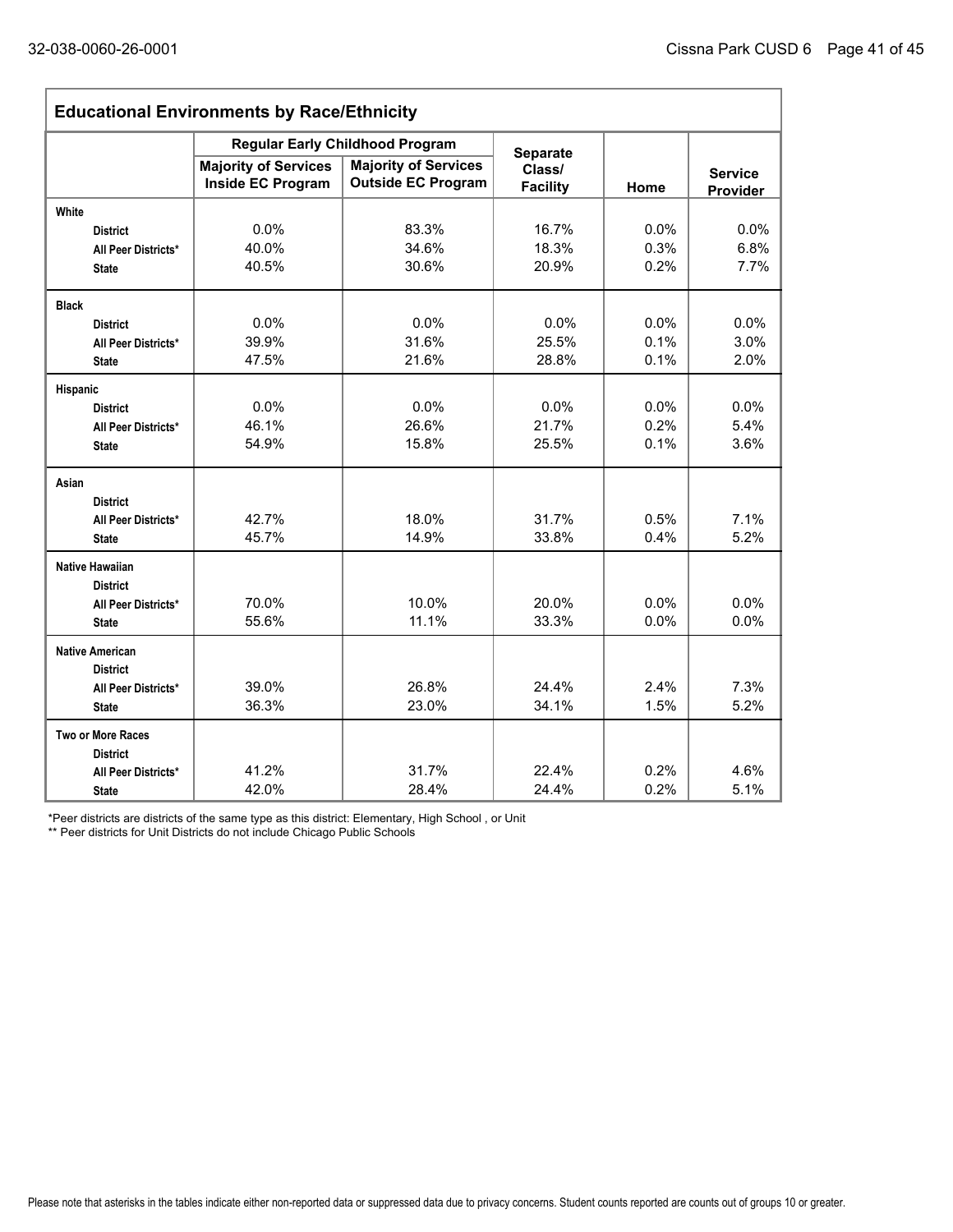$\Gamma$ 

ı,

| <b>Educational Environments for Students with IEPs for Selected Disabilities</b> |                                                         |                                                          |                           |      |                                   |  |  |  |  |
|----------------------------------------------------------------------------------|---------------------------------------------------------|----------------------------------------------------------|---------------------------|------|-----------------------------------|--|--|--|--|
|                                                                                  |                                                         | <b>Regular Early Childhood Program</b>                   | <b>Separate</b>           |      |                                   |  |  |  |  |
|                                                                                  | <b>Majority of Services</b><br><b>Inside EC Program</b> | <b>Majority of Services</b><br><b>Outside EC Program</b> | Class/<br><b>Facility</b> | Home | <b>Service</b><br><b>Provider</b> |  |  |  |  |
| Autism                                                                           |                                                         |                                                          |                           |      |                                   |  |  |  |  |
| <b>District</b>                                                                  | 0.0%                                                    | 0.0%                                                     | 0.0%                      | 0.0% | 0.0%                              |  |  |  |  |
| All Peer Districts*                                                              | 31.6%                                                   | 12.1%                                                    | 56.0%                     | 0.0% | 0.3%                              |  |  |  |  |
| <b>State</b>                                                                     | 30.1%                                                   | 11.2%                                                    | 58.2%                     | 0.0% | 0.6%                              |  |  |  |  |
| <b>Developmental Delay</b>                                                       |                                                         |                                                          |                           |      |                                   |  |  |  |  |
| <b>District</b>                                                                  | 0.0%                                                    | 0.0%                                                     | 100.0%                    | 0.0% | 0.0%                              |  |  |  |  |
| All Peer Districts*                                                              | 46.7%                                                   | 20.3%                                                    | 32.2%                     | 0.1% | 0.7%                              |  |  |  |  |
| <b>State</b>                                                                     | 49.7%                                                   | 15.5%                                                    | 33.8%                     | 0.1% | 0.9%                              |  |  |  |  |
| <b>Emotional Disability</b>                                                      |                                                         |                                                          |                           |      |                                   |  |  |  |  |
| <b>District</b>                                                                  | 0.0%                                                    | 0.0%                                                     | 0.0%                      | 0.0% | $0.0\%$                           |  |  |  |  |
| All Peer Districts*                                                              | 24.1%                                                   | 37.9%                                                    | 34.5%                     | 0.0% | 3.4%                              |  |  |  |  |
| <b>State</b>                                                                     | 26.3%                                                   | 31.6%                                                    | 38.6%                     | 0.0% | 3.5%                              |  |  |  |  |
| <b>Intellectual Disability</b>                                                   |                                                         |                                                          |                           |      |                                   |  |  |  |  |
| <b>District</b>                                                                  | 0.0%                                                    | 0.0%                                                     | 0.0%                      | 0.0% | 0.0%                              |  |  |  |  |
| All Peer Districts*                                                              | 26.7%                                                   | 11.7%                                                    | 61.7%                     | 0.0% | 0.0%                              |  |  |  |  |
| <b>State</b>                                                                     | 23.4%                                                   | 12.6%                                                    | 63.1%                     | 0.0% | 0.9%                              |  |  |  |  |
| <b>Other Health Impairment</b>                                                   |                                                         |                                                          |                           |      |                                   |  |  |  |  |
| <b>District</b>                                                                  | 0.0%                                                    | 0.0%                                                     | 0.0%                      | 0.0% | 0.0%                              |  |  |  |  |
| All Peer Districts*                                                              | 43.6%                                                   | 19.6%                                                    | 33.5%                     | 1.8% | 1.5%                              |  |  |  |  |
| <b>State</b>                                                                     | 41.6%                                                   | 17.2%                                                    | 37.7%                     | 1.7% | 1.8%                              |  |  |  |  |
| <b>Specific Learning</b><br><b>Disability</b>                                    |                                                         |                                                          |                           |      |                                   |  |  |  |  |
| <b>District</b>                                                                  | 0.0%                                                    | 0.0%                                                     | 0.0%                      | 0.0% | 0.0%                              |  |  |  |  |
| All Peer Districts*                                                              | 46.4%                                                   | 28.6%                                                    | 17.9%                     | 0.0% | 0.0%                              |  |  |  |  |
| <b>State</b>                                                                     | 48.3%                                                   | 20.0%                                                    | 26.7%                     | 0.0% | 5.0%                              |  |  |  |  |
| Speech or Language<br>Impairment                                                 |                                                         |                                                          |                           |      |                                   |  |  |  |  |
| <b>District</b>                                                                  | 0.0%                                                    | 100.0%                                                   | 0.0%                      | 0.0% | 0.0%                              |  |  |  |  |
| All Peer Districts*                                                              | 37.9%                                                   | 47.3%                                                    | 2.2%                      | 0.3% | 12.3%                             |  |  |  |  |
| <b>State</b>                                                                     | 44.4%                                                   | 39.2%                                                    | 3.6%                      | 0.2% | 12.7%                             |  |  |  |  |

\*Peer districts are districts of the same type as this district: Elementary, High School , or Unit

\*\* Peer districts for Unit Districts do not include Chicago Public Schools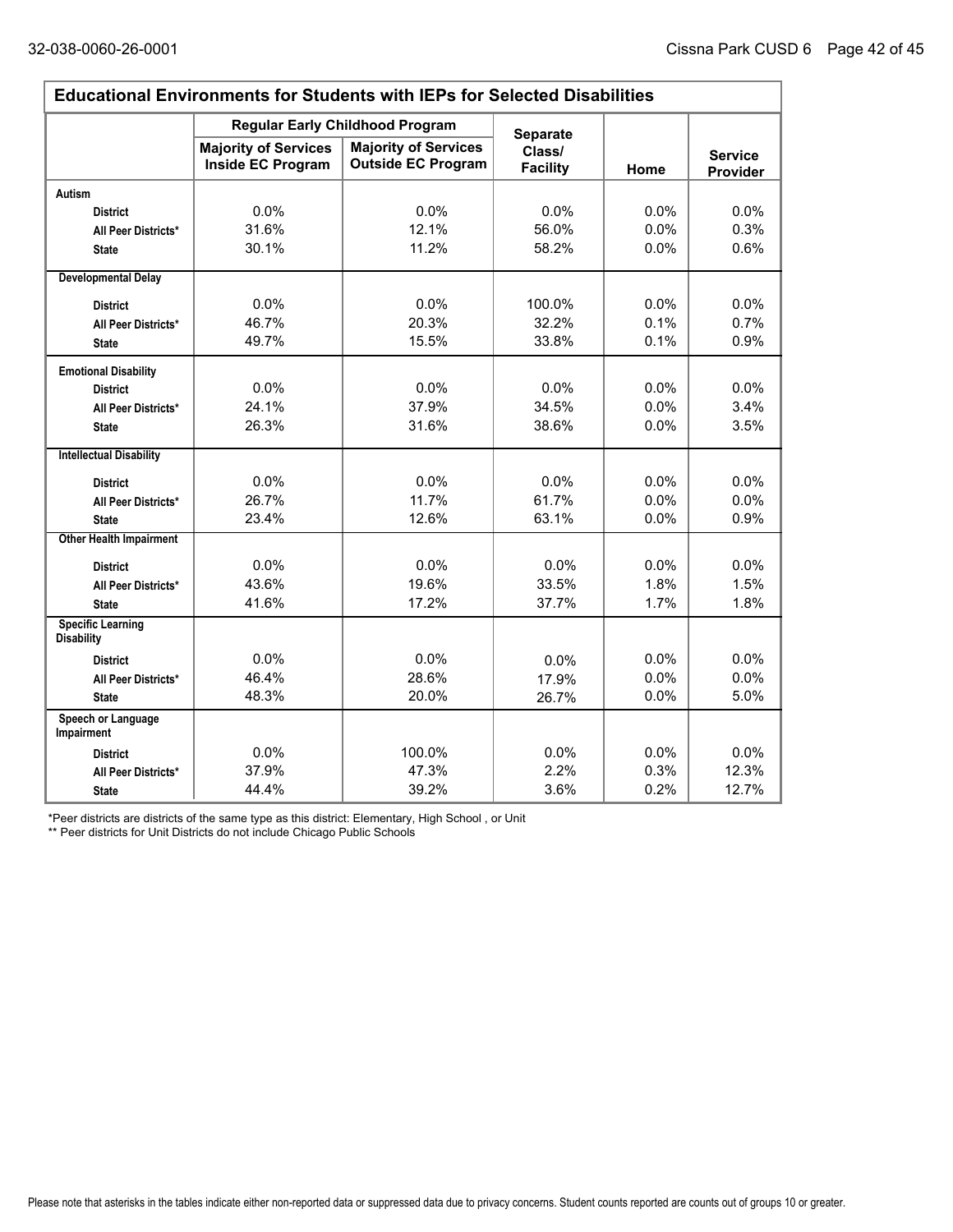## STATE PERFORMANCE PLAN INDICATORS FOR STUDENTS WITH IEPS

The Individuals with Disabilities Education Act (IDEA 2004) requires states to develop and submit a State Performance Plan (SPP) to the Office of Special Education Programs (OSEP) at the U.S. Department of Education. The SPP is designed to evaluate the State's efforts to implement the requirements and purposes of IDEA and describe how the State will improve its implementation. The plan consists of several priority areas with specific indicators defined for each area. Measurable and rigorous targets are defined for each indicator to show progress throughout the life of the SPP. States are required to publicly report on SPP Indicators 1-14. A link to the Illinois State Performance Plan, Part B can be found at: <https://www.isbe.net/Pages/State-Performance-Plan-Data-and-Accountability.aspx>

The table below shows how this school district performed on specific indicators and whether or not it met the annual state targets for those indicators as defined in the Illinois State Performance Plan. Some indicators require a minimum number of students before comparing district data to the state targets. "N/A" indicates that either the district did not have enough students to report on the district's performance for that particular indicator or the district does not serve students of the ages measured by the indicator.

The State Test Participation Rate is calculated by dividing the number of participants by the Tested Enrollment. At least 95% of students should be tested in ELA and mathematics with at least 10 students. If the state test participation rate is less than 95%, a 95% confidence interval is applied and the student group can meet the 95% target through the confidence interval.

| <b>SPP</b><br>Indicator | <b>Indicator Description</b>                                                                                                                                                                                                                                   | 2018 - 2019<br><b>District Data</b> | 2018 - 2019<br><b>State Target</b> | <b>District Met</b><br><b>State Target</b> |
|-------------------------|----------------------------------------------------------------------------------------------------------------------------------------------------------------------------------------------------------------------------------------------------------------|-------------------------------------|------------------------------------|--------------------------------------------|
| 1                       | Graduation Rate for students with IEPs (Data lag one<br>year)                                                                                                                                                                                                  |                                     | 73.0                               | N/A                                        |
| $\overline{2}$          | Dropout Rate for students with IEPs (Data lag one year)                                                                                                                                                                                                        |                                     | 4.5                                | N/A                                        |
| 3a                      | Made adequate yearly progress (AYP) for students with<br><b>IEPs</b>                                                                                                                                                                                           | N/A                                 | N/A                                | N/A                                        |
| 3 <sub>b</sub>          | Reading assessment participation rate for students with<br><b>IEPs</b>                                                                                                                                                                                         | 100.0                               | 95.0                               | Yes                                        |
| 3 <sub>b</sub>          | Math assessment participation rate for students with<br><b>IEPs</b>                                                                                                                                                                                            | 100.0                               | 95.0                               | <b>Yes</b>                                 |
| 3 <sub>c</sub>          | Students with IEPs meeting or exceeding standards on<br>state reading assessments                                                                                                                                                                              | 10.7                                | 23.1                               | No                                         |
| 3 <sub>c</sub>          | Students with IEPs meeting or exceeding standards on<br>state math assessments                                                                                                                                                                                 | 7.1                                 | 23.2                               | No.                                        |
| 4a                      | Significant discrepancy in the rate of suspensions and<br>expulsions of greater than 10 days for children with IEPs<br>(Data lag one year)                                                                                                                     | <b>No</b>                           | No                                 | Yes                                        |
| 4 <sub>b</sub>          | Significant discrepancy by race or ethnicity, in the rate of<br>suspensions and expulsions greater than 10 days of<br>children with IEPs and have policies, procedures and<br>practices that contributed to the significant discrepancy<br>(Data lag one year) | No                                  | No                                 | Yes                                        |
| 5a                      | Students with IEPs ages 6-21 served inside the general<br>classroom > 80% of the time                                                                                                                                                                          | 76.5                                | 58.0                               | Yes                                        |
| 5 <sub>b</sub>          | Students with IEPs ages 6-21 served inside of the<br>general classroom < 40% of the time                                                                                                                                                                       | 2.9                                 | 15.5                               | Yes                                        |
| 5 <sub>c</sub>          | Students with IEPs ages 6-21 served in separate<br>educational facilities                                                                                                                                                                                      | 0.0                                 | 3.9                                | Yes                                        |

Please note that asterisks in the tables indicate either non-reported data or suppressed data due to privacy concerns. Student counts reported are counts out of groups 10 or greater.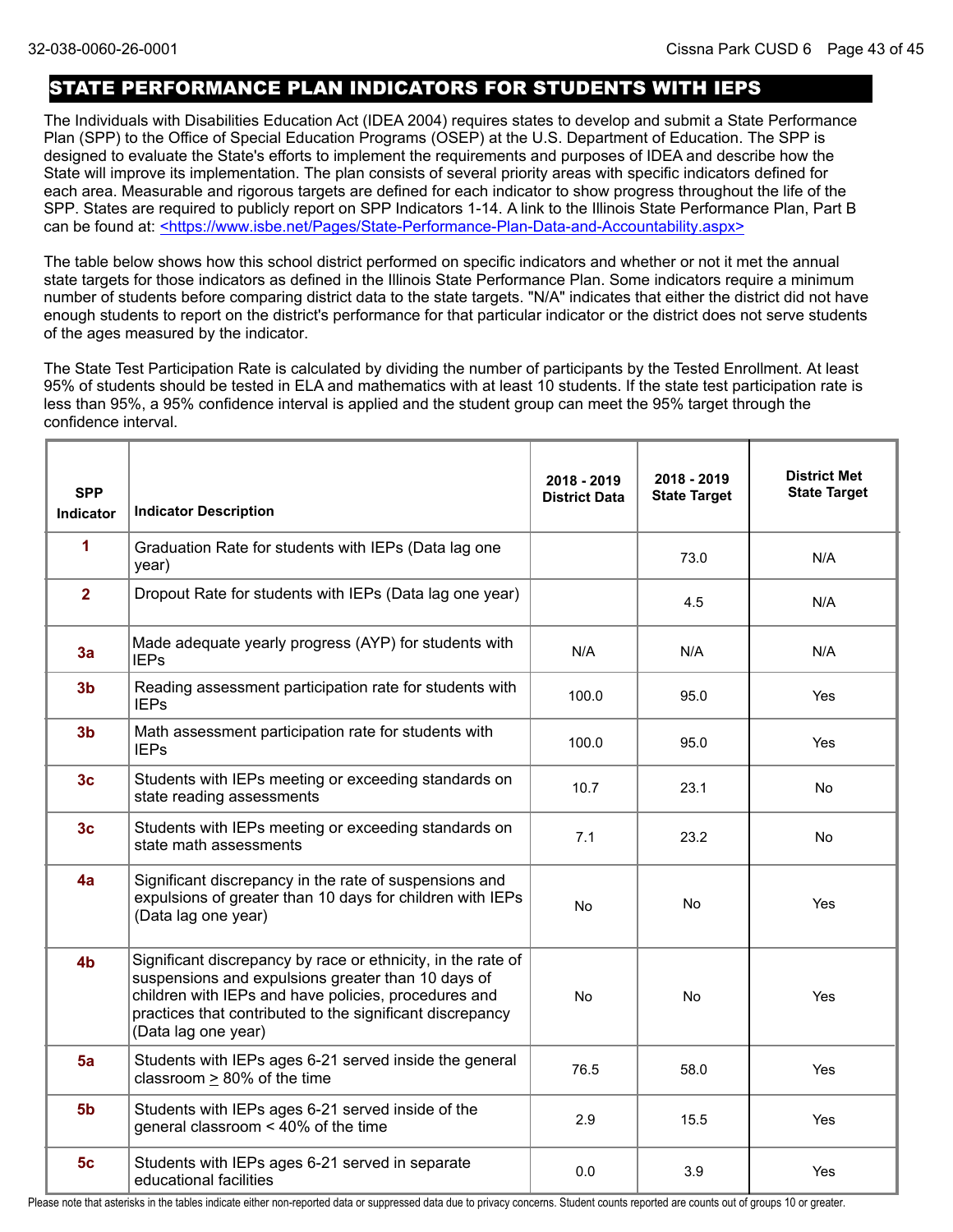| <b>SPP</b>       |                                                                                                                                                                                                                                                               | 2018 - 2019<br><b>District Data</b> | 2018 - 2019<br><b>State Target</b> | <b>District Met</b><br><b>State Target</b> |
|------------------|---------------------------------------------------------------------------------------------------------------------------------------------------------------------------------------------------------------------------------------------------------------|-------------------------------------|------------------------------------|--------------------------------------------|
| <b>Indicator</b> | <b>Indicator Description</b>                                                                                                                                                                                                                                  |                                     |                                    |                                            |
| 6a               | Children ages 3-5 in regular early childhood program<br>and receiving the majority of special education and<br>related services in the regular early childhood program                                                                                        | 0.0                                 | 32.9                               | No                                         |
| 6 <sub>b</sub>   | Children ages 3-5 in separate special education class,<br>separate school or residential facility                                                                                                                                                             | 16.7                                | 30.5                               | Yes                                        |
| 7a               | Children who entered or exited an Early Childhood<br>Special Education program below age expectations<br>who substantially increased their rate of growth with<br>improved functioning in positive social-emotional skills                                    | 100.0                               | 86.3                               | Yes                                        |
| 7a               | Children in an Early Childhood Special Education<br>program who were functioning within age expectations<br>with positive social-emotional skills by the time they<br>exited the program                                                                      | 0.0                                 | 55.6                               | No                                         |
| 7b               | Children who entered or exited an Early Childhood<br>Special Education program below age expectations<br>who substantially increased their rate of growth with<br>improved acquisition and use of knowledge and skills<br>by the time they exited the program | 100.0                               | 87.0                               | Yes                                        |
| 7b               | Children in an Early Childhood Special Education<br>program who were functioning within age expectations<br>with acquisition and use of knowledge and skills by the<br>time they exited the program                                                           | 0.0                                 | 53.9                               | No                                         |
| 7c               | Children who entered or exited an Early Childhood<br>Special Education program that substantially increased<br>their rate of growth in the use of appropriate behavior to<br>meet their needs by the time they exited the program                             | 100.0                               | 88.1                               | Yes                                        |
| 7c               | Children in an Early Childhood Special Education<br>program that were functioning within age expectations<br>regarding the use of appropriate behavior to meet their<br>needs by the time they exited the program                                             | 0.0                                 | 64.3                               | No.                                        |
| 8                | Parents with a child receiving special education<br>services who report that schools facilitated parent<br>involvement as a means of improving services and<br>results for children with disabilities                                                         |                                     | 61.0                               | N/A                                        |
| 9                | Disproportionate representation of racial and ethnic<br>groups in special education and related services that<br>was the result of inappropriate identification                                                                                               | No                                  | No                                 | Yes                                        |
| 10               | Disproportionate representation of racial and ethnic<br>groups in specific disability categories that was a result<br>of inappropriate identification                                                                                                         | No                                  | No                                 | Yes                                        |